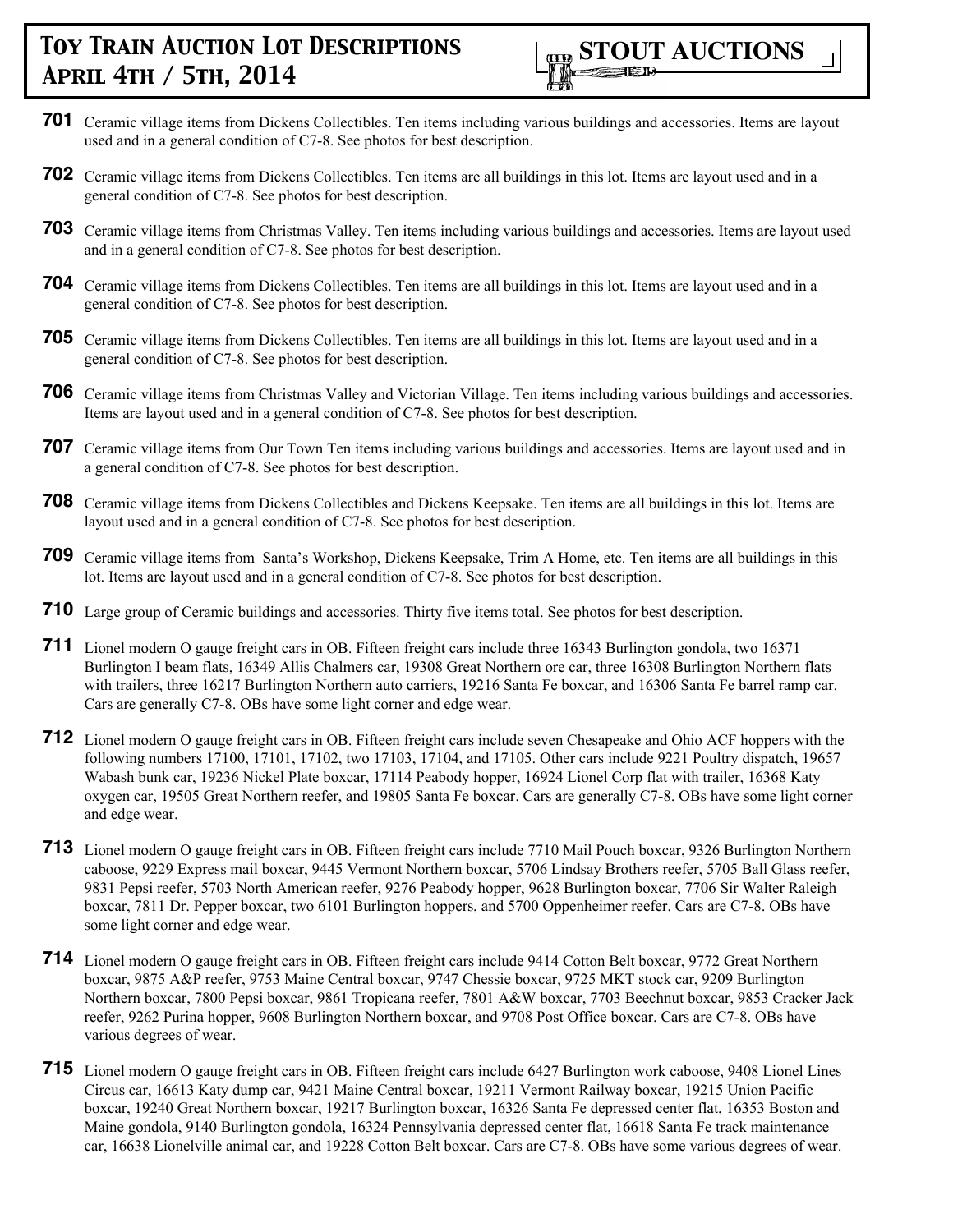- **716** Lionel modern O gauge freight cars in OB. Fifteen freight cars include 9276 Peabody hopper, 9626 Santa Fe boxcar, 9876 Vermont Central reefer, 16392 Wabash gondola, 19205 Great Northern boxcar, 6131 Illinois terminal hopper, 16666 Toxic Waste car, 19409 Southern flat, 5707 American Refrigerator reefer, 17004 MKT hopper, 5716 Central Vermont reefer, 19304 Great Northern hopper, 9266 Southern hopper in incorrect OB, 16725 Rhino transport car, and 19409 Southern flat with stakes. Cars are C7-8. OBs have various degrees of wear.
- **717** K Line modern O gauge freight cars in OBs. Fifteen cars include 90010 Santa Fe reefer, 6426 MKT boxcar, 648902 Santa Fe boxcar, 5310 Norfolk and Western hopper, 5611 Santa Fe gondola, 6341 NJ Zinc tank car, 634502 Santa Fe tank car, 634501 Santa Fe tank car, 6319 Katy tank car, 6234 Burlington hopper, 7008 Railbox operating boxcar, 648901 Santa Fe boxcar, 5610 Burlington Northern gondola, 6435 Baker's Chocolate boxcar, 7517 MKT boxcar. Cars are C7-8. OBs have some light corner and edge wear.
- **718** K Line modern O gauge freight cars in OBs. Fifteen cars include 6231 MKT hopper, 646703 Hershey boxcar, 646705 Hershey Hugs boxcar, 646706 Hershey Hugs boxcar, 643-5301 CTRX stock car, 6454 Great Northern boxcar, 6428 It's a Boy boxcar, 6427 It's a Girl boxcar, 6551 SCL gondola, 5610 Burlington Northern gondola, two 6234 Burlington hoppers, 63272 Santa Fe tank car, 7203 Santa Fe searchlight, and 7111 Union Pacific operating hopper. Cars are C7-8. OBs have some light corner and edge wear.
- **719** Lionel modern O gauge freight cars in OB. Fifteen freight cars include 9321 Santa Fe tank car, 9135 Norfolk and Western hopper, 9280 Santa Fe horse transport, 16330 MKT flat with trailer, two 16115 MKT tank cars, 9323 Santa Fe caboose, 9389 radioactive waste car, two 19231 TAG boxcars, 19316 Wabash hopper, 19218 New Haven boxcar, 16623 Katy boxcar, 16328 Nickel Plate gondola, and 16619 Wabash dump car. Cars are C7-8. OBs have some light corner and edge wear.
- **720** K Line and Lionel modern O gauge Illinois Central passenger train items. Includes K-2124 Alco A-A pair. Lionel passenger cars include 16042 baggage 16043 combo, 16044 passenger, 16093 vista dome, 16045 vista dome, 16046 passenger coach, 16049 dining car and 16047 observation. Trains are generally C8. OBs have some light corner and edge wear.
- **721** Weaver modern O gauge freight cars in OBs. Fifteen freight cars include 2792 Grain Train hopper, U1711 Glass Hopper ACF, 600460 Chessie hopper, Great Northern PS-2 hopper, 2052 Rio Grande hopper, 1012 PS2 hopper, 456113H Burlington Northern hopper, 181779 Burlington hopper, 422716H Burlington Northern hopper, U3120 Prestige reefer, 183969 Burlington hopper, 10074 IP&L hopper, 2789 Grain Train hopper, 198022 Chicago and Northwestern hopper, and 44000H Sun Beam Bread hopper. Cars are C7-8. A few loose wheel sets noted. OBs have various degrees of corner and edge wear.
- **722** K Line modern O gauge Pepsi train sets in OBs. Includes TE 1000 set and TE 2000 New Pepsi Generation set. Also included is TE-646402 Diet Pepsi boxcar. Trains are generally C8. OBs have some light wear.
- **723** Lionel modern O gauge diesel locomotives in OBs. Three locomotives include 18806 New Haven SD-18, 18810 CSX SD -18, and 18803 Santa Fe RS-3. Trains are generally C8. OBs have some light corner wear.
- **724** Williams modern O gauge SD4509 Rio Grande SD-45 diesel locomotive with horn. Loco is factory sealed in box C10.
- **725** Williams modern O gauge GP3820 Southern GP-38 diesel locomotive in OB. Loco features horn. Loco is C10 factory sealed in the box.
- **726** Williams modern O gauge SD90-103 Norfolk Southern SD-90 diesel locomotive in OB. Loco features TrueBlast horn. Loco is C8 with run time. OB has some light corner and edge wear.
- **727** Atlas modern O gauge cylindrical hoppers in OBs. Eleven hoppers include 6309-1 Sterling Salt, 6301-1 Burlington, 6305 -3,-1, and -4 Wayne Feeds, 6306-4 W.R. Grace, 6307-1 and -2 Kerr McGee, 6336-1 Wabash, 6332-2 and -1 Chessie System. Cars are C8 to C10. A few OBs have some light wear and dirt.
- **728** Lionel modern O Gauge Pennsylvania GG-1 in OB. Loco is catalog number 18313 and features TMCC, dual Pullmor motors and more. Loco is C8 with run time. OB has one pin head size paint chip above the window, OB has some writing, light wear, and sticker.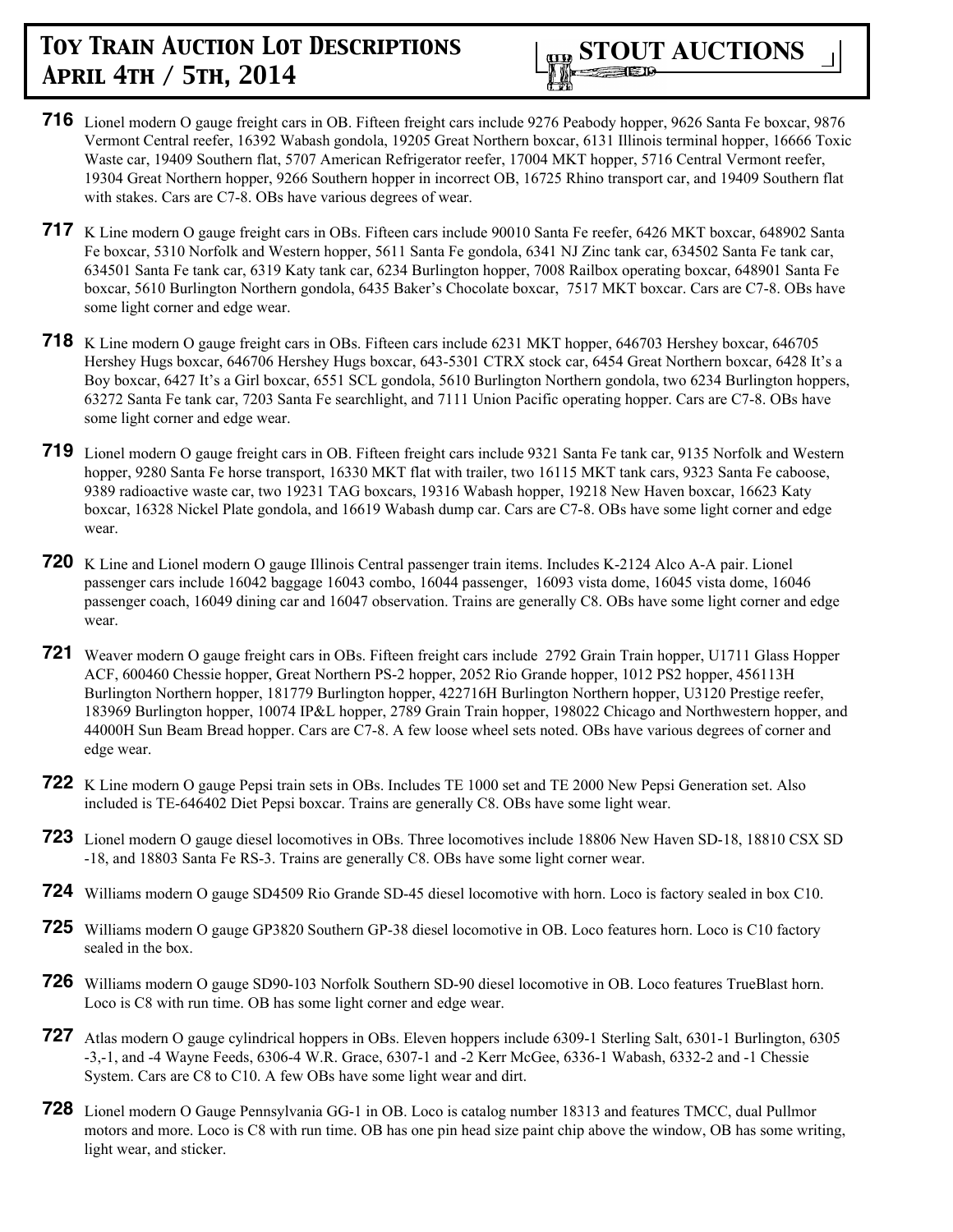

- **729** Lionel modern O gauge Pennsylvania GP-9 diesel locomotives in OBs. Two 18567 locomotives feature TMCC and Railsounds. Locos are high C7-8. A few small paint nicks on each loco. OBs have some corner and edge wear.
- **730** Lionel modern O gauge Chicago and Alton passenger train in OBs. Includes 8101 Chicago and Alton die cast 4-6-4 Hudson locomotive and tender featuring electronic whistle, Mighty Sound of Steam and smoke, 9554 Armstrong baggage, 9555 Missouri combo, 9556 Wilson coach, 9557 Groves coach, and 9558 Chicago observation. Loco and cars are C7-8 with run time. OBs have some corner and edge wear along with a few small flap rips.
- **731** Lionel modern O gauge 12741 operating Union Pacific Intermodal crane in OB. Crane appears layout used C8. OB has some corner and edge wear.
- **732** Lionel modern O gauge Famous American Railroad series no. 2 Union Pacific freight set including; 8002 die cast 2-8-4 Berkshire steam loco and tender, 9366 hopper, 9367 tank, 9419 boxcar, 9811 Pacific Fruit Express reefer and 9368 bay window caboose all in OBs. The loco and cars are lower C8 with run time and some very light wear. Loco has some very light yellowing of paint. OBs have some corner and edge wear.
- **733** Tough to find Lionel modern Century Club neon clock with OB. Clock has a few minor issues, there is some spotting on the chrome, two inch dent in one edge, and the neon hums but does not light. Clock works fine. See photos for best description.
- **734** Lionel modern O gauge Famous American Railroad Series no. 1 Santa Fe freight set, circa 1979 including; 8900 Santa Fe 4 -6-4 steam loco in incorrect OB, 9321 single dome tank, 9322 hopper, 9880 reefer, 7712 boxcar, and a 9323 caboose all in OBs. Loco and cars are C7. Loco has some rust on the rear trailing truck and some light corrosion near the cab roof. OBs have some mild dirt and wear.
- **735** Lionel modern O gauge Burlington aluminum passenger set containing; 8054 F3 AA dual motor diesel, 8062 B unit, 9576 Silver Pouch baggage, 9577 Silver Halter coach, 9578 Silver Gladiola coach, 9579 Silver Kettle vista dome, 9588 Silver Dome vista dome and a 9580 Silver Veranda observation all in OBs. Cars and locos are C8 with run time. OBs have corner and edge wear, a bit of spotting on the boxes. Locos have nice clean silver.
- **736** Lionel modern O gauge Southern Pacific Daylight passenger cars including; 9589 baggage. 9590 combo, 19107 full vista dome, 9591 coach, 9592 coach, and 9593 observation all in OBs. Cars are C8 with run time. OBs have light corner and edge wear.
- **737** Lionel modern O gauge Pennsylvania passenger set with 8970 F3 A-A set and 8060 B Unit all in OBs. Locos are C7-8 with one or two small paint nicks. Pennsylvania aluminum passenger cars; 9569 combo, 9570 Railway Express Agency baggage, 9571 William Penn coach, 9572 Molly Pitcher coach, 9573 Betsy Ross vista dome, 9574 Alexander Hamilton observation and 9575 Thomas A. Edison coach all in OBs. Also included is a 7208 Pennsylvania aluminum John Hancock diner missing the box. Cars are generally C8. OBs have some light corner wear.
- **738** Lionel modern O gauge TTUX and Maxi Stack sets in OBs. Includes 16936 Susquehanna, 16360 Norfolk and Western, 16904 New York Central TTUX, 16912 Canadian National, and 16363 Southern. Trains are C7-8. OBs have some wear.
- **739** MTH modern O gauge 20-2167-1 Alco RS-27 demo diesel locomotive in OB. Loco features Protosound, Protocouplers, and much more. Loco is C8 with run time.
- **740** MTH modern O gauge MT-2133LP Pennsylvania Baldwin AS-616 diesel locomotive in OB. Loco features Protosound, Protocouplers, and much more. Loco is C8 with run time, a small dirt spot on the cab roof. OB has some light wear and shelf dust.
- **741** Lionel modern O gauge Southern Pacific 18228 Dash-9 diesel locomotive in OB. Loco features TMCC, Railsounds, Electrocouplers, and much more. Loco has some run time C8. OB has some light corner wear. Also includes 22914 powerhouse lockon.
- **742** Lionel modern O gauge 18003 Lackawanna 4-8-4 steam locomotive in OB. Loco has sound of steam, Pullmor motor, smoke and more. Loco is C8 with run time. OB has corner and edge wear and some areas of skinning.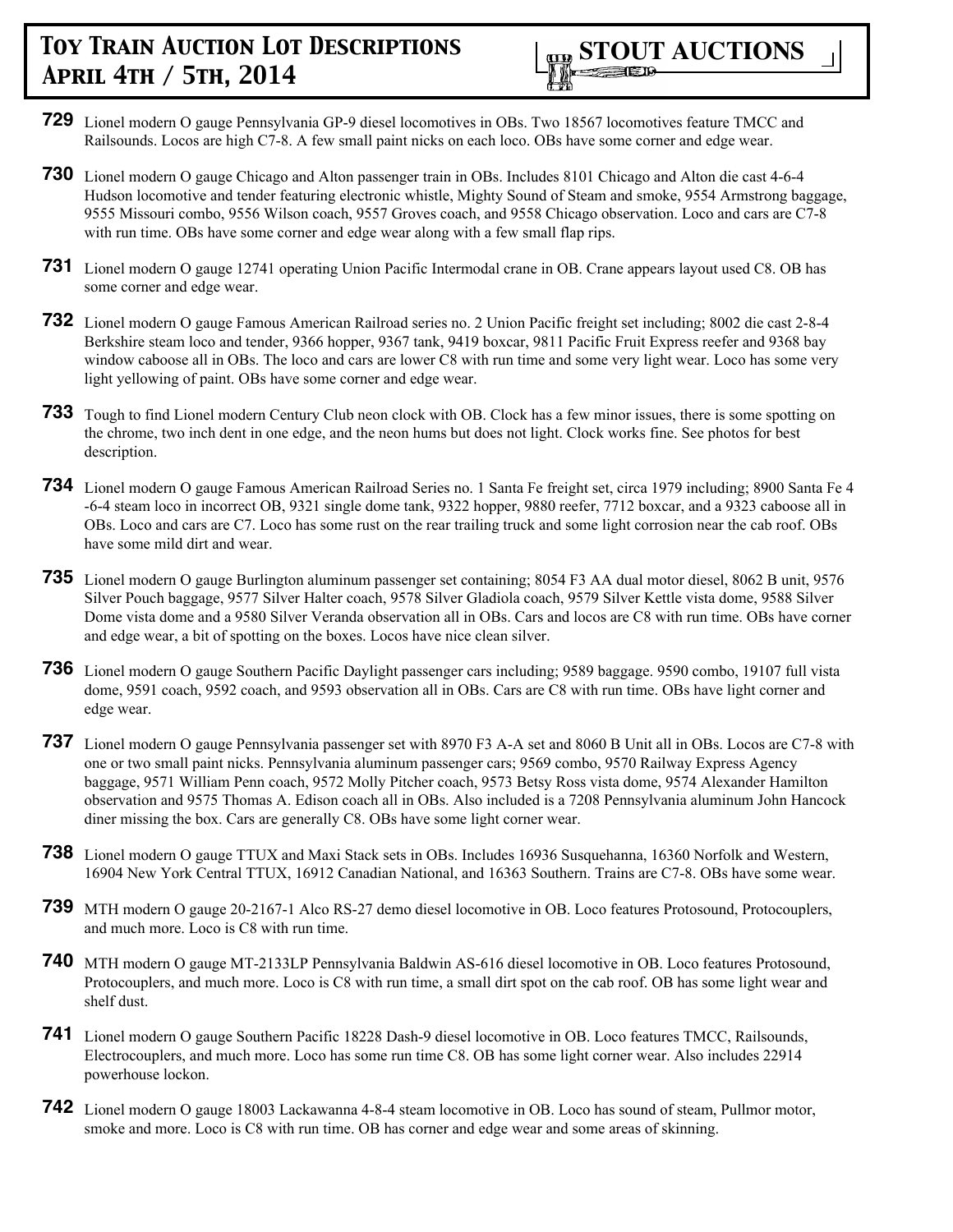

- **743** Lionel modern O gauge 18263 CSX SD-60 diesel locomotive in OB. Loco is conventional version with Signal Sounds and smoke. Loco is C6-7 missing one cab door and has a cracked sun shade. Shell is also loose. OB is shelf worn.
- **744** Lionel modern O gauge motorized units in OBs. Includes 18402 operating burro crane and 18411 Canadian Pacific fire car. Units are C8 with run time.
- **745** Lionel modern O gauge JC Penney 28516 Lehigh and Hudson River C-420 Alco diesel locomotive in OB. Loco features Signal Sounds and smoke. Loco is C7-8 with two light rubs on one side of the cab. OB has some mild shelf wear.
- **746** Bachmann HO historical sets. Includes 40-155 The Prussia, 40-130 DeWitt Clinton, and 40-140 John Bull. Sets are C8 to  $C9$
- **747** K Line modern O gauge Reading passenger set in OBs. Five cars include 1291 coach, 1290 coach, 1629 baggage, 0020 observation and 1186 diner. Cars are C7-8 with a few small coupler issues and missing drum head insert on observation. OBs are shelf worn.
- **748** Lionel modern O gauge 18117 Santa Fe F3 AA diesel units in OB. Also includes 18121 B unit. A units are C8 with run time, B unit is C7 with one black replacement roof fan and a paint chip on the roof. OB for B unit is incorrect. OBs have writing on ends.
- **749** Lionel modern O gauge NW-2 switchers in OBs. Includes 18916 Boston and Maine, 8569 Soo, and 8460 MKT in incorrect OB. Locos are C7-8. OBs have some corner and edge wear.
- **750** Lionel modern O gauge diesel locomotives in OBs. Includes 18804 Soo Line RS-3, 8463 Chessie GP-20, and 8855 Milwaukee Road SD-8. Locos are C7 to lower C8. OBs have some shelf wear.
- **751** K Line modern O gauge K-2702 Pennsylvania interurban powered and dummy set in OB. C8.
- **752** Lionel modern O gauge 18245 Pennsylvania Alco PA A-A diesel locomotive set in OB. Loco features TMCC, Railsounds, Electrocouplers, and more. Set is C8 with run time.
- **753** Lionel modern O gauge 18589 Lehigh Valley Alco C420 diesel locomotive. No box. Loco features TMCC, Railsounds, Electrocouplers, and much more. Loco is C6-7 with both sun shades broken and loose hatch on the roof.
- **754** Custom Lionel O gauge diesel locomotives. No boxes. 2380 Boston and Maine shell on LTI GP chassis. 7420 New York Central GP-9 on LTI chassis. Locos are C7-8. Light rust on underside of the motor mounts.
- **755** Lionel modern O gauge factory auction shells. These shells were NOS or unfinished and sold at the factory auction in 2001. Includes three GP shells, two blue Santa Fe B unit shells, American Flyer 8460 Chessie shell, American Flyer 5600 Conrail shell, and Milwaukee Road GP shell. Items are C7 to new C10.
- **756** Lionel modern O gauge factory samples and other items. Includes Pennsylvania GG-1 shell that was only partially completed, final tapping and flash removal had not been completed. Also included is three die cast tender shells that have been painted, and two large coils of transformer winding wires. See photos for best description.
- **757** Lionel modern O gauge factory samples / errors. Includes three aluminum passenger car bodies, one with an unfinished side. See photos for best description.
- **758** Weaver modern O gauge Reading Alco C-630 diesel locomotive in OB. Loco features horn. C7-8 with run time and a few small paint nicks. Appears to have had Atlas LocoMatic control added, the controller is included OB is shelf worn.
- **759** American Models modern S gauge Baltimore and Ohio passenger set in OB. Set number is 061. Includes 4-6-2 loco DC scale with chug and smoke. Passenger cars include combine, coach, RPO, baggage and observation. Trains are C8 with run time.
- **760** Lionel modern O gauge TCA Southern Pacific FM Trainmaster and caboose. Catalog numbers are 52321 and 52326. Loco features TMCC, Railsounds, Electrocouplers, and much more. Loco and caboose are both factory wrapped C9-10. OBs have price stickers.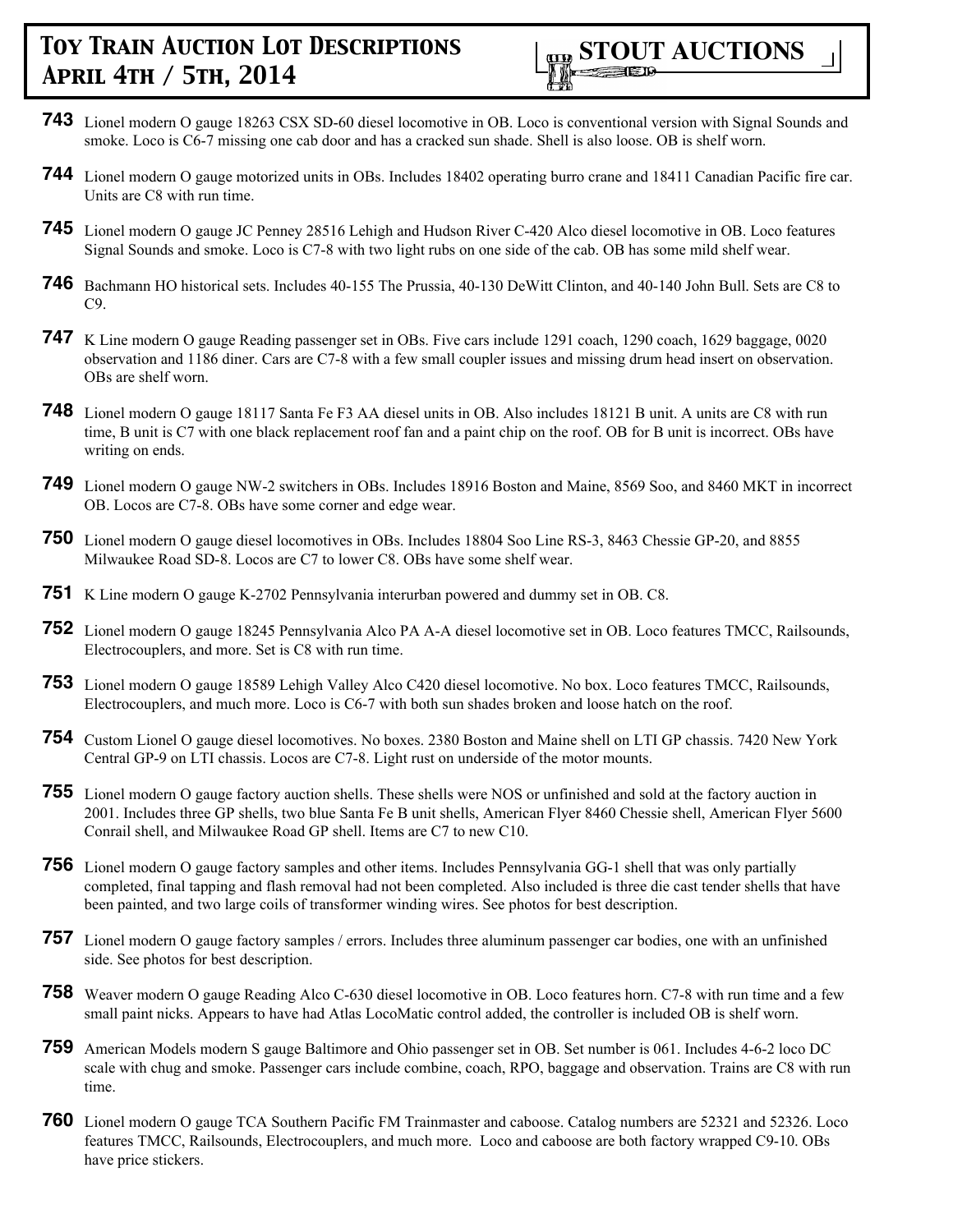

- **761** Lionel modern O Gauge 11913 Southern Pacific freight set sealed in factory plastic. GP9 loco in set features TMCC, Railsounds and more. Also included is a cab-1 remote. Set is C8 with run time. OB has some shelf wear.
- **762** Lionel modern O Gauge 11940 Southern Pacific Warhorse set. Set features TMCC, Railsounds, and more. Trains are C8 condition with run time.
- **763** AHM HO Kellogg's Frosted Flakes promotional train set in OB. Set appears to be complete and in the original shipping box. Nice C8-9 condition. OBs have some light wear.
- **764** MTH 11-90035 set of three 94 high tension towers, C8 with some dust on the bases.
- **765** MTH modern O gauge 20-2200-1 Pennsylvania Centipede A-A diesel locomotive set in OB. Locos feature Protosound, Protosmoke, Protocouplers, and much more. Locos are C8 with run time. OB has some clear tape and light wear.
- **766** K Line modern O gauge case of four K707-8012 Get Osama operating cars and four K707-8011 Got Saddam operating cars. C9-10. Tough car to find.
- **767** K Line modern O gauge Pennsylvania Fleet of Modernism set in OBs. Includes K-21801IC Alco A-B-A set, K-4580B passenger two pack, and K-4580C passenger car two pack. Loco and cars are C9-10.
- **768** K Line modern O gauge Pennsylvania Fleet of Modernism passenger cars. Eight cars all with K4580 prefix. Cars include 5468 RPO, 4423 diner, 8018 Imperial Trail Pullman, 6700 combine, 8086 Cascade Heights Pullman, 4012 coach, 7458 baggage, and 8115 observation. Cars are generally C9.
- **769** Lionel modern O gauge 8206 New York Central Hudson steam locomotive in OB. Loco is C7 with some paint chipping near the top of the boiler. OB is worn with tape repaired flaps.
- **770** Lionel modern O gauge 18045 Commodore Vanderbilt steam locomotive in OB. This New York Central locomotive features TMCC, Railsounds, smoke and more. Also included is 19060 Pullman Heavyweight four pack. Trains and cars are C7-8. Loco has a few very small paint nicks and some dust on top of the loco.
- **771** Lionel modern O gauge motorized units in OBs. Includes 18421 Tweety handcar, 18429 handcar, 18422 Santa handcar, 18434 Porky handcar, and 18433 Mickey handcar. Items are C7 to C8. 18421 box has moderate wear.
- **772** Lionel modern O gauge MOW motorized units in OBs. Includes 18424 truck, 18430 New York Central crew car, 52107 LCCA truck, and 52108 LCCA van. Items are generally C8.
- **773** Lionel modern O gauge 18003 Lackawanna 4-8-4 steam locomotive in OB. Loco has sound of steam, Pullmor motor, smoke and more. Loco is C8 with run time. OB has corner and edge wear and a bit of skinning on one end.
- **774** Lionel modern O gauge freight cars in OB. Ten freight cars include 9826 New York Central boxcar, 19751 Pennsylvania caboose, 26951 Pennsylvania flat with trailer, 17458 Reading gondola, 17132 Pennsylvania hopper, 17317 Pennsylvania reefer, 19736 Pennsylvania caboose, 19741 Pennsylvania caboose, 19201 Lancaster & Chester boxcar, and 19419 Charlotte mint car. Cars are C7+ to C8+.
- **775** Lionel modern O gauge 11819 Georgia Power train set. Set is factory sealed in plastic C10. Master carton was only opened for inspection.
- **776** MTH modern standard gauge tinplate No. 92 floodlight set in OBs. Lights are C7-8 with some dust on the bases and light discoloration of the gold light housings.
- **777** Lionel modern O gauge Chicago and Illinois Midland loco and freight cars. Includes 18823 SD-9 diesel locomotive and 18556 freight pack. Loco is C7 with a hairline screw crack on the nose, and cars are C8.
- **778** Lionel modern O Gauge Southern Pacific GS4 Daylight in OB. Loco is catalog number 18071 and features TMCC, Railsounds, Electrocoupler and much more. Loco is C8 with some run time, OB has a few shallow dents and some corner wear.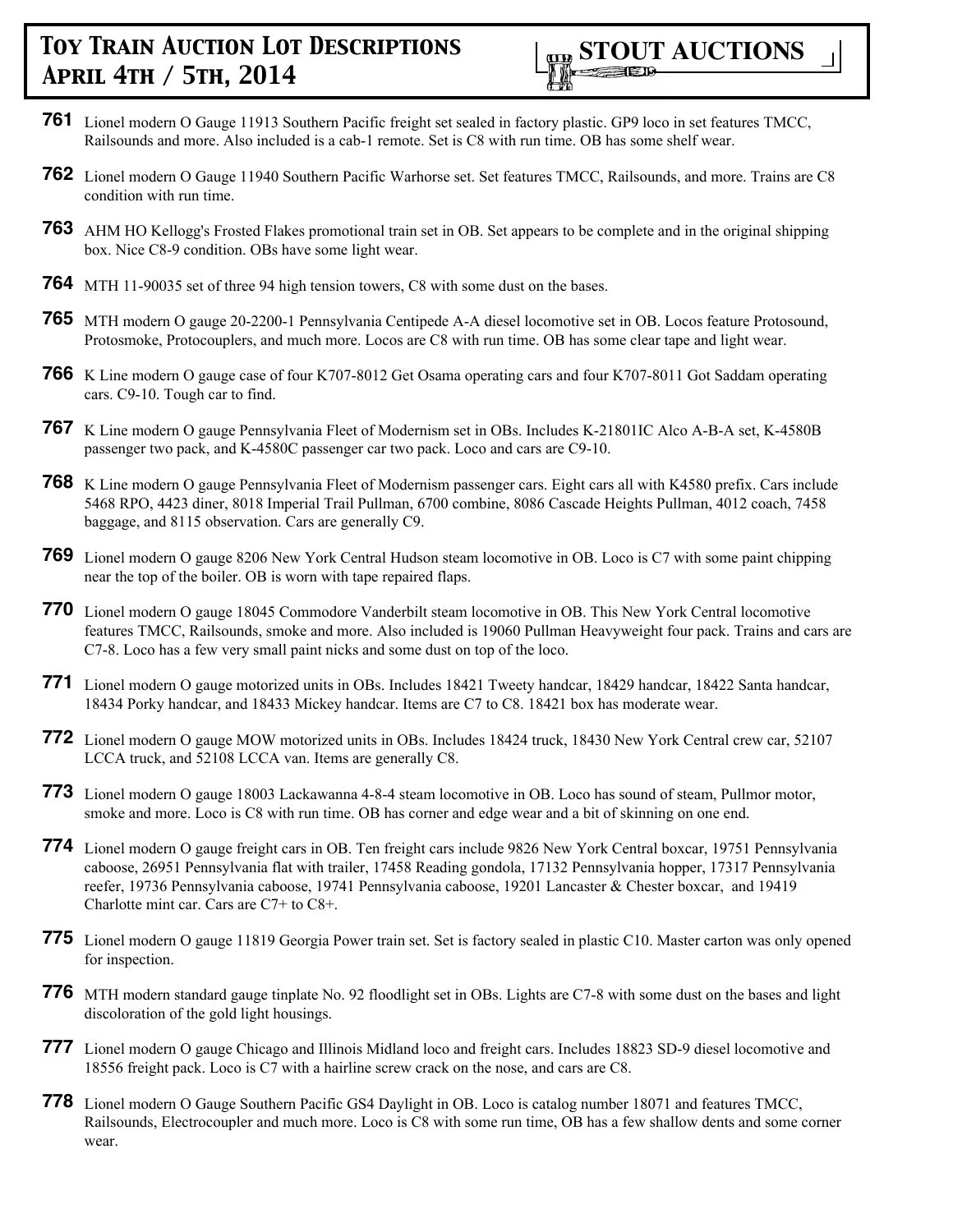- **779** Lionel modern O gauge 18504 Frisco GP-7 diesel locomotive in OB. Loco is C7-8 with two small paint nicks on the cab. OB has sun faded end.
- **780** Lionel modern O gauge 11910 starter set in OB. Set is C7-8, however set box is worn. Set appears pretty complete.
- **781** Lionel modern O gauge 28018 Reading Camelback steam locomotive in OB. Loco features TMCC, Railsounds, Electrocoupler, smoke unit and much more. Loco is C7-8 with a two inch scuff along the top of the loco.
- **782** Lionel modern promotional SideTracks items. Includes four Lionel hats, Lionel neck tie, American Flyer bag, Lionel Kids backpack, Lionel wooden etched photo frame, Lionel and American Flyer pennants, Lionel tall mug, Lionel Coffee mug, and another sealed mug. Items are new C9-10.
- **783** Nice group of twenty Lionel Christmas ornaments from the LTI era. A few are duplicates, but most are unique and in original boxes. See photos for best description.
- **784** Lionel modern O gauge 6464 boxcars in OBs. Thirteen cars include 29283 New York Central, 29217 Airex Toy Fair, 19291 Great Northern 19282 Santa Fe, two 29285 Seaboard, 19282 Santa Fe, 29286 over stamped two pack sealed, and 19266 series III three pack. Items are C7+ to C10. OBs have various degrees of wear.
- **785** Lionel modern O gauge Christmas cars in OBs. Ten cars include 19922 boxcar, 16272 boxcar, 19945 boxcar, 19938 boxcar, 1992 boxcar, 19913 boxcar, 19918 boxcar, 26243 boxcar, 26272 boxcar, and 19491 vat car. Cars are generally C8. Two OBs have writing on ends and some light wear.
- **786** Lionel modern O gauge Union Pacific passenger cars in OBs. Includes 16068 baggage, 16069 combo, 16070 Pullman, 16071 diner, 16072 vista dome, and 16073 coach. and 16074 observation. Cars are generally C8.
- **787** Corgi and Eastwood toy train related trucks. Includes Eastwood Plasticville Moving truck, Eastwood Lionel Mack B-61 truck, two Eastwood American Flyer fuel tankers, Eastwood American Flyer truck, Eastwood REA truck, Corgi Pennsylvania 98455 truck, 54502 Corgi Pennsylvania GM 5301 bus, Eastwood Lionel 1955 delivery sedan, and 54302 Lionel City GM 5301 GM Bus. Items are generally C8.
- **788** Lionel modern O gauge Union Pacific passenger set including 8480/8481 F-3 A-B-B-A diesel units, 9545 baggage, 9546 combo, 9548 Placid Bay coach, 9549 Ocean Sunset coach, 19121 vista dome, 19152 roomette and a 7210 dining car, and 9547 observation all in OBs. Cars and loco are C8 with run time. OBs have some corner and edge wear.
- **789** Lionel modern O gauge 14543 Southern Pacific F3 B unit in OB. B unit is a dummy and features TMCC and Railsounds. C8+ with light run time.
- **790** Williams modern O gauge 74411 Pennsylvania Brunswick scale GG1 in OB. Loco features sound and is C8 with moderate run time and some shelf dust.
- **791** Lionel modern O gauge JC Penney 28516 Lehigh and Hudson River C-420 Alco diesel locomotive in OB and has original display cars. Loco has been upgraded with TMCC and Railsounds. Loco is C7 with one broke and one missing sun shade. Also a few small paint rubs. OB has some mild shelf wear.
- **792** Williams modern O gauge brass Pennsylvania T-1 duplex steam locomotive in OB. Loco features smoke, can motor, constant voltage lighting and more. Loco is C7 with moderate run time and some dust and spotting which might clean.
- **793** Lionel modern O gauge heavyweight Pullman cars in OBs. Four cars include 19094 sleeper, 19095 Highland falls sleeper, 19067 Willow River coach, and 19068 Willow Valley coach. Cars are generally C8.
- **794** Lionel modern O Gauge 21782 Pennsylvania Railroad GG-1 passenger set in original factory box featuring TMCC and Railsounds. Loco and cars C8 with run time. Loco however is missing one pantograph. Set box has some mild corner wear.
- **795** Lionel modern O Gauge 18025 Texas and Pacific L3 steam locomotive in OB. Loco features smoke, Railsounds, firebox glow and much more. Loco is C8 with run time. OB Some light wear and flap creases. Also includes display case.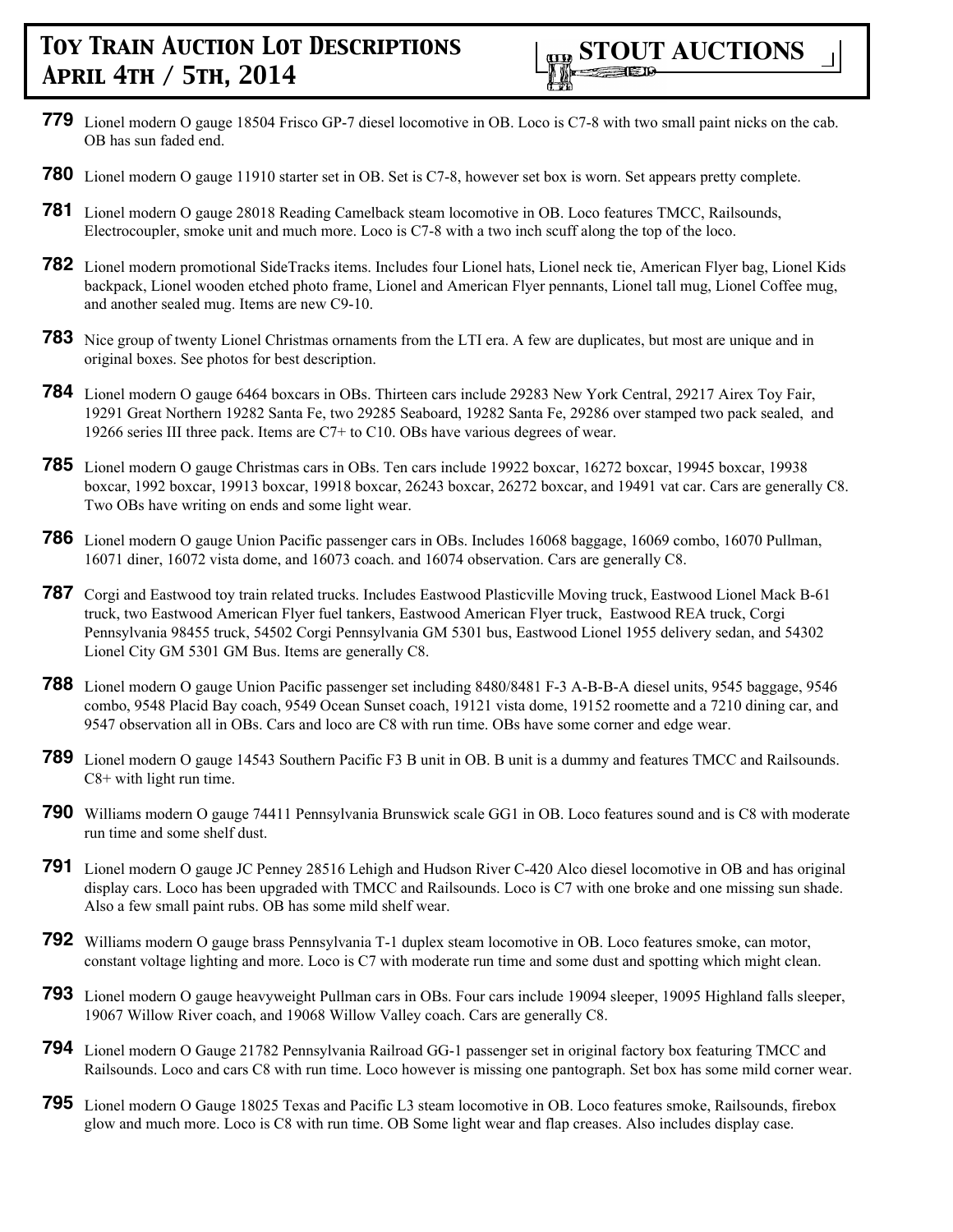

- **796** Lionel modern O gauge freight cars in OB. Twelve freight cars include unboxed 19412 Union Pacific crane, 17225 Penn Central boxcar, 17311 REA reefer, 19992 LRRC tool car, 19825 GM operating generator car, 16670 Lionel TV car, 17605 Reading caboose, 36727 Weyerhaeuser Moe and Joe operating lumber car, 19807 Pennsylvania caboose, 51502 Lionel Steel ore car, 16634 Western Maryland dump car, and 6493 Lancaster and Chester caboose. Cars are C7 to C8. OBs have various degrees of wear.
- **797** Lionel modern train items. Includes operating Blue Comet Christmas tree, Lionel alarm clock, Lionel train clock, set of Lionel coasters, four Lionel paper pads, Lionel paper pad, three Lionel patches, Lionel mug, and five Lionel ornaments, four are pewter and one is gold plated. See photos for best description.
- **798** Lionel modern O gauge 18064 New York Central Mohawk tender in OB. Tender features Railsounds 2.5. C8 with run time. OB has some wear.
- **799** Lionel modern O gauge Century Club and Railroad Club cars and items. Includes 29226 726 boxcar, 29248 NYC F3 boxcar, 29227 GG-1 boxcar, 39218 Century Club gold member boxcar, 29228 Pennsylvania Turbine boxcar, 39201 Hudson boxcar, 19991 Gold Member boxcar, and 19978 Gold Member boxcar. Also included is Century Club II wooden case and paper weight. Cars are generally C8.
- **800** Railroad books and tin signs. Includes ten Lionel and American Flyer signs. Railroad books include Baltimore and Ohio Catalog of the Century Exhibition, The 50 Best of Pennsylvania book 1, Garden Spot Trolleys, Greenbergs Guide to Ives Trains Vol. II O gauge, Great Toy Train Layouts, The Lionel Inspiration, Blue Ridge Trolley, America's New Railroads, The Steam Locomotive, The Lionel Train Book, tough American Freedom Train press kit, Atlantic City Railroad book and a stack of train postcards. Items are good reader condition. See photos for best description.
- **801** Group of Postwar Lionel and American Flyer transformers. Includes Lionel 250 Watt Z, 150 Watt V, two American Flyer 18B, boxed Lionel type S, two Lionel 1033, Lionel boxed LW, and eight other small transformers. Items are sold as is shown in the photos with no returns.
- **802** Modern O gauge freight cars in OBs. Eleven items include 30-1117 Norfolk and Western aux. tender, 667102TT K Line Penn Dutch flat and trailer, 645-1932 K Line Reading express boxcar, Industrial Rail 4007 Reading hopper, K90002 K Line KCC hopper, 90006 KCC OL&B ore car, 641-1892 Pennsylvania Express boxcar, 3095 Weaver boxcar, Lionel 52385 Ward Kimball Cal Stewart boxcar, 98206 MTH Pennsylvania Jordan spreader, Industrial Rail 4103 New York Central hopper, and K-7201 K Line MOW searchlight. Cars are C7+ to C9. See photos for best description.
- **803** K Line and Atlas O locos and trolley. Includes 229103 K Line Ford MP15, K Line 2252IC Kennecott Copper Corporation MP-15, and Atlas O Industrial Rail 1008114 War Bonds trolley. Items are C7-8. OBs have some mild to moderate wear.
- **804** Lionel modern O gauge 1264 Nibco Express set in OB. Set is C9 area with no major signs of run time.
- **805** Large group of O gauge accessories from Lionel, K Line and MTH. MTH items include 1056 high tension tower set, 1068 lamp post set, and 1048 No.99N block signal. Lionel items include 12722 diner, 12707 billboards, 12744 rock piers, 12804 highway lights, 2214 girder bridge, 2133 freight station, 22931 main line signal, 1122L and 1122R 027 switch pair, 22936 coaling tower, 12952 Big L diner kit, and 12927 yard lights. Items are C7 to C8. Some small parts might be missing.
- **806** Group of Plasticville and Lionel buildings. Some are newer K Line and Bachmann Plasticville and a few are older. See photos for best description.
- **807** Lionel modern O Gauge Century Club II New York Central Niagara. Catalog number 28069. Loco feature TMCC, Railsounds, Electrocoupler, smoke and much more. Loco is C8 with run time, however a bit of chipping on the blackening on the drivers.
- **808** Lionel modern O gauge Century Club II 18340 FM Trainmaster demonstration set in OB. Set features TMCC, Railsounds, Smoke, and much more. Locos are factory wrapped C10. Set box has some mild shelf wear.
- **809** K Line modern O gauge K3380-5358W Pennsylvania K-4 steam locomotive in OB. Loco is the prewar version, and has been upgraded with TMCC and Railsounds. Loco is C8 with run time. OB has been stamped on the end and has some light wear.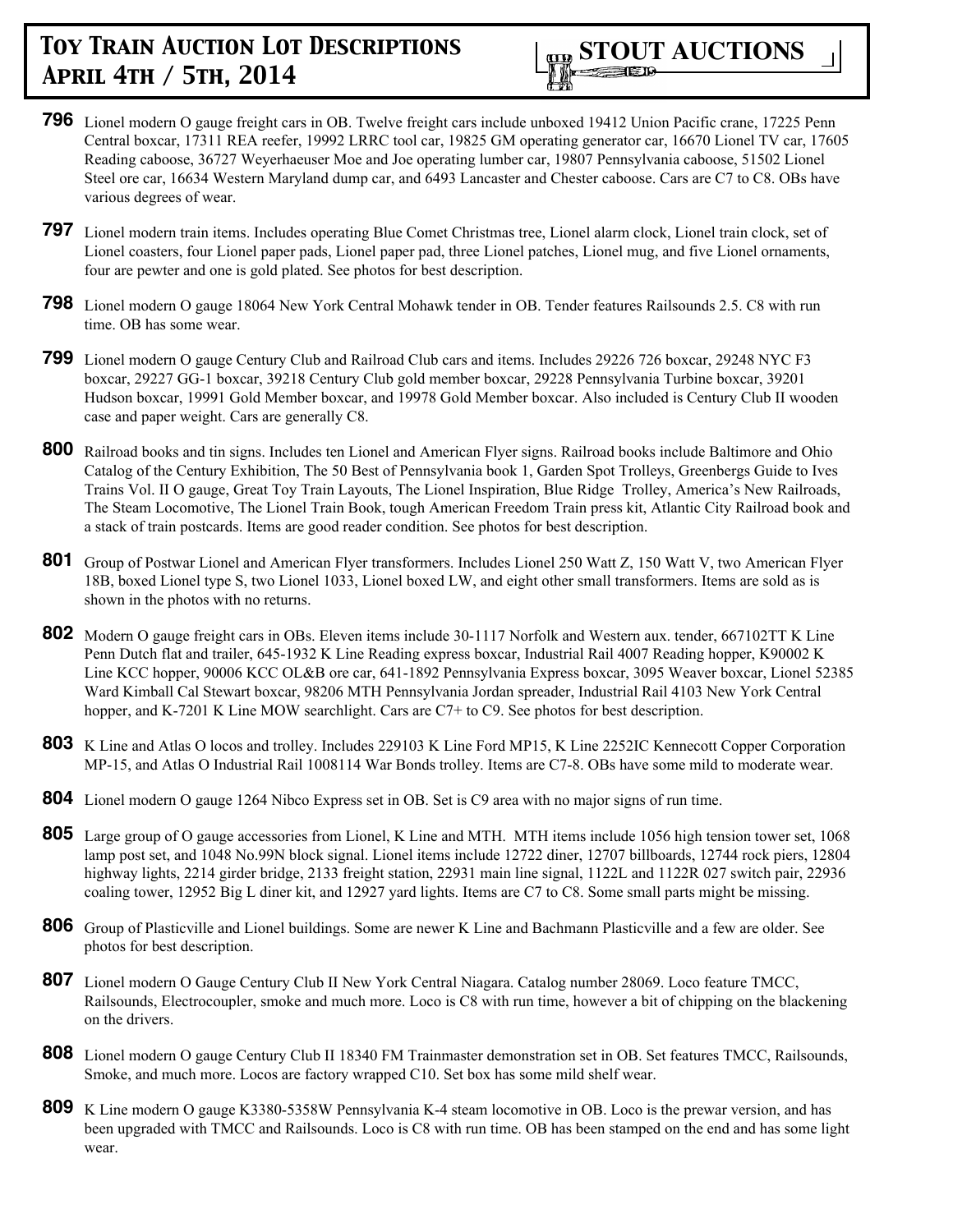- **810** American Flyer postwar S gauge track and roadbed. Includes 19 sections of straight track with 726 road bed and 34 sections of curved track and 727 road bed. Track and roadbed is C6-7. Also a few custom cut sections included.
- **811** Powermaster HO dealer layout with OB. Measures 44 inches long by 34 inches wide. Has some minor damage to edges and some cracking of the mountains.
- **812** Lionel modern O gauge NOS locomotive shells from the 2001 factory auction. Includes Pennsylvania FM die cast shell, die cast Santa Fe FM shell, unfinished steam locomotive shell, and New York Central GP-9 finished shell. C9-10.
- **813** Lionel modern O gauge 22918 Premiere Edition 446 locomotive backshop Madison Hardware Edition. This version was modified by Madison in Detroit with additional lighting in the interior. This is a VERY scarce accessory in this configuration. This version is unused C9, however has a bend in the tin wall in the interior. OB has moderate damage to one corner.
- **814** Lionel modern G scale 81000 Gold Rush Special set in OB. Set appears complete C8, however transformer is an LGB transformer. Set box has some wear and window has yellowed.
- **815** Modern G scale freight cars. Includes two Railking 76030 flats with CAT generators, one car is missing the generator, Aristo Craft 41676 American tank car, 46004 REA Pennsylvania boxcar, 87200 Lionel operating handcar, and Aristo Craft 21900 undecorated tender with sound. Items are C7 to C8. OBs have some wear.
- **816** Modern era Lionel G scale/1 gauge 85102 New York Central 4-4-2 steam locomotive and tender in original box. Loco is C8+ with light run time. Locomotive original box has light corner and edge wear.
- **817** Modern G scale track and trains. Includes Aristo Craft 0-4-0 Rio Grande steam locomotive, Rio Grande bobber caboose, two six foot straight sections, two seven foot straight sections, transformer, and enough curved sections to make a loop. Sold as is shown in the photos.
- **818** American Flyer modern S gauge cars, locos, and parts. Includes 48245 TTOS AC Gilbert coach, 48324 50th anniversary boxcar, and two Southern Pacific 8000 loco shells and frames, and pairs of powered and dummy trucks. Items are C7 to C10. See photos for best description.
- **819** Lionel postwar and modern cars and parts. Complete modern passenger cars include 19010 Baltimore and Ohio dining car, 9527 Milwaukee Road FDR observation, 9540 Blue Comet observation. Parts highlights includes Blue Comet cars missing trucks, CN GP-7 shell, postwar GG-1 shell, B unit shell and body, three Postwar steam locomotive frames, modern GP-9 frames. and postwar passenger car body and roof. Other misc. parts included. See photos for best description.
- **820** Another of the now famous Stout Auctions cart lot. Lots of goodies here. die cast trucks from Eastwood and Ertl, Pennsylvania Railroadiana paper, O gauge accessories, two plastic steam locomotive models, HO trains and Walthers HO backdrops, Ideal toy truck and trailer, and more. See photos for best description.
- **821** Lionel Postwar O gauge trains and accessories. Group includes empty 309 yard set box, complete 953 figure set, 1121 switch pair, 1122 switch pair, 175 controller missing warning insert, reproduction 550 figure set, 151 semaphore, 455 oil derrick, 154 highway flasher, and six prewar telegraph poles. Trains include 247 Baltimore and Ohio loco and tender, 1110 loco and tender, 233 loco, 244 loco, 233W Lionel Lines whistle tender, 2466WX whistle tender, 2257 SP caboose, 6456 Lehigh Valley hopper, 2452 Pennsylvania gondola, 6047 Lionel Lines caboose, 6517 Lionel Lines caboose, 6560 Lionel Lines crane, 6464-225 New Haven boxcar, 2465 Sunoco tank car, 6457 Lionel caboose, 16250 Santa Fe boxcar, and 1877 horse car. This is a General Condition lot meaning we have not graded or examined every item in the lot so the condition will typically vary from C6-7 with the possibility of an item or two in the lot having a lower or higher grade, General Condition lots cannot be returned.
- **822** Partial Lionel 14917 US Navy bearing circle. See photos for best description. Sold as is.
- **823** Lionel modern O gauge starter sets. Includes complete 1380 industrial switcher set and partial 11735 New York Central Flyer set. Flyer set missing cars and original track and transformer. Bottom of set box packed with used O gauge tubular track. Sold as is shown in the photos.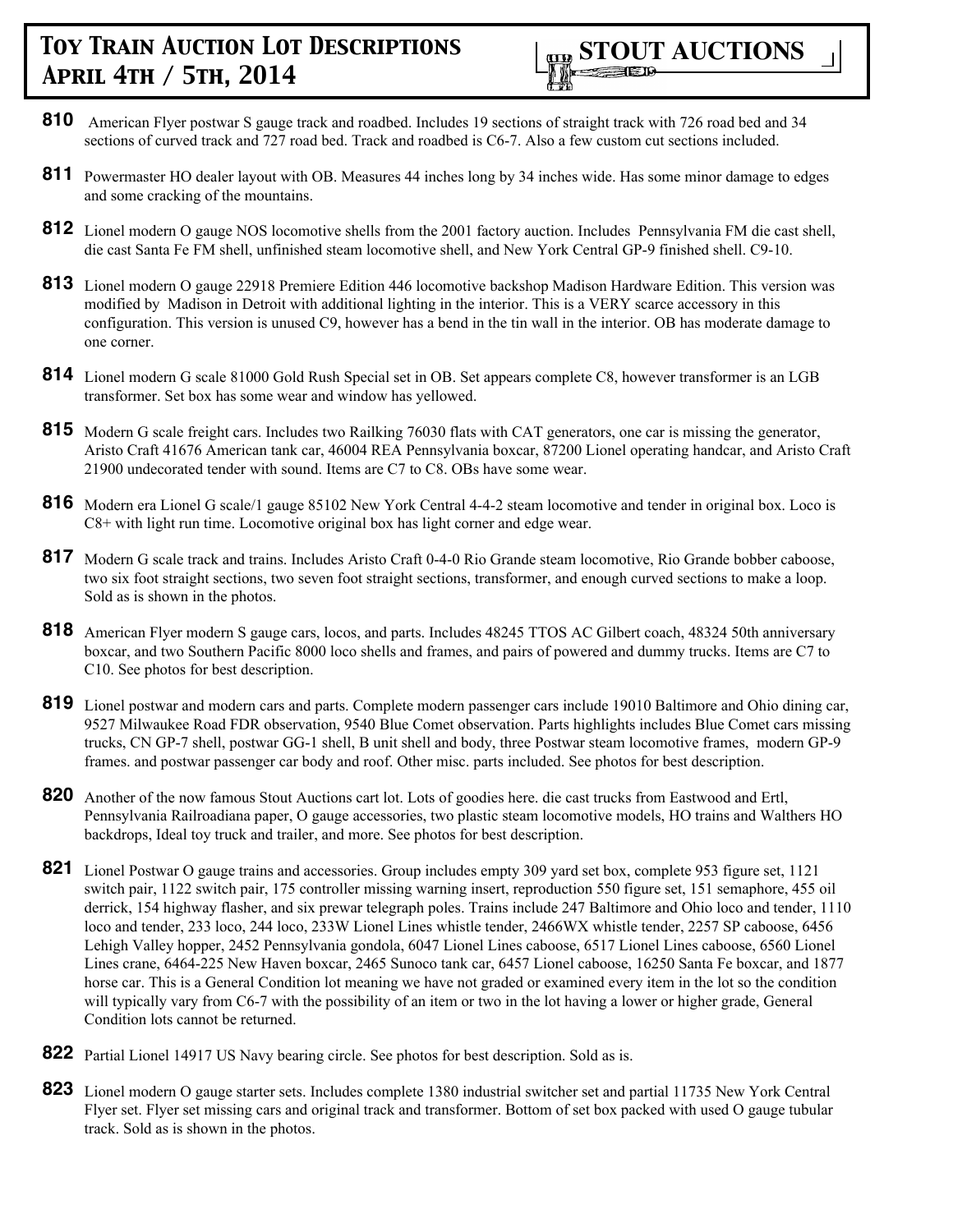

- **824** Marx postwar trains and accessories. Includes 14863 set complete with track and transformer, Pennsylvania girder bridge, Wabash truss bridge, Illinois Central lift bridge with OB and insert, Girard station, 810 wide radius switch set, and light tower. This is a General Condition lot meaning we have not graded or examined every item in the lot so the condition will typically vary from C6-7 with the possibility of an item or two in the lot having a lower or higher grade, General Condition lots cannot be returned.
- **825** Nice group of prints and pictures for your train room. Includes two Angela Trotta Thomas prints, three Lionel posters of the Santa Fe F3, Conrail SD-60 and 700E Hudson, older MTH poster, TM Books Lionel Poster, three 1963 Electronic Wholesalers calendars, nine Amtrak wall calendars, and three framed prints. See photos for best description.
- **826** Lionel modern O gauge 12015 case of 0-36 Fastrack. Fifty sections of track sealed in the case. Items in this group are store new old stock. Items are assumed C10, and are sealed or were displayed in their packaging.
- **827** Lionel modern O gauge Fastrack TMCC 0-36 left hand switches. Catalog number is 16824. Switches are factory sealed in the master C-10.
- **828** Lionel modern O gauge Fastrack TMCC 0-36 right hand switches. Catalog number is 16825. Switches are factory sealed in the master C-10.
- **829** Lionel modern O gauge 24295 Cowen's Corner operating hobby shop in OB. Shop is sealed in the OB C10.
- **830** Lionel modern O gauge TMCC direct lock ons in OBs. Includes seven 34120 and two 14178. Items in this group are store new old stock. Items are assumed C10, and are sealed or were displayed in their packaging.
- **831** Lionel modern O gauge 14179 TMCC TPC 400 track power controllers. Items in this group are store new old stock. Items are assumed C10, and are sealed or were displayed in their packaging.
- **832** Lionel modern O gauge 12054 Fastrack operating track sections in OBs. Six sections are factory sealed in the master carton C10.
- **833** Lionel modern O gauge Thomas and Friends locomotive and cars. Includes 18733 Percy steam locomotive and two 26446 Troublesome Truck Christmas two packs. Items in this group are store new old stock. Items are assumed C10, and are sealed or were displayed in their packaging.
- **834** Lionel modern O gauge 22993 Lionel route 66 dino cafe in OB. Item is C10, was only opened to secure a loose item in the packaging.
- **835** Lionel modern O gauge signals in OBs. Includes two 12894 452 signal bridges, 22945 target block signal, two 14090 banjo signals, two 22931 mainline signals, 14094 double signal bridge, and 12888 crossing flasher. Items in this group are store new old stock. Items are assumed C10, and are sealed or were displayed in their packaging.
- **836** Lionel modern O gauge scale crossing signals in OBs. Includes four 22934 walk out cantilever signals and two 22940 mast signals. Items are in in the OBs C10.
- **837** Lionel modern O gauge scale mainline signals in OBs. Includes four 14099 block target signals and three 24101 mainline color position signals. Items are new C10.
- **838** Lionel modern O gauge 14149 scale banjo signals. Four signals total are C10.
- **839** Lionel modern O gauge Polar Express add on cars in OBs. Nine cars include 37090 searchlight car, six 35130 coach cars with hobo on the roof, 36875 conductor announcement coach, and 25186 hot chocolate car. Cars are C9-10, NOS. Two OBs have some light damage to one end.
- **840** Lionel modern O gauge 18993 Chicago and Northwestern S-2 Alco switcher in OB. Loco features Legacy control, Legacy Railsounds, fan driven smoke unit, Electrocouplers, and much more. C9 with a factory test and might have been displayed.
- **841** Lionel modern O gauge 21860 Union Pacific PS-4 flat cars with piggyback trailers in OBs. Two packs of two cars in C10 condition.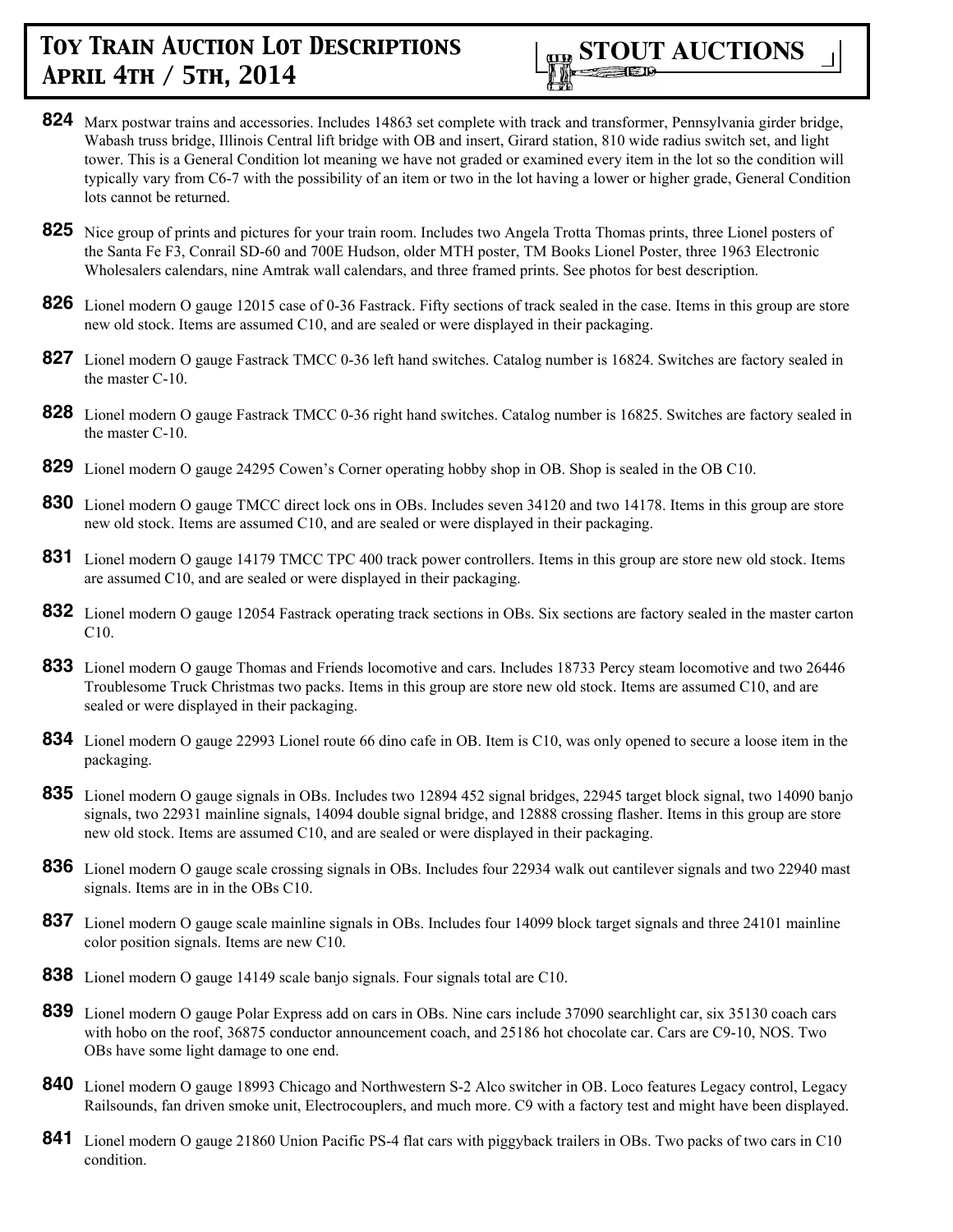

- **842** Lionel modern O gauge motorized units in OBs. Four units include 18463 hot rod inspection vehicle, 18454 archive blue inspection vehicle, 18436 Dodge Ram inspection vehicle, and 18434 Porky and Petunia. Cars are C8 to C10. Inspection cars have some light run time. Two OBs have some light sun fading.
- **843** Lionel modern O gauge accessories in OBs. Includes 37912 lighted coaling tower, 16891 tank car accident, 14255 sand tower, and 14143 industrial tank. Items in this group are store new old stock. Items are assumed C10, and are sealed or were displayed in their packaging.
- **844** Lionel modern O gauge Postwar Celebration Series motorized units in OBs. Includes 18464 54 ballast tamper, 18470 52 fire car, car is new, however has broken body binding post, and 18446 Great Northern rotary snow plow. Items are C9-10. OBs have some sun fading.
- **845** Lionel modern O gauge 12054 Fastrack operating track sections in OBs. Six sections are factory sealed in the master carton C10.
- **846** Lionel modern O gauge Polar Express 36847 Trainsound tenders in OBs. Tenders are C9-10. One OB has some light damage.
- 847 Lionel modern O gauge Polar Express items in OBs. Includes 28452 Polar Express hand car, 28474 North Pole Central hand car, 37829 station platform, 35130 coach with hobo, 36875 conductor announcement coach, and two 25135 baggage car. Items in this group are store new old stock. Items are assumed C10, and are sealed or were displayed in their packaging.
- **848** Lionel and Kramer modern O gauge figure packs. Includes nine 24124 Carnival people packs. Kramer figure sets include two 33, 34 and two 36 fire fighter figure sets and 19 baseball player figures. Items are C9-10. See photos for best description.
- **849** Lionel modern O gauge 34589 Milwaukee Road F-3 A unit in OB. Loco features Legacy control, Legacy Railsounds, fan driven smoke unit, Electrocoupler, and much more. Loco is C8-9 with very light run time. OB has some light corner wear.
- **850** Lionel modern O gauge Christmas cars in OBs. Ten cars include 15096 Hershey's Kiss, 29306 lighted holiday boxcar, 29976 2012 boxcar, 39364 2013 boxcar, 29697 flat with Santa's sub, 25977 Christmas Story Leg Lamp mint car, 25958 Gingerbread vat car, 29699 silver and gold car, 25959 Gingerbread tank car, and 29698 Christmas tree topper transport. Items in this group are store new old stock. Items are assumed C10, and are sealed or were displayed in their packaging.
- **851** Lionel modern O gauge Polar Railroad freight cars in OBs. Includes two 27872 hot chocolate milk cars, 27435 tank car, 27263 PS-1 boxcar, 27274 wood boxcar, and 36674 caboose. Cars are C10. Tank car OB has sun faded box end.
- **852** Lionel modern O gauge Christmas cars in OBs. Ten cars include 39363 2013 boxcar, 25977 Christmas Story Leg Lamp car, 25960 transparent Christmas tree car, 29302 musical reefer, 29699 Silver and Gold car, 25958 Gingerbread icing, 29976 2012 boxcar, 25964 Silver ore car, 29698 tree topper transport, and 25959 gingerbread tank car. Items in this group are store new old stock. Items are assumed C10, and are sealed or were displayed in their packaging.
- **853** Lionel modern O gauge Christmas accessories in OBs. Six items include 24273 water tower, 37965 operating gift loader building, 14258 passenger station, and three 37121 station platforms.
- **854** Lionel modern O gauge US made Presidential boxcars in OBs. Four cars include 39337 Washington, 39338 Lincoln, 39339 Roosevelt, and 39340 Jefferson. Cars are C10.
- **855** Lionel modern O gauge catalog and railroad art boxcars in OBs. Ten cars include two 29952 Great Northern, 29953 Southern Pacific, 29960 Rock Island, two 15095 1953 reefers, 29951 1954, 29959 1952, and two 29950 1948 boxcars. Cars are NOS C10.
- **856** Lionel modern O gauge operating Christmas cars in OBs. Includes 27949 merchandise car, 29808 candy cane dump car, 36821 naughty or nice twin dump car, and two 26870 Christmas dump car. Items in this group are store new old stock. Items are assumed C10, and are sealed or were displayed in their packaging.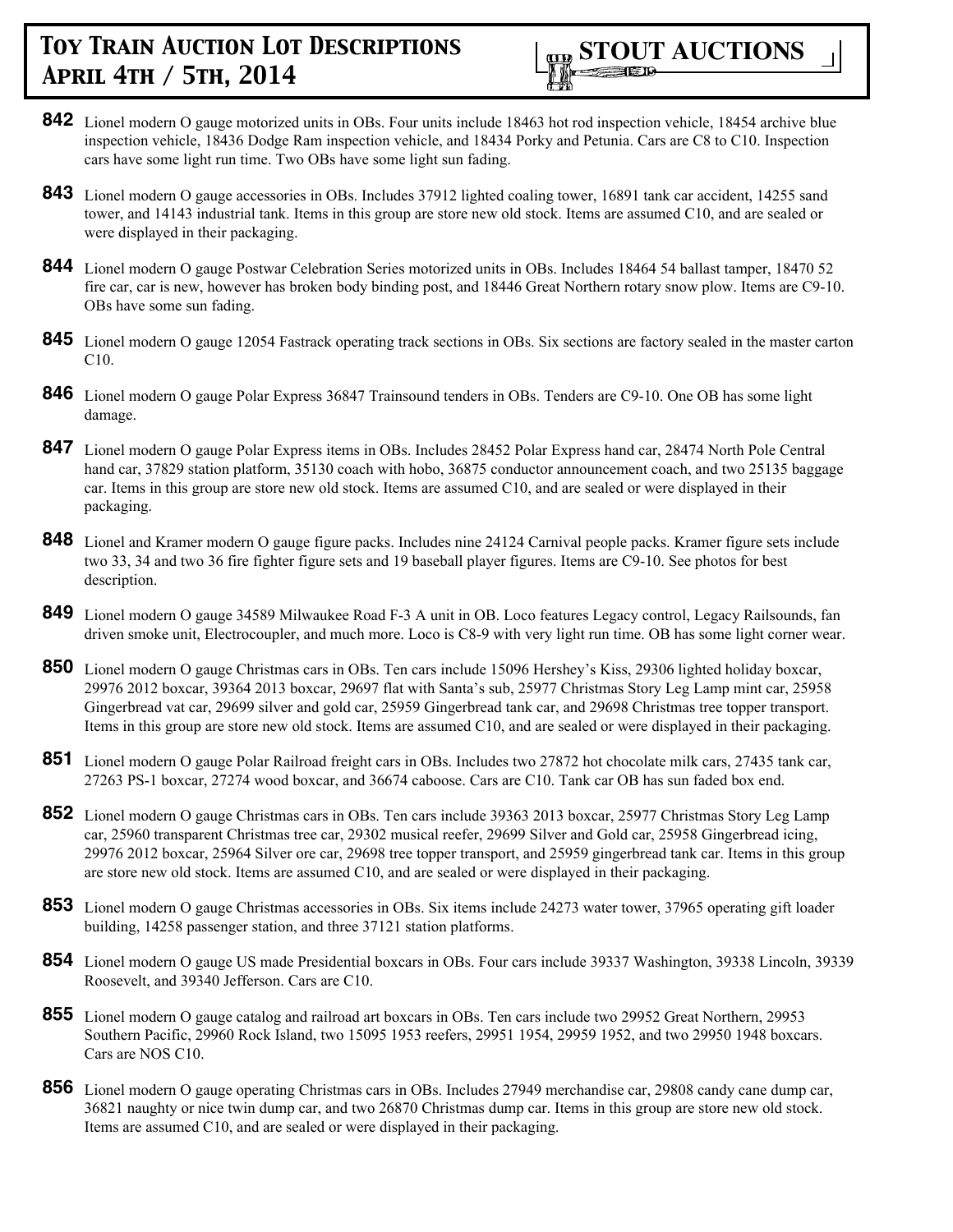

- **857** Lionel modern O gauge die cast hoppers in OBs. Eight cars include two 27457 Norfolk Southern, two 27132 Union Pacific, 17096 P&LE, 27424 Penn Central, 17024 Reading, and 17083 Chesapeake and Ohio. Cars are NOS C10.
- **858** Lionel modern O gauge tank cars in OBs. Ten cars include three 36178 Frisco, two 17948 Philadelphia Quartz, 17961 Pennsylvania Salt, 29644 Santa Fe, 29611 Sunoco, and 27090 Northern Pacific. Items in this group are store new old stock. Items are assumed C10, and are sealed or were displayed in their packaging.
- **859** Lionel modern O gauge Alien freight cars in OBs. Six cars includes two 36829 radio active waste cars, two 36863 security cars, 36248 alien smoke boxcar, and 37016 plutonium flat car. Cars are NOS C10.
- **860** Lionel modern O gauge 24294 AEC nuclear reactor operating accessory in OB. New C10, OB has some light shelf wear.
- **861** Lionel modern O gauge Postwar Celebration Series operating cars in OBs. Includes 36739 3461 Lionel Lines log car, 39432 6361 Lionel Lines log car, 36703 3366 operating circus stock car and corral, and 19895 3356 Santa Fe horse car and corral. Cars are C10, however three OBs have light sun fading on one end.
- **862** Lionel modern O gauge Postwar Celebration Series freight cars in OBs. Ten cars include 29854 3510 Satellite launching car, 29857 6660 boom car, 29821 Lionel Lines 2460 crane, 26024 6817 flat with scraper, 29712 Lionel Lines searchlight caboose, 27712 6464 Missouri Pacific boxcar, 39210 Fire Fighting boxcar, 19557 circus stock car, 29617 Cities Service tank car, and 27711 6464 Rock Island boxcar. Cars are C10. Four OBs have light sun fading on one end.
- **863** Lionel modern O gauge 28411 Missile Launcher locomotive in OB. Loco features TMCC and Electrocouplers. Also includes Postwar Celebration Series 26876 6544 missile firing trailing car. Loco and car are C9-10.
- **864** Lionel modern O gauge Postwar Celebration Series freight cars in OBs. Ten cars include 19867 poultry dispatch, 29854 satellite launching car, two 29853 Big John cannon cars, 19354 Lehigh Valley hopper, 29857 boom crane car, 26876 missile fire trailing car, 26852 Santa Fe operating barrel car, 39471 lumber car, and 29829 radioactive waste car. Items in this group are store new old stock. Items are assumed C10, and are sealed or were displayed in their packaging.
- **865** Lionel modern O gauge TMCC items in OBs. Includes two 12911 command base, 12866 140 watt Powerhouse, 12868 Cab -1 remote, and 12867 Powermaster. Items are C8-9.
- **866** Lionel modern O gauge Postwar Celebration Series freight cars in OBs. Ten cars include 39458 flat with missiles, 19573 New York Central stock car, 39468 Allis Chalmers car, 26757 operating barrel car, 19780 Lehigh Valley caboose, 29726 Virginian caboose, 29713 Pennsylvania caboose, 29853 Big John cannon car, two 29854 Satellite Launching cars. Cars are C9-10. Two OBs have some light sun fading.
- **867** Lionel modern O gauge Postwar Celebration Series freight cars in OBs. Ten cars include 39290 6464 two pack, 27710 6464 boxcar two pack, 29854 satellite launching car, 19572 New York Central reefer, 29853 Big John cannon car, 26023 flat with bulldozer, 29827 helicopter launch car, and 39471 lumber car. Items in this group are store new old stock. Items are assumed C10, and are sealed or were displayed in their packaging.
- **868** Lionel modern O gauge Postwar Celebration Series freight cars in OBs. Eight cars include two 39458 flats with missiles, 26024 flat with scraper, two 29854 satellite launching cars, 29839 cherry picker car, 39463 flat with vans, and 39435 Lionel Lines flat with pipes. Cars are NOS C9-10.
- **869** Lionel modern O gauge 1766 Service Station Special set, this set consists of 8766 RDC-4 baggage/mail and two 8767 RDC -1 90 passenger cars. Set is C8+ with light run time. Clean OBs.
- **870** Lionel modern O gauge Postwar Celebration Series 38323 PWC 2348 Minneapolis & St. Louis GP-9 diesel loco with Legacy control system and RailSounds in OB. Loco is C8+ with light run time.
- **871** Lionel modern O gauge TCA Bicentennial Special no. 2 containing; 1976 U36B diesel, 1974 Stars & Stripes Pullman, 1975 American Eagle Pullman, 1973 Freedom Bell observation plaque and paperwork in OB. Set is C8 with light run time. OB has one split seam.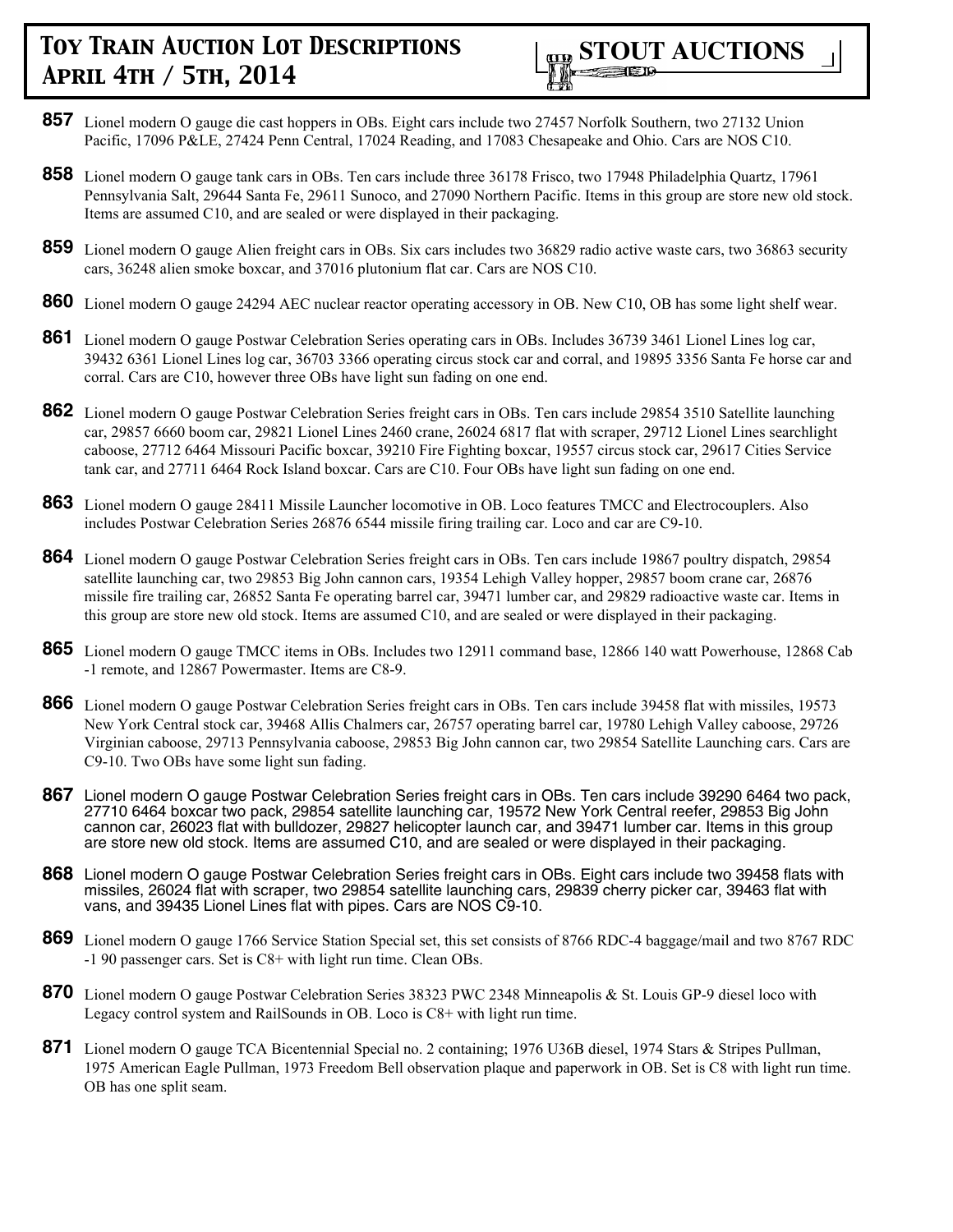

- **872** Lionel modern O gauge Christmas cars in OBs. Ten cars include 39335 Thomas Kinkade boxcar, 19438 gondola, 29647 gingerbread mint car, 29633 ornament mint car, 26829 UPS operating boxcar, 26367 Egg Nog flat, 36182 Egg Nog tank car, 25033 2007 boxcar, 29321 ice skating aquarium car, and 26685 Santa's plane on flat. Items in this group are store new old stock. Items are assumed C10, and are sealed or were displayed in their packaging.
- **873** Lionel modern O gauge Christmas cars in OBs. Ten cars include 19491 vat car, 29633 ornament mint car, 36869 bobbing Santa boxcar, 25067 Angela Trotta Thomas boxcar, 36253 2003 boxcar, 19998 2001 boxcar, 19366 ACF hopper, 29303 North Pole crane, 29975 2011 boxcar, and 29628 Poinsettia mint car. Cars are C9-10. A few OBs in this lot have some corner damage.
- **874** Lionel modern O Gauge 19742 Erie bay window caboose in OB. Caboose features TMCC control with Electrocouplers and crew talk. Caboose is C9-10 condition.
- **875** Lionel modern O gauge heritage CA-4 cabooses in OBs. Includes two 27619 Western Pacific, 27639 Norfolk and Western, and 27630 Virginian. Cars are C9-10.
- **876** Lionel modern O gauge cabooses in OB. Ten cabooses include 29711 Santa Fe archive, 36530 Pennsylvania, 29729 Bethlehem Steel searchlight, 17607 Reading, 19737 Lackawanna, 26597 Great Northern, 19704 Western Maryland, 16565 Milwaukee Road, 17631 Virginian, and 36814 Rio Grande with animated conductor figure. Cars in this group are C8 to C10.
- **877** Lionel modern O gauge scale cabooses in OBs. Five cars include 17678 Baltimore and Ohio I-12, 27604 Union Pacific CA -4, 27668 Union Pacific CA-3, 17696 Canadian Pacific bay window, and 17675 Rio Grande extended vision. Items in this group are store new old stock. Items are assumed C10, and are sealed or were displayed in their packaging.
- **878** Lionel modern O gauge scale cabooses in OBs. Five cars include 27623 Norfolk and Western northeastern, 29733 White Pass and Yukon extended vision, 27680 Great Northern wood side, 17655 Western Pacific bay widow, and 17697 Canadian National extended vision. Items in this group are store new old stock. Items are assumed C10, and are sealed or were displayed in their packaging.
- **879** Lionel modern O gauge scale cabooses in OBs. Five cars include 27667 Union Pacific safety striped, 27605 Pere Marquette northeastern, 17661 Chicago and Northwestern bay window, 27606 Lionel Lines northeastern, and 27633 Union Pacific CA-3. Items in this group are store new old stock. Items are assumed C10, and are sealed or were displayed in their packaging.
- **880** Lionel modern O gauge operating cars in OBs. Includes 19845 TMCC aquarium car with sounds, 26817 Alaska boxcar with diesel train sounds, and 29812 Santa Fe hot box reefer with sound and smoke. Cars are C9-10.
- **881** Lionel modern O gauge milk cars and milk tank cars in OBs. Nine cars include 17373 New York Central, 27326 Hood's, 27332 Freeport, 19479 Borden's, 17357 Borden's, 27331 Alderney, 39452 White Brothers, 19479 Borden's, and 39437 Supplee. Items in this group are store new old stock. Items are assumed C10, and are sealed or were displayed in their packaging.
- **882** Lionel modern O gauge scale cabooses in OBs. Six cars include 16565 Milwaukee Road bay window, 17671 Burlington Northern extended vision, 27636 Nickel Plate, northeastern, 27628 Wabash northeastern, 17625 Burlington Northern steel side, and 27633 Union Pacific CA-3. Cars are C9-10. Two OBs have some light sun fading.
- **883** Lionel modern O gauge scale cabooses in OBs. Six cars include 17681 New York Central, 19737 Lackawanna searchlight, 17699 Union Pacific CA-4, 52047 Cotton Belt Cal Stewart, 17641 Soo Line extended vision, and 27779 Union Pacific archive. Items in this group are store new old stock. Items are assumed C10, and are sealed or were displayed in their packaging. Soo OB has light sun fading.
- **884** Lionel modern O gauge 29834 Lionel Lines Trainsounds caboose in OB. C10.
- **885** Lionel modern O gauge scale cabooses in OBs. Five cars include 17658 Burlington extended vision, 27601 Milwaukee Road extended vision caboose, 27636 Nickel Plate northeastern, 27642 Virginian northeastern, and 17683 Chessie System northeastern. Items in this group are store new old stock. Items are assumed C10, and are sealed or were displayed in their packaging.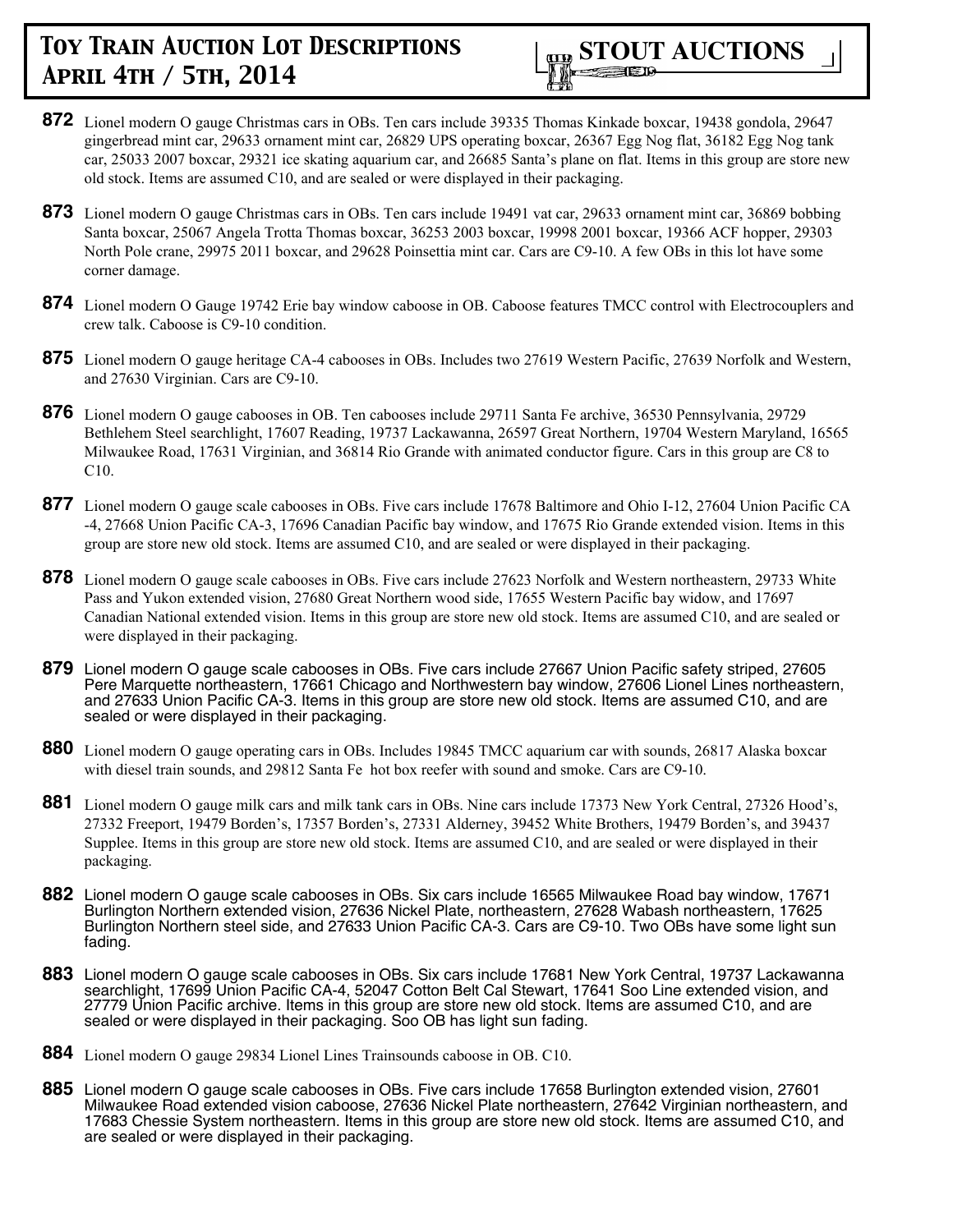

- **886** Lionel modern O gauge PS-1 boxcars in OBs. Ten cars include 17289 Great Northern, 27211 MKT, 27856 Kansas City Southern, 17295 Santa Fe, 27210 Pennsylvania, 27243 Southern Pacific, 27298 Boy Scouts, 17290 Seaboard, 17293 Illinois Central, and 27211 MKT. Cars are C9-10.
- **887** Lionel modern O gauge scale boxcars in OBs. Ten cars include the following 27265 Virginian PS-1, 27231 Great Northern USRA, 27875 New York Central double door, 27218 Santa Fe with end doors, 17747 Santa Fe double sheathed, 27203 New York Central double door, 27244 Great Northern PS-1, 27243 Southern Pacific PS-1, 27233 Cotton Belt USRA, and 17294 TP&W PS-1. Items in this group are store new old stock. Items are assumed C10, and are sealed or were displayed in their packaging.
- **888** Lionel modern O gauge scale 60' foot boxcars and mechanical reefers. Seven cars include 27208 Santa Fe 60' boxcar, 27207 Illinois Central 60' boxcar, 27206 Union Pacific 06' boxcar, 27327 BNSF reefer, two 27329 Union Pacific reefers, and 27337 BNSF reefer. Items in this group are store new old stock. Items are assumed C10, and are sealed or were displayed in their packaging. One 27329 OB has light corner damage.
- **889** Lionel modern O gauge stock cars in OBs. Seven cars include 17711 Chesapeake and Ohio, two 17719 Burlington, 19553 Santa Fe, 19560 Northern Pacific archive, 17702 Canadian Pacific, and 17715 Missouri Pacific. Items in this group are store new old stock. Items are assumed C10, and are sealed or were displayed in their packaging.
- **890** Lionel modern O gauge operating freight cars in OBs. Includes 29884 Jersey Central twin dump car, 26896 Great Western log dump car, 36843 Canadian Pacific log dump car, two 36887 great western animated gondolas, and 37085 Burlington Northern log dump car. Items in this group are store new old stock. Items are assumed C10, and are sealed or were displayed in their packaging.
- **891** Lionel modern O gauge Santa Fe Maintenance of Way cars in OBs. Five cars include 27706 flat with work load, two 27260 tool cars, 27705 ballast wedge plow, and 39472 culvert gondola. Cars are C10.
- **892** Lionel modern O gauge Postwar Celebration Series freight cars in OBs. Eight cars include 39435 Lionel Lines flat with pipes, 19688 Fort Knox mint car, two 39478 pickles vat cars, 29888 Soo Line operating boxcar, 19449 liquefied gas tank car, 39458 flat with missiles, and 26876 missile firing trailing car. Cars are C9-10, new old stock. 19449 OB has lightly sun faded end.
- **893** Lionel modern O gauge freight cars in OB. Ten 6464 style boxcars include four 19282 Santa Fe, two 29213 Santa Fe Grand Canyon boxcars, 19284 Northern Pacific, two 19290 Seaboard, and 29202 Santa Fe. Items in this group are store new old stock. Items are assumed C10, and are sealed or were displayed in their packaging.
- **894** Lionel modern O gauge freight cars in OB. Ten flats with trucks include four 26311 Santa Fe, three 17563 Santa Fe, two 17551 New York Central, and 17538 New York Central. Cars are NOS C10.
- **895** Lionel modern O gauge freight cars in OB. Ten flats with trucks include four 26039 Lionel Lions flat with Zamboni's, two 17529 flats with Ford milk trucks, two 26389 Santa Fe flat with pickups, and two 17563 Santa Fe with Ford trucks. Cars are NOS C10.
- **896** Lionel modern O gauge freight cars in OB. Ten tank cars include 26103 SDM, 27498 Duluth Missabe and Iron Range, 36178 Frisco, 29611 Sunoco, 27823 Bio Weed, 27409 Santa Fe, 17973 Union Pacific, 27476 Army, 17949 Skelly Oil, and 17960 Amaizo. Cars are NOS C10.
- **897** Lionel modern O gauge freight cars in OB. Ten tank cars include 16140 Domino, 36145 Philadelphia Quartz, 29611 Sunoco, two 17959 Dow, 36178 Frisco, 17973 Union Pacific, 29644 tank car, 26103 SDM, and 36159 BNSF. Items in this group are store new old stock. Items are assumed C10, and are sealed or were displayed in their packaging.
- **898** Lionel modern O gauge freight cars in OB. Ten flats with loads includes two 19430 flat cars with beechcraft bonanzas, 26039 Lionel Lions flat with Zamboni, 17582 Santa Fe flat with Ford trucks, two 26065 REA flat with piggyback trailers, 17529 flat with Ford milk truck, 26043 Seaboard flat with trailer, and two 26022 Pacific Fruit Express flats with trailers. Items in this group are store new old stock. Items are assumed C10, and are sealed or were displayed in their packaging.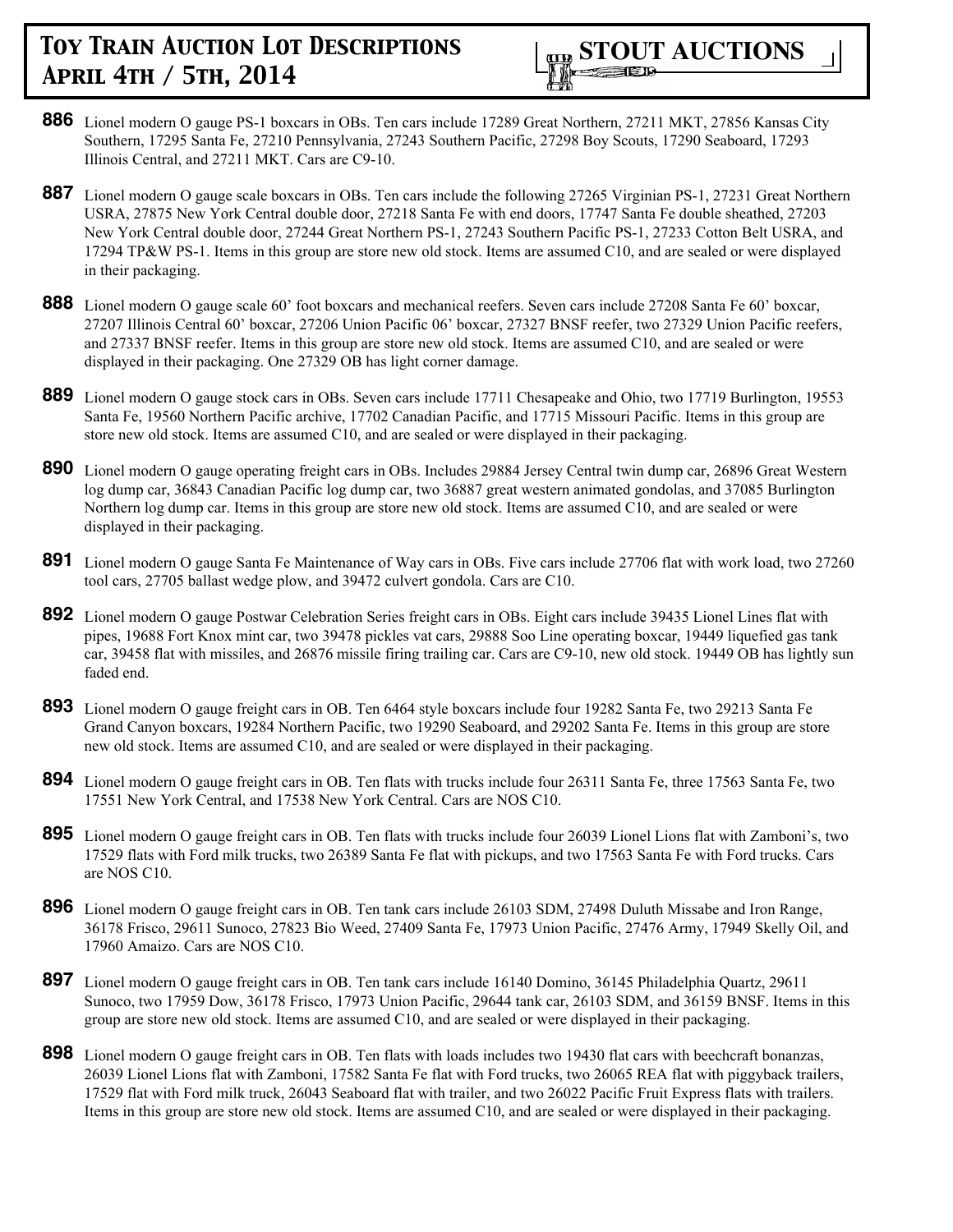

- **899** Lionel modern O gauge scale PS-4 flat cars in OBs. Eight cars include 11860 Southern Pacific two pack, two 27838 Pennsylvania, 27572 Milwaukee Road, 27066 Illinois Central, 27068 Santa Fe, and 27840 Polar Railroad. Cars are C10, however two OBs have some light sun fading.
- **900** Lionel modern O gauge freight cars in OB. Ten scale hopper cars include 17017 Chessie, 27169 Canadian National, 26433 Canadian National, 17174 Great Northern, two 17178 Santa Fe, 27022 Penn Central, 27058 Union Carbide, 17064 MKT, and 17065 Boraxo. Cars are NOS C10.
- **901** Lionel modern O gauge scale hoppers in OBs. Eight cars include two 27469 Frisco, 27456 Soo Line, 27116 New York Central, 27474 Southern Pacific, 17134 BNSF, 17175 Illinois Central, and 27464 BNSF. Cars are NOS C10.
- **902** Lionel modern O gauge flat cars and gondolas in OBs. Nine cars include 11859 Great Northern PS-4 two pack, 51600 New York Central depressed center flat, 27543 Santa Fe, 39476 Bethlehem 16 wheel flat, 17463 Santa Fe PS-5 gondola, 17473 New York Central PS-5 gondola, 27583 Union Pacific flat, and 51600 New York Central depressed center flat. Items in this group are store new old stock. Items are assumed C10, and are sealed or were displayed in their packaging.
- **903** Lionel modern O gauge 34564 Southern Pacific Alco PA A-A diesel locomotive set in OB. Locos feature Legacy control, Legacy Railsounds, fan driven smoke unit, Electrocouplers, and much more. Locos are C8-9 with light testing run time. Otherwise NOS.
- **904** Lionel modern O gauge Burlington Northern Husky Stack two pack in OB. Catalog number 21895. Cars are C10.
- **905** Lionel modern O gauge accessories in OBs. Includes two 37903 cell towers, 14148 operating billboard, 14097 rotary beacon, and 16891 tank car accident. Items are NOS C10.
- **906** Lionel modern O gauge 38430 Polar Railroad GP-7 diesel locomotive in OB. Loco features Legacy control, Legacy Railsounds, fan driven smoke unit, Electrocouplers, and much more. Loco is lower C9 with incredibly light run time. Otherwise NOS. One corner of OB has light damage.
- **907** Lionel modern O gauge 28884 Pennsylvania GP-38 diesel locomotive in OB. Loco features horn and is factory wrapped C10. Factory error on box label, printed with Union Pacific but with correct Pennsylvania number.
- **908** Lionel modern O gauge 28683 Baltimore and Ohio Mikado steam locomotive in OB. Loco is conventional but features Railsounds and smoke. Loco was displayed and is lower C9 with very light run time.
- **909** Lionel modern O gauge 18288 Conrail SD60 / 70 dealer Odyssey demonstrator unit in OB. Loco is lower C7 with major paint flaking on the white stripe on the engineers side of the loco. OB has light sun fading.
- **910** Lionel modern O gauge 28681 Virginian Berkshire steam locomotive in OB. Loco features Trainsounds and Smoke. Loco is C8+ with light run time. OB has some light wear and sun fading.
- **911** Lionel modern O gauge 17741 Santa Fe map and slogan steel sided refrigerator reefer five pack. Factory sealed in master carton C10.
- **912** Lionel modern O gauge 12014 master carton of straight Fastrack sealed. 50 sections of track all C10.
- **913** Lionel modern O gauge 14179 TMCC TPC 400 track power controllers. Items in this group are store new old stock. Items are assumed C10, and are sealed or were displayed in their packaging.
- **914** Lionel modern O gauge Thomas and Friends locomotive and cars. Includes 18733 Percy steam locomotive and 26446 Troublesome Truck Christmas two pack. Items in this group are store new old stock. Items are assumed C10, and are sealed or were displayed in their packaging.
- **915** Lionel modern O gauge Thomas and Friends set and accessories. Includes sealed 30069 Thomas set, 14267 Sir Topham Hatt gateman, 37955 Sodor passenger platform, and 15117 Annie coach. Items are C9-10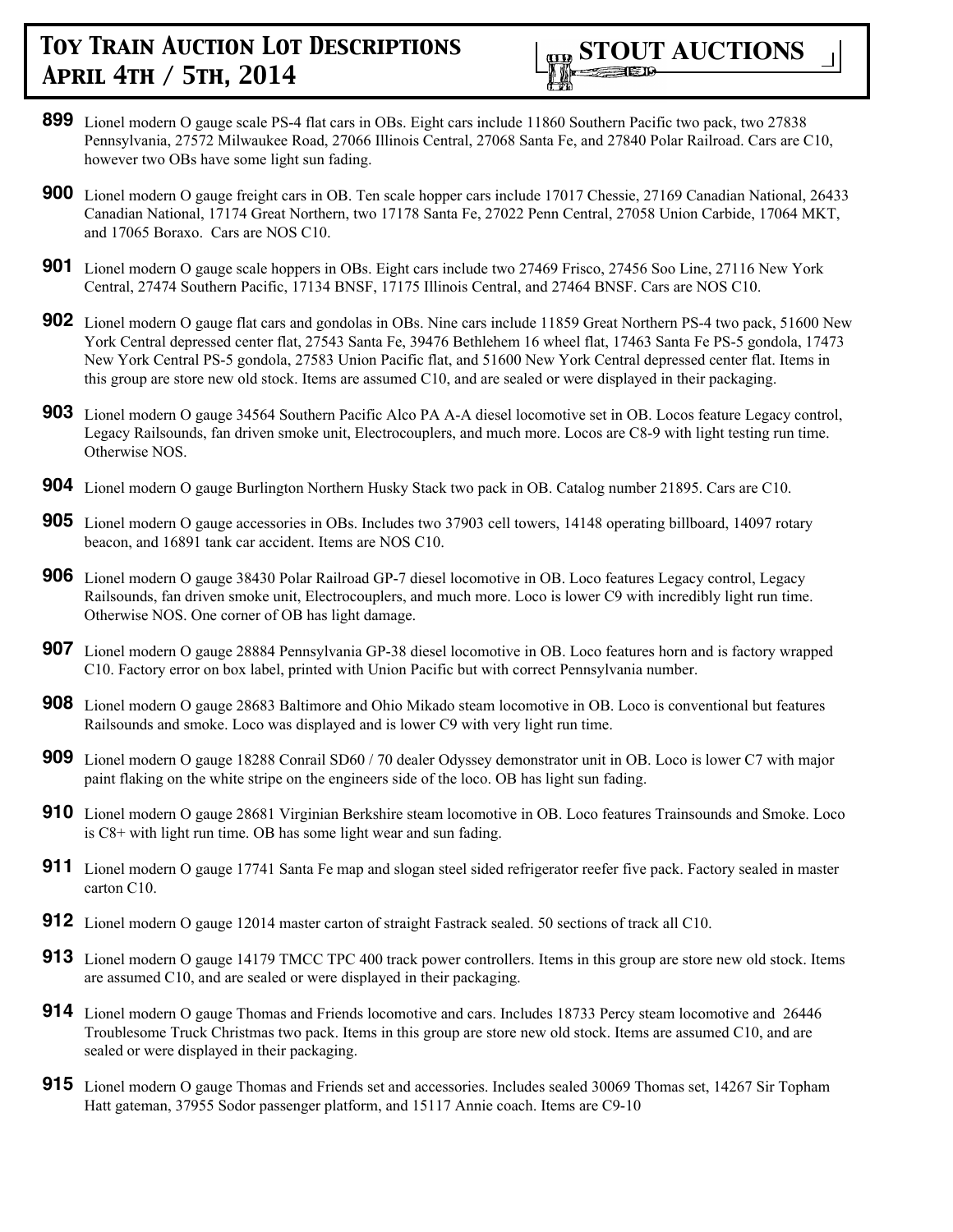

- **916** Lionel modern O gauge reefers in OBs. Ten cars include two 26169 Santa Fe, 19576 Alaska, 17315 PFE, two 17304 Wabash, 17311 REA, 19578 Granny Smith, 19577 Krey, and 19555 Swift. Cars are C8 to C10 NOS. 17311 REA OB has some sun fading.
- **917** Lionel modern O gauge cabooses in OBs. Includes 27661 Kansas City Southern extended vision, 17606 New York Central, 27651 CSX Heritage / Baltimore and Ohio I-12, and 27678 Santa Fe wood side caboose. Cars are NOS C9-10.
- **918** Lionel modern O gauge boxcars in OBs. Ten cars include 39274 Northern Pacific, three 39236 Western Pacific, 39208 Union Pacific, 29268 Rio Grande, 25946 Southern Pacific, 27948 Great Northern, 15022 Missouri Pacific, and 39209 Union Pacific. Cars are NOS C9-10. A few OBs have light corner wear and one has some light sun fading.
- **919** Lionel modern O gauge flats with trailers in OBs. Nine cars include 16916 Ford, 19411 Nickel Plate, three 16924 Lionel Corp, 16374 Rio Grande, 16926 Frisco, 16910 Missouri Pacific, and 26022 Pacific Fruit Express. Cars are C8+ to C10 NOS.
- **920** Lionel modern O gauge 12983 culvert unloader operating accessory and 19429 culvert gondola. Items are NOS C10.
- **921** Lionel modern O gauge track in OBs. Includes 12746 027 UCS sections- quantity six in master carton and 55001 O gauge straight track quantity 100 in master carton. All new C10.
- **922** Lionel modern O gauge 38472 Chesapeake and Ohio S-2 switcher in OB. Loco features Legacy control, Legacy Railsounds, fan driven smoke unit, Electrocouplers, and much more. Loco is NOS C9-10 displayed only.
- **923** Lionel modern O gauge 21896 Arizona and California husky stack two pack in OB. NOS C10.
- **924** Lionel modern O gauge Missile Launcher and more. Includes 28411 Missile Launcher loco with TMCC and Electrocoupler. Also included is 19896 missile launch sound car, and 36853 exploding boxcars. Items in this group are store new old stock. Items are assumed C10, and are sealed or were displayed in their packaging.
- **925** Lionel modern O gauge mint cars in OBs. Ten cars include 19675 model shop car #2, 19419 Charlotte, 7530 Dahlonega, 29648 Kansas City Federal Reserve, two 29649 smoke pellet, two 29654 Boston Federal Reserve, and two 29651 Richmond Federal Reserve. Cars are NOS C10. Two of the LTI OBs have some light sun fading.
- **926** Lionel modern O gauge reefers in OBs. Eight cars include 27361 PFE wood side, two 17727 Missouri Pacific, 27307 Pepper Packing, 27349 ADM steel sided, 27339 and 27340 Southern Pacific Fruit Express, and 17726 Illinois Central. Items in this group are store new old stock. Items are assumed C10, and are sealed or were displayed in their packaging.
- **927** Lionel modern O gauge 34600 Southern Pacific GP-30 diesel locomotive in OB. Loco features Legacy control, Legacy Railsounds, fan driven smoke unit, Electrocouplers, and much more. Loco is C8-9, displayed only and maybe lightly test run at the store.
- **928** Lionel modern O gauge freight cars in OB. Twelve flats with loads include 39436 wheel car, 27816 Rio Grande flat, 26633 Canadian Pacific with generator, 26309 Alaska flat with reels, 39447 Lionel Lines with cable reels, 19484 Lionel flat with lumber load, two 16958, two 16957 depressed flat, 16939 Navy flat with boat, and 39476 Bethlehem Steel sixteen wheel flat. Items are C8+ to C10 NOS.
- **929** Lionel modern O gauge Christmas cars in OBs. Ten cars include two 29698 tree topper flats, 29637 Candy Cane tank car, 39332 2010 boxcar, 25958 Gingerbread vat car, 36275 Christmas boxcar, 27948 Great Northern boxcar, 29975 2001 boxcar, 39477 flat with reindeer trailers, and 25959 icing tank car.
- **930** Lionel modern O gauge Christmas accessories in OBs. Includes two 14258 passenger stations, 37965 Christmas gift loader building, 37187 Kris Kringle shop, and two 16837 operating Christmas billboards, one OB is damaged. Items are NOS C10.
- **931** Lionel modern O gauge Christmas cars in OBs. Ten cars include 25066 2009 boxcar, 19366 ACF hopper, 26243 1999 boxcar, 29633 ornament mint car, 19362 gift hopper, 29699 Silver and Gold mint car, 29975 2011 boxcar, 39332 2010 boxcar, 36296 2005 boxcar, and 25061 2008 boxcar. Items in this group are store new old stock. Items are assumed C10, and are sealed or were displayed in their packaging.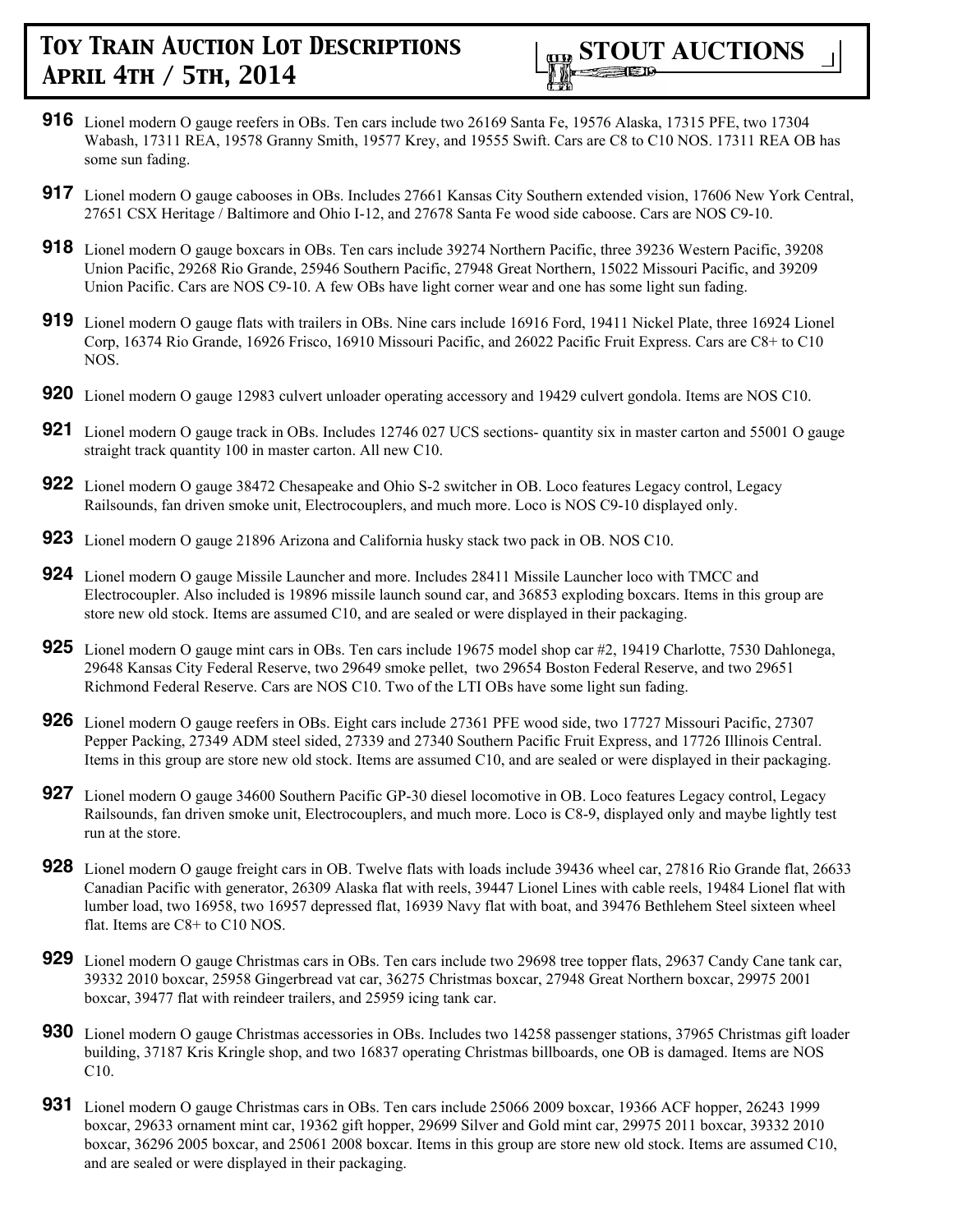

- **932** Lionel modern O gauge Christmas cars in OBs. Ten cars include 29809 dump car, 26870 dump car, 16547 caboose, 25061 boxcar, 29975 2011 boxcar, 39332 2010 boxcar, two 29633 ornament mint cars, 39497 reindeer stock car, and 25008 2006 boxcar. Items in this group are store new old stock. Items are assumed C10, and are sealed or were displayed in their packaging.
- **933** Lionel modern O gauge Thanksgiving boxcars in OBs. Three cars include 39359 boxcar, 25043 Macy's Parade boxcar, and 25961 2013 boxcar. Cars are NOS C10.
- **934** Lionel modern O gauge AEC and Alien freight cars in OBs. Includes two 16160 reactor fluid tank cars, 36829 Alien waste car, 36863 Alien security car, 37017 plutonium boom car, 29629 AEC glow in the dark tank car, and 16153 reactor fluid tank car. Cars are NOS C9-10.
- **935** Lionel modern O gauge Girl's Train and Boys Train set add on cars. Seven cars include two 39257 Western Pacific Boys boxcars, 29622 pastel mint car, 37001 pastel animated gondola, two 19357 Norfolk and Western pastel hoppers, and 37032 pastel operating barrel car. Cars are NOS C9-10.
- **936** Lionel modern O gauge aquarium cars in OBs. Eleven cars include three 16681, two 29322 Koi car #2, 29321 ice skating car, two 37045 Beatles with one damaged OB, two 26853 Seaworld, and 36859 Lionel Lines. Items in this group are store new old stock. Items are assumed C10, and are sealed or were displayed in their packaging.
- **937** Lionel modern O gauge 38640 Southern 4-6-2 Pacific steam locomotive in OB. Loco features Railsounds and smoke. Loco is C9 displayed only with a factory test run.
- **938** Lionel modern O gauge Nestle Nesquik freight cars in OBs. Includes 19898 operating milk car, 39426 flat with milk container, and two 19570 reefers. Cars are NOS C10.
- **939** Lionel modern O gauge scale boxcars in OBs. Six cars include 27218 Santa Fe double door, 17271 The Rock, 17283 GM&O double door, 27229 Nickel Plate with end doors, 27282 Union Pacific boxcar, and 27858 Missouri Pacific. Items in this group are store new old stock. Items are assumed C10, and are sealed or were displayed in their packaging.
- **940** Lionel modern O gauge Halloween accessories and aquarium cars in OBs. Includes 37998 passenger station, 37058 ghost globe car, and four 36888 Casper aquarium cars. Items are NOS C9-10.
- **941** Lionel modern O gauge die cast offset hoppers in OBs. Includes 27031 Missouri Pacific three pack, 11857 Baltimore and Ohio two pack, 17043 Baltimore and Ohio 17083 Chesapeake and Ohio, 17025 Chesapeake and Ohio, and 17067 Rock Island. Cars are NOS C10. One OB has wear.
- **942** Lionel modern O gauge missile firing accessories in OBs. Includes 24234 missile range, 24107 range set, and 14162 470 missile platform. All new C10.
- **943** Lionel modern O gauge 29182 Norfolk and Western aluminum 18 inch passenger set in OB. Four car set is factory sealed in the master carton C10.
- **944** Lionel modern O gauge 29190 Norfolk and Western 18 inch aluminum station sounds diner in the OB. Car is NOS C9-10. OB has some light corner wear.
- **945** Lionel modern O gauge Southern 38188 F3 A-B-A in OB. Set features TMCC, Railsounds, Electrocouplers and more. Set is factory sealed in plastic C10. One end of the box is lightly sun faded.
- **946** Lionel modern O gauge 30164 Santa Flyer started set in OB. Set include track and transformer. Set is factory sealed in plastic C10.
- **947** Lionel modern O gauge 30127 Scout starter set in OB. Set includes track and transformer. Set is factory sealed C10. OB is mildly sun faded.
- **948** Lionel modern O gauge 11984 Corvette GP7 train set in OB. Set is sealed in factory plastic C10. Plastic is split on two sides.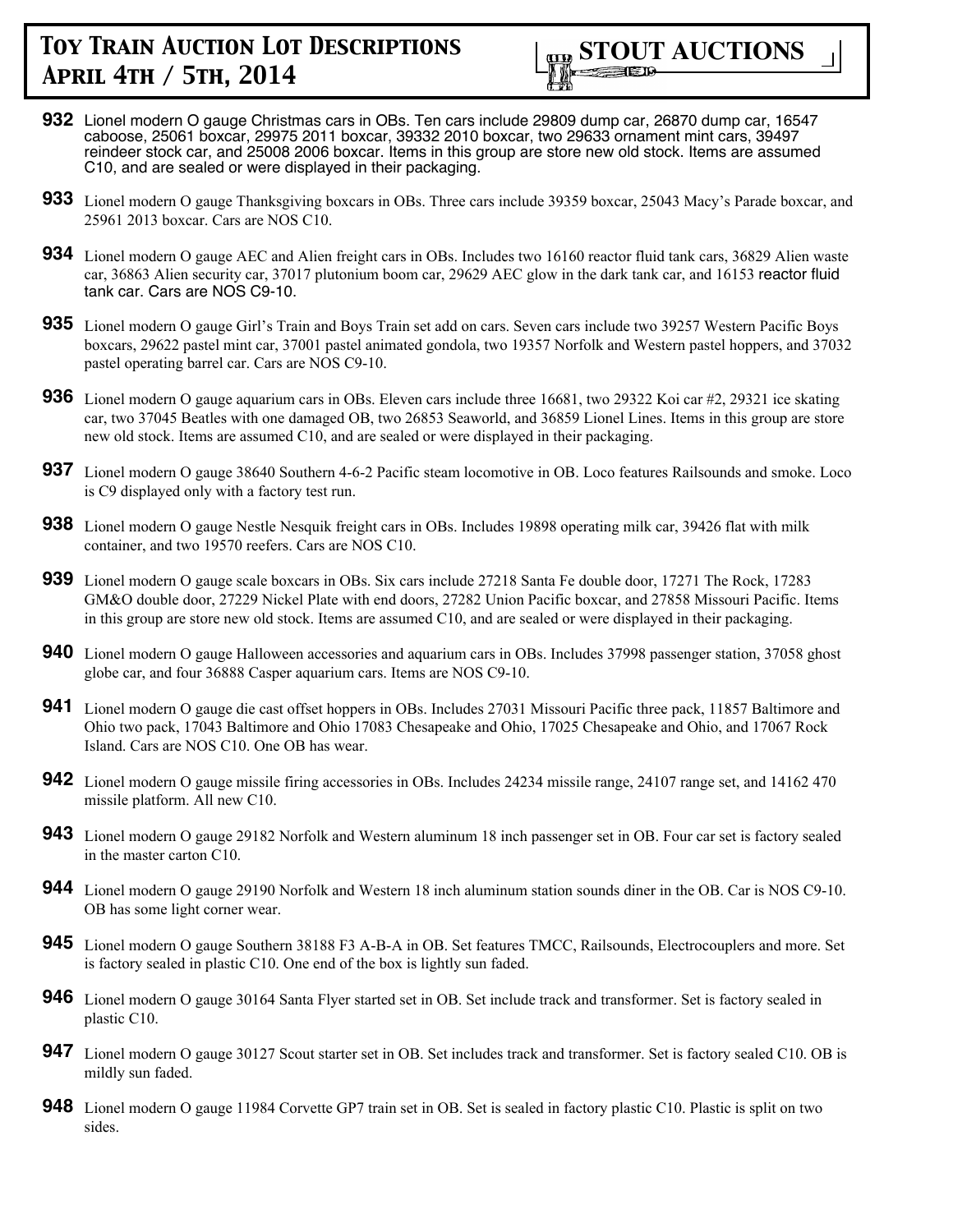- **949** Lionel modern O gauge 30219 Gingerbread Junction starter set in OB. Set includes track and transformer and is factory sealed C10.
- **950** Lionel modern O Gauge 31710 Burlington Northern coal train set in OB. Loco is SD70MAc with TMCC, Railsounds, smoke, Electrocouplers and much more. Also comes with six cars. Set is factory sealed in plastic C10, however plastic is ripped at one corner.
- **951** Lionel modern O gauge 38402 Amtrak HPP-8 electric locomotive in OB. Loco features TMCC, Railsounds, Electrocouplers, and much more. Loco is C9-10 displayed only.
- **952** Lionel modern O gauge TMCC items. Includes two 14186 Accessory Voltage Controllers and 14185 Operating Track Controller. Items are new C9-10. One box is open but wrapped.
- **953** Lionel modern O gauge 38351 archive Union Pacific GP-7 diesel locomotive in OB. Features horn and bell and is displayed only C9-10 condition.
- **954** Lionel modern O gauge 24295 Cowen's Corner operating hobby shop in OB. Shop is sealed in the master carton C10.
- **955** Lionel modern O gauge 28307 Wabash FM Trainmaster diesel locomotive in OB. Loco features Legacy control, Legacy Railsounds, fan driven smoke unit, Electrocouplers, and much more. Loco is NOS C9-10 displayed only.
- **956** Lionel modern O gauge power supplies in OBs. Includes two 32923 1.8 AMP transformers and two 22983 180 watt power supplies. Items are new C10.
- **957** Lionel modern O gauge Warner Brothers items in OBs. Eight freight cars include four 16752 Marvin the Martian missile launching flat, three 16755 Daffy Duck animated balloon car, 16754 Porky Pig instant Martians car, 16274 Marvin the Martian boxcar. Two motorized units include 18416 Bugs and Daffy hand car and 18434 Porky and Petunia hand car. Items are NOS C8+ to C10.
- **958** Lionel modern O gauge Disney freight cars, motorized units, and accessories in OBs. Ten cars include 16724 Mickey sub car, two 36721 101 Dalmatians animated gondolas, 36783 Mickey boxcar, 36782 Pete and Goofy jumping boxcar, 36278 Winnie the Pooh boxcar, 21876 Villains boxcar three pack, and Mickey's World boxcar. Motorized units and accessory includes 18486 Donald and Daisy hand car, 18475 Toy Story hand car, and 12964 Donald Duck Radar antenna.
- **959** Lionel modern O gauge 14105 operating aquarium building in OB. Item is NOS C10, however OB has some mild shelf wear.
- **960** Lionel modern O gauge light sets. Includes nine 14071 yard light sets, four 12804 highway lights, five 12926 globe light sets, and two 24250 gooseneck lamps. Items in this group are store new old stock. Items are assumed C10, and are sealed or were displayed in their packaging.
- **961** Lionel modern O gauge 6464 boxcar three packs in OBs. Fifteen cars total include 29267 series VIII, 29289 series IX, 29209 series VII, 19272 series 4, and 19276 series V. Items are NOS C9-10. Three OBs have some light sun fading and shelf wear.
- **962** Lionel modern O gauge reefer three packs in OBs. Includes 11872 Pacific Fruit Express steel side, 17758 Santa Fe steel side, and 11657 Pacific Fruit Express wood side. Items are NOS C10.
- **963** Lionel modern O gauge Polar Express add on cars in OBs. Includes 36875 conductor announcement coach, 35130 coach, 25135 baggage car, 25186 hot chocolate car, 37190 searchlight car, and 25965 10th anniversary boxcar. Cars are NOS C10.
- **964** Lionel modern O gauge Polar Express cars in OBs. Seven cars include three 25965 10th anniversary boxcars, two 37090 searchlight cars,  $36875$  conductor announcement coach, and 25186 hot chocolate car. Cars are NOS C10.
- **965** Lionel modern O gauge 51012 Christmas Tinplate set in OB. Set is open, but contents are factory wrapped C10.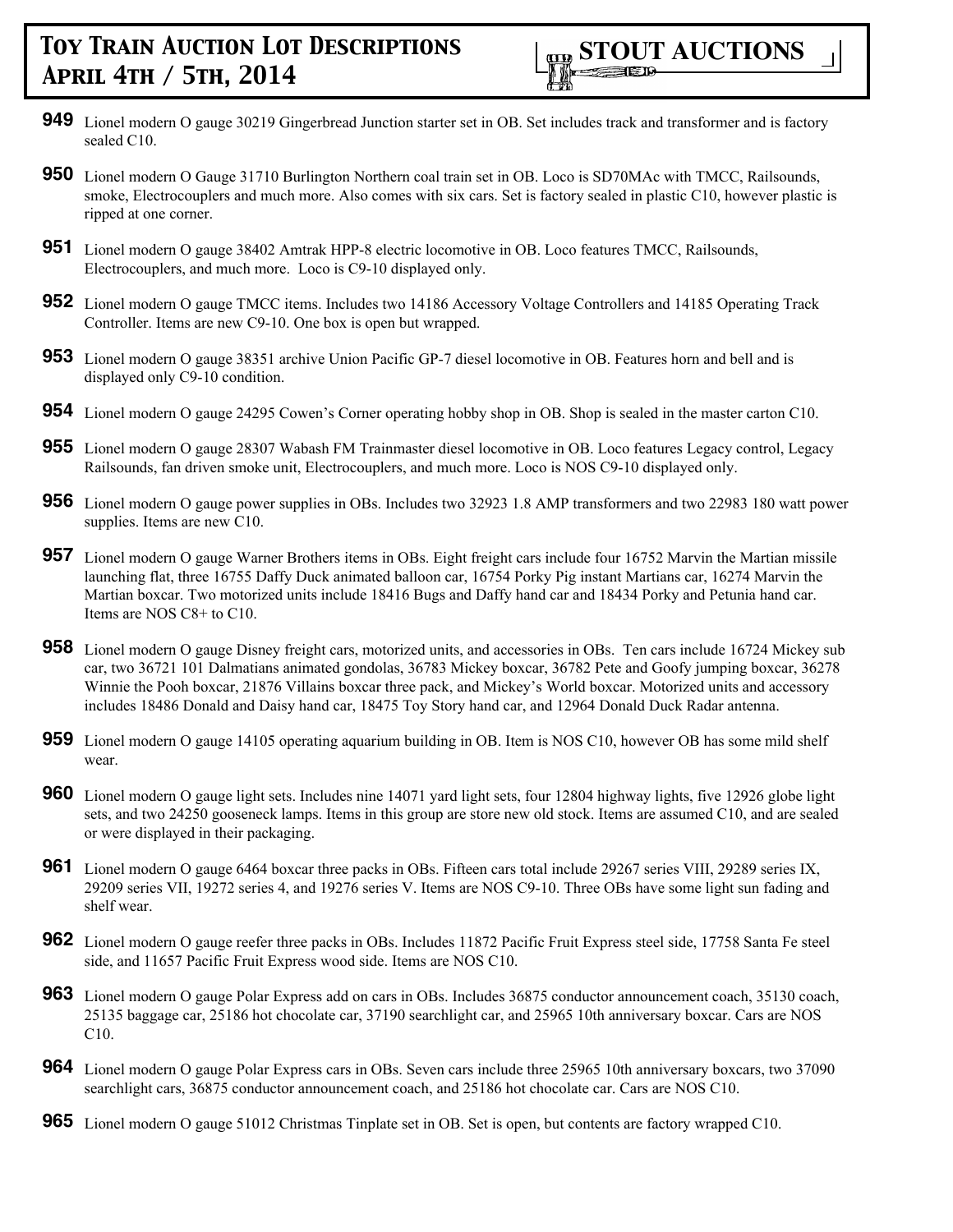

- **966** Lionel modern O gauge 38547 Santa Fe Genset switcher in OB. Loco features Legacy control, Legacy Railsounds, fan driven smoke unit, Electrocouplers, and much more. Loco is C8-9 with very light run time and bent horn.
- **967** Lionel modern O gauge 28388 Illinois Central GP-30 diesel locomotive in OB. Loco features Legacy control, Legacy Railsounds, fan driven smoke unit, Electrocouplers, and much more. Loco is NOS C9-10 however two of the air intake screens have been lightly pushed in and would need to be removed to be flattened.
- **968** Lionel modern O gauge 34694 Louisville and Nashville F7 A-A diesel locomotive set in OB. Locos feature Legacy control, Legacy Railsounds, fan driven smoke unit, Electrocouplers, and much more. Locos are C10 NOS and were displayed only.
- **969** Lionel modern O gauge 55541 0-54 tubular curved track. 100 sections sealed in the master carton C10.
- **970** Lionel modern O gauge Fire locomotive and cars in OBs. Includes 38063 Lionelville Fire Department Berkshire Jr. steam locomotive, three 26991 ladder cars, 16968 flat with helicopter, and 26513 New York Central emergency caboose. Items are C8-9. One OB has some damage. Loco features smoke and whistle and has been run.
- **971** Lionel modern O Gauge Rio Grande 38192 and 38193 F3 A-A set in OBs. Powered unit features TMCC, dual motors, and Electrocouplers. Dummy unit include TMCC, Railsounds, Electrocouplers, and directional lighting. Units are C9 and appear to have been displayed only. One OB has some corner damage.
- **972** Lionel modern O gauge 18385 New York Central H16-44 diesel locomotive in OB. Loco features horn and smoke and is C9 with very little if any run time.
- **973** Lionel modern O gauge 38150 Platinum Ghost 2333 F3 A units in OBs, 38151 powered and 38152 dummy. Loco features TMCC, Railsounds, Electrocouplers, and much more. Also includes Lionel 29086 Madison clear shell cars 3 pack in original boxes, 29087 New York coach, 29088 Redwood City coach and 29089 Chesterfield observation. Trains are C8-9 with run time. Cars have a few loose window inserts. Locomotive OBs have light sun fading.
- **974** Lionel modern O gauge 38154 and 38155 Spirit of the Century F3s in OBs. Locos feature TMCC, Railsounds, Electrocouplers, Directional lighting and more. Lionel 39110 Train of the Century Full Vista Dome Car, Lionel 39111 Train of the Century Full Vista Dome Car, Lionel 39112 Train of the Century Full Vista Dome Car, Lionel 39113 Train of the Century Full Vista Dome Car. Trains are C8 with run time.
- **975** Lionel modern O gauge 0-27 remote switches in OBs. Includes five 65122 right hand switches and four 65121 left hand switches. All new C10.
- **976** Lionel modern O gauge tubular switches in OBs. Includes 65165 0-72 right hand switch, 65166 0-72 left hand switch, two 12081 0-42 left hand switches, two 12080 0-42 right hand switches, and 14063 0-31 right hand switch. All NOS C10.
- **977** Lionel modern O gauge Fastrack crossovers in OBs. Includes five 12050 22 1/2 degree crossovers and three 12051 45 degree crossovers. All are NOS C10.
- **978** Lionel modern O gauge Fastrack TMCC command controlled 0-60 switches in OBs. Includes two 16829 right hand switches and two 16828 left hand switches. All are NOS C10.
- **979** Lionel modern O gauge TMCC command control switches in OBs. Includes three 16831 0-48 right hand switches, 16832 0 -72 wye switch, and 16824 0-36 left hand switch. All are new C10.
- **980** Lionel modern O gauge Fastrack switches in OBs. Includes 12047 0-72 Wye, two 12017 0-36 manual left hand switches, 12045 0-36 remote left hand switch, and two 12058 0-60 remote right hand switches. All NOS C10.
- **981** Lionel modern O gauge 14002 ZW Volt / Amp meter. For new ZW's produced after 1999. C10
- **982** Lionel modern O gauge 30144 Operating Eagle Justice train set in OB. Loco features Railsounds and smoke. Set has been displayed C9-10, however set lid has some damage including a 3 inch tear.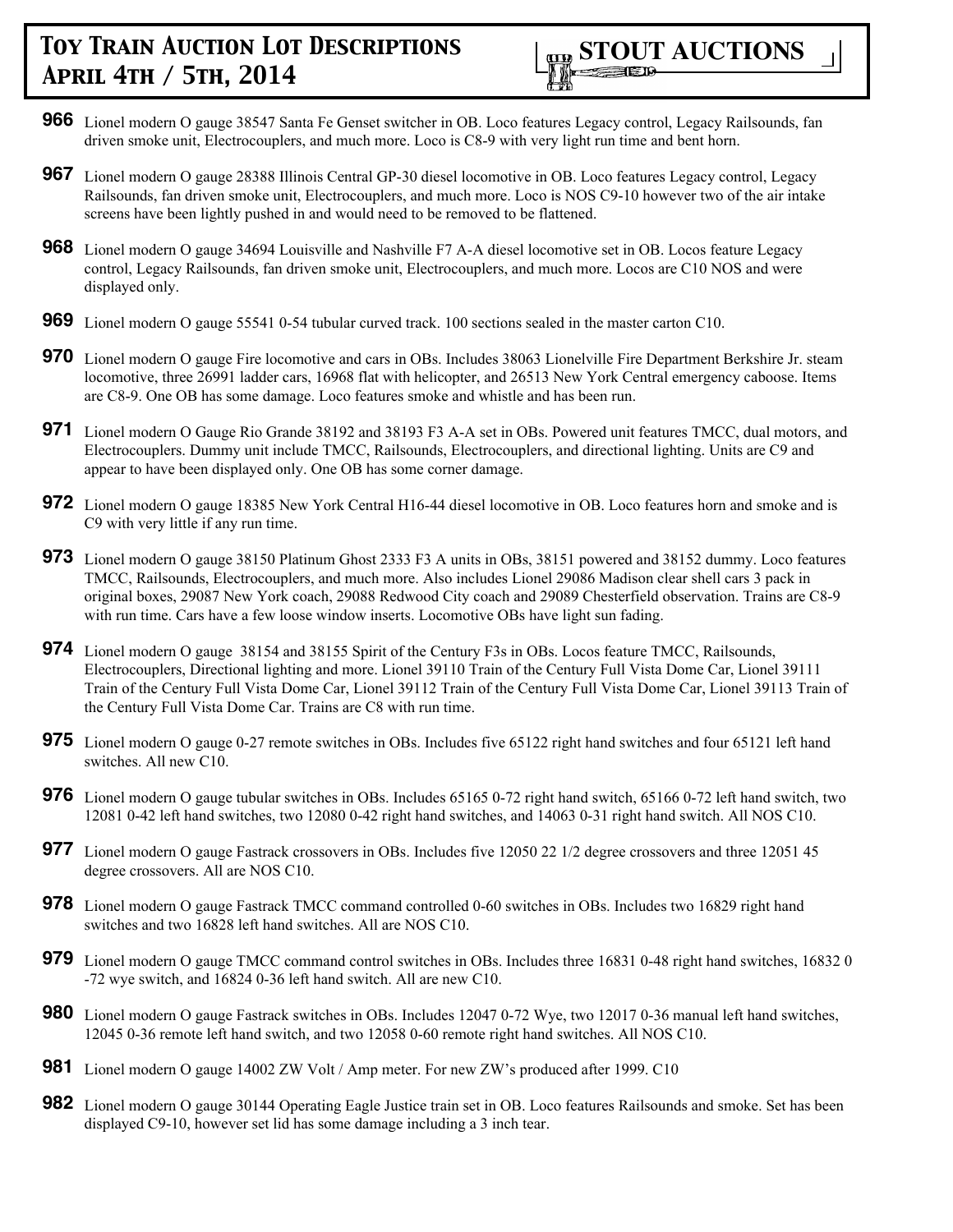- **983** Lionel modern O gauge building kits in OBs. Includes three 12931 sub station kits, 12952 Big L Diner, and two 12968 girder bridges. Items are C9-10, one OB has ripped lid.
- **984** Lionel modern O gauge 2545WS Space-Freight set. Catalog number 31754. Set includes 746 J class with Railsounds 5.0 fan driven smoke and TMCC.  $\boxtimes \boxtimes$ Cars included are: $\boxtimes \#$  #6175 flat car includes rocket $\boxtimes \#$  #6470 exploding boxcar $\boxtimes \#$ #3419 helicopter car includes launching helicopter $\boxtimes$ # #6650 missile car includes launching missile $\boxtimes$ # #3540 radar car features rotating antenna and illuminated radar screen $\boxtimes \# 46517$  bay window caboose with lighted interior. Set is C10 still partially sealed in factory plastic.
- **985** Lionel modern O gauge 11152 Rio Grande 4-6-6-4 Challenger steam locomotive in OB. Loco features Legacy control, Legacy Railsounds, fan driven smoke unit, Electrocoupler, and much more. Loco is factory wrapped in the master carton C10.
- **986** Lionel modern O Gauge Santa Fe crane car in OB. Catalog number is 31782. Crane features TMCC control with many cool features. Crane is complete C9-10 appears displayed only. Also included is the sound boom car with Railsounds and TMCC.
- **987** Lionel modern O gauge 28592 Norfolk and Western GP-7 diesel locomotive in OB. Loco features Legacy control, Legacy Railsounds, fan driven smoke unit, Electrocouplers, and much more. Loco is C8+ with some run time.
- **988** Lionel modern O gauge 18322 Postwar Celebration Series Lackawanna Fairbanks Morse Trainmaster diesel loco in original box. Loco features TMCC, Railsounds, Electrocouplers, and much more. Loco is C8+ with run time and some light shelf dust.
- **989** Lionel modern O gauge 30116 Lone Ranger set in OB. Set is factory sealed in plastic C10.
- **990** Lionel modern O gauge 30122 Wizard of Oz set in OB. Set has been opened but contents are all in OBs. C10.
- **991** American Flyer modern S gauge Union Pacific Pony Express set in OB. Set is factory sealed C10. Also included is 48908 Pasadena coach and 48909 Harriaman vista dome, also C9-10. OBs have some light shelf wear.
- **992** Lionel modern O gauge 28364 BNSF Dash 9 diesel locomotive in OB. Loco features Legacy control, Legacy Railsounds, fan driven smoke unit, Electrocouplers, and much more. Loco is C9-10 and appears displayed only.
- **993** Lionel modern O Gauge 11838 Santa Fe Hudson Warhorse set in the original box. Loco features TMCC, Railsounds, smoke, wireless tether, and much more. Set is factory sealed in plastic and assumed C10.
- **994** Lionel modern O gauge 30193 Merry Christmas Charlie Brown Peanuts Christmas set in OB. Set is factory sealed C10.
- **995** K Line and K Line by Lionel accessories in OBs. Includes 21273 Santa Fe operating billboard, 22427 Ford operating billboard, 22335 Norfolk Southern operating paint shop. 21252 boy flying a kite, 21392 construction scene, and 22658 operating flag man shanty. Items are NOS C9-10.
- **996** Lionel modern O gauge missile launching cars and accessories. Includes two 29853 Postwar Celebration Series Big John Cannon cars, 14162 470 missile platform, 24234 missile range, 16718 Marine missile car, three 19824 Army target launchers, and 37073 USMC cannon car. Items are NOS C10.
- **997** Lionel modern O gauge missile launching accessories in OBs. Includes two 14162 470 missile platforms, 12960 radar antenna, two 24234 missile firing range, and 24233 ammo dump. All NOS C10.
- **998** Lionel modern O gauge telephone poles and billboards in OBs. Includes ten sets of 62181 poles, 37995 scale poles with lights, and four 24205 billboard sets. Items in this group are store new old stock. Items are assumed C10, and are sealed or were displayed in their packaging.
- **999** Lionel modern O gauge TMCC and power control items in OBs. Includes 24297 Powermaster bridge, five 24130 Powermasters, one used and without box, and 14179 TPC 400. All C10 NOS except for the unboxed unit.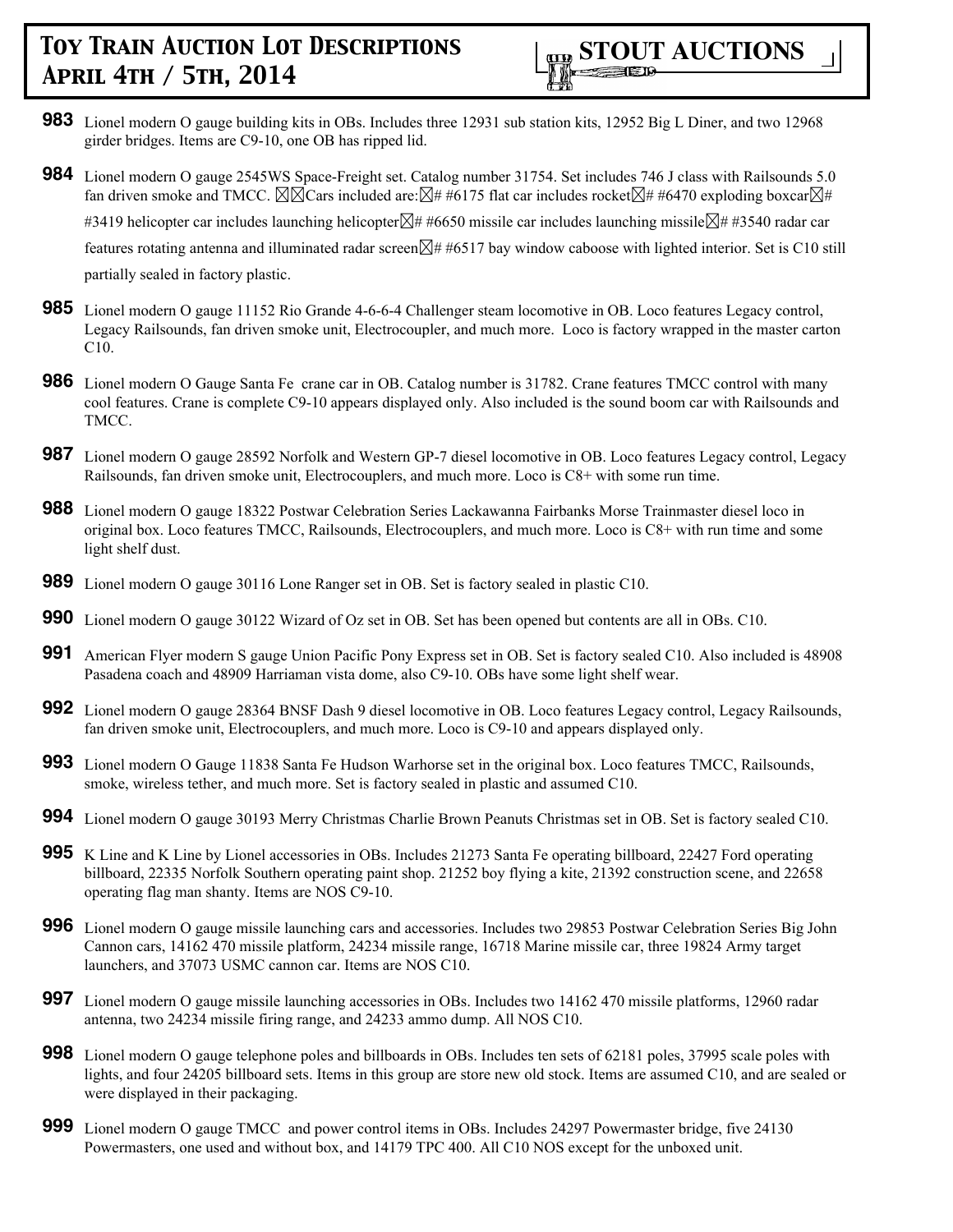

- **1000** Lionel modern O gauge tank accessories in OBs. Includes three 14262 elevated tanks, 16891 tank car accident, 37966 Lionel oil tank, and 22577 Bio Diesel tank. All NOS C10.
- **1001** Lionel modern O Gauge 28279 Union Pacific heritage Rio Grande SD70ACe in OB. Loco features Legacy Railsounds, TMCC, smoke, Electrocouplers and much more. Loco is C9-10 NOS, only displayed.
- **1002** Lionel modern O gauge 31772 Conrail Lionmaster diesel freight set in OB. SD80 loco features Legacy control, Legacy Railsounds, fan driven smoke unit, Electrocouplers, and much more. Set is factory sealed in plastic C10.
- **1003** Lionel modern O gauge 35445 Southern Pacific Shasta Daylight aluminum passenger four pack in OB. 18 inch cars include RPO, two coaches, and an observation. Sealed in the master carton C10.
- **1004** Lionel modern O gauge 25419 Southern Pacific Shasta Daylight aluminum Station Sounds Diner in OB. 19 inch car features Station Sounds and TMCC control. C10.
- **1005** Lionel modern O gauge 31946 Disney Mickey's Christmas Express set in OB. Set has been opened but contents are C9-10. Set includes track and transformer. Set box has some light wear and a few small dings.
- **1006** Lionel modern O gauge 30158 Norfolk Southern freight set in OB. Set features Trainsounds and includes track and transformer. Sealed in Plastic C10.
- **1007** Lionel modern O gauge 28519 Postwar Celebration Series Northern Pacific GP-9 in OB. Loco features TMCC, Railsounds, Electrocouplers, and much more. Loco is C8+ with light run time. OB has some light wear and sun fading to one end.
- **1008** Lionel modern O Gauge Postwar Celebration Jersey Central FM Trainmaster in OB. Catalog number is 18321. Loco features TMCC, Railsounds, Electrocouplers, and more. Loco is C8 with run time. OB has sun fading on one end.
- **1009** Lionel modern O gauge 18327 Postwar Celebration Series Virginian FM Trainmaster diesel locomotive in OB. Loco features TMCC, Railsounds, Electrocouplers, and much more. Loco is C9 with no signs of run time beyond factory testing. Appears to have been displayed.
- **1010** Lionel modern O Gauge 21788 Missile Launch set with TMCC control in OB. Loco and cars are C9-10 and appear to have been displayed only. No signs of running beyond light factory test.
- **1011** Lionel modern O gauge Rio Grande Alco PA A-B-A diesel locomotives in OB. Includes 24500 A-A set. Locos feature TMCC, Railsounds, Electrocouplers, and much more. Also included is 24503 dummy B unit. One side mirror missing from powered A unit Otherwise displayed only C9. OB has sun fading and some light dirt.
- **1012** Lionel modern O gauge 28323 Vision Line Norfolk Southern Genset switcher in OB. Loco features Legacy control, Legacy Railsounds, fan driven smoke unit with multi stack effect, Electrocouplers, and much more. Unit is displayed only C9-10.
- **1013** Lionel modern O gauge Union Pacific 25616 aluminum 18 inch passenger two pack factory sealed in master carton C10.
- **1014** Lionel modern O gauge 25608 Santa Fe Super Chief aluminum 18 inch passenger set in OB. Cars include RPO, two coaches, and an observation. Sealed in the master carton C10.
- **1015** Lionel modern O gauge 25613 Santa Fe Super Chief 18 inch aluminum passenger two pack in OB. Cars are C8-9, might have had a bit of run time, and two underside tanks from one of the cars was loose when unpacked. OB has some light sun fading on the top of the box.
- **1016** Lionel modern O gauge 35446 Southern Pacific Shasta Daylight 18 inch aluminum passenger two pack in OB. Cars are factory sealed in the master carton C10.
- **1017** Lionel modern O Gauge 21782 Pennsylvania Railroad GG-1 passenger set in original factory box featuring TMCC and Railsounds. Set is factory sealed C10. Also included is a factory sealed 39154 two car passenger add on set, C10.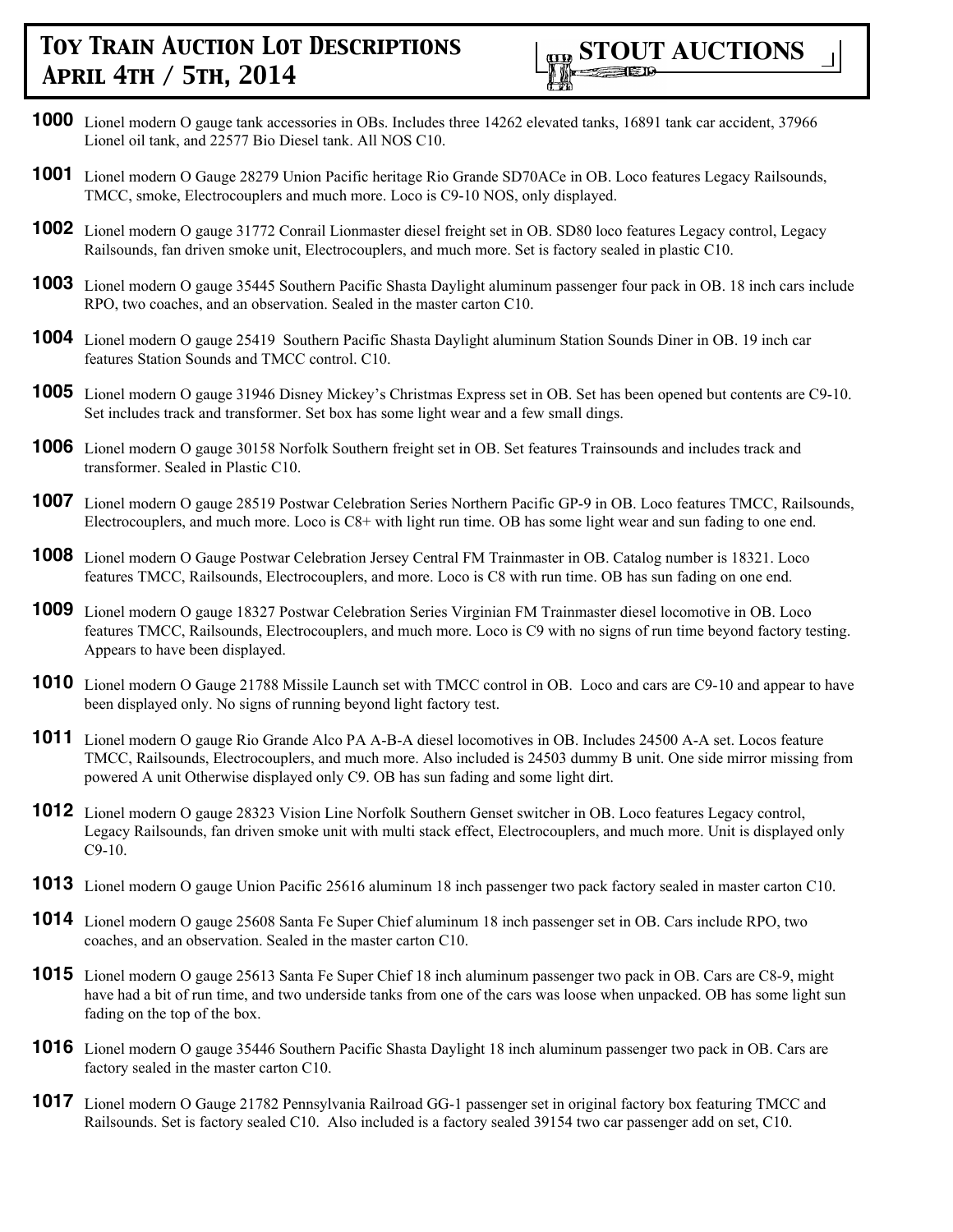

- **1018** Lionel modern O gauge 31735 Chessie System diesel freight set in OB. GP-30 loco in set features TMCC, Railsounds, Electrocouplers, and much more. Set is factory sealed C10. OB is sun faded on the front.
- **1019** Lionel modern O gauge 28548 Chessie System S-4 diesel switcher in OB. Loco features TMCC, Railsounds, Electrocouplers, and much more. Loco is C9-10 appears displayed only, but does have some shelf dust. OB has light sun fading on one end.
- **1020** Lionel modern O gauge 28311 Union Pacific DD-38A diesel locomotive in OB. Loco features Legacy control, Legacy Railsounds, fan driven smoke unit, Electrocouplers, and much more. Loco is C9-10 displayed only.
- **1021** Lionel modern O gauge 28379 Union Pacific DD-38A diesel locomotive in OB. Loco is a non powered dummy unit. C9-10 displayed only.
- **1022** Lionel modern O gauge 11322 Nickel Plate 2-6-6-2 Mallet steam locomotive in OB. Loco features Legacy control, Legacy Railsounds, fan driven smoke unit, Electrocoupler, and much more. Loco is C8+ with light run time.
- **1023** Lionel modern O gauge 38095 Norfolk and Western J class locomotive in OB, Loco features TMCC, Railsounds, Electrocoupler, fan driven smoke unit and much more. Loco is C8 with run time.
- **1024** Lionel modern O gauge 28084 New York Central Dreyfuss Hudson steam locomotive in OB. Loco features TMCC, Railsounds, Electrocoupler, fan driven smoke unit and much more. Loco is C8 with run time.
- **1025** Lionel modern O gauge 14592 Pennsylvania F3 ABA diesel locomotive set containing; 14593 powered A unit, 14594 nonpowered A unit and 14595 non-powered B unit. Loco features TMCC, Railsounds, Electrocouplers, and much more. Locos are C8+ with light run time.
- **1026** Lionel modern O gauge Atlantic Coast Line passenger set in OBs. Includes 11903 F3 A-B-A set in OBs. Locos are C8+ with very light run time. Loco features TMCC, Railsounds, Electrocouplers, and much more. Passenger cars include 19155, 19156, 19157, 29127, 29128 and 19158 aluminum passenger cars in OBs. Passenger cars are also C8+ with light run time.
- **1027** Lionel modern O gauge Milwaukee Road 28813 H16-44 diesel locomotive in OB. Loco features TMCC, Railsounds, Electrocouplers, and much more. Loco is C8 with moderate run time.
- **1028** Lionel modern O gauge Milwaukee Road 18565 GP-9 diesel locomotive in OB. Loco features TMCC, Railsounds, Electrocouplers, and much more. Loco is C8 with moderate run time, OB has three inch rip in one side.
- **1029** Lionel modern O Gauge 39194 Union Pacific Aluminum Passenger Car Two Pack including 39195 Diner #4810 and 39196 Coach #5483. Lionel 39146 Union Pacific Aluminum Car 4 Pack w/ Interiors including 39150 Observation Car #1575, 39147 Large Door Baggage Car #5607, 39194 Coach #5504, 39148 Coach #5469. Cars are C8+ with light run time.
- **1030** Lionel modern O gauge 28334 Norfolk Southern Virginian heritage SD70-ACe diesel locomotive in OB. Loco features Legacy control, Legacy Railsounds, fan driven smoke unit, Electrocouplers, and much more. Loco is C9-10 and appears displayed only.
- **1031** Lionel modern O gauge 28351 Kansas City Southern ES44AC diesel locomotive in OB. Loco features Legacy Railsounds, TMCC control, Electrocouplers, smoke and much more. Loco is C8-9 with very light run time and appears displayed only.
- **1032** Lionel modern O gauge Santa Fe F3 diesel locomotive A-B-A set in OBs. Includes 14536 A-A set and 34522 dummy B unit. Locos feature TMCC, Railsounds, Electrocouplers, and much more. A units are factory wrapped C10, B unit is C9-10.
- **1033** Lionel modern O gauge 31717 Canadian Pacific snow removal train in OB. Set is conventional control. Factory sealed in plastic C10. OB has some sun fading.
- **1034** Lionel modern O gauge 28262 Western Pacific / Union Pacific heritage diesel locomotive SD-70ACE in OB. Loco features Legacy control, Legacy Railsounds, fan driven smoke unit, Electrocouplers, and much more. Loco is C9-10 and appears to have been displayed only.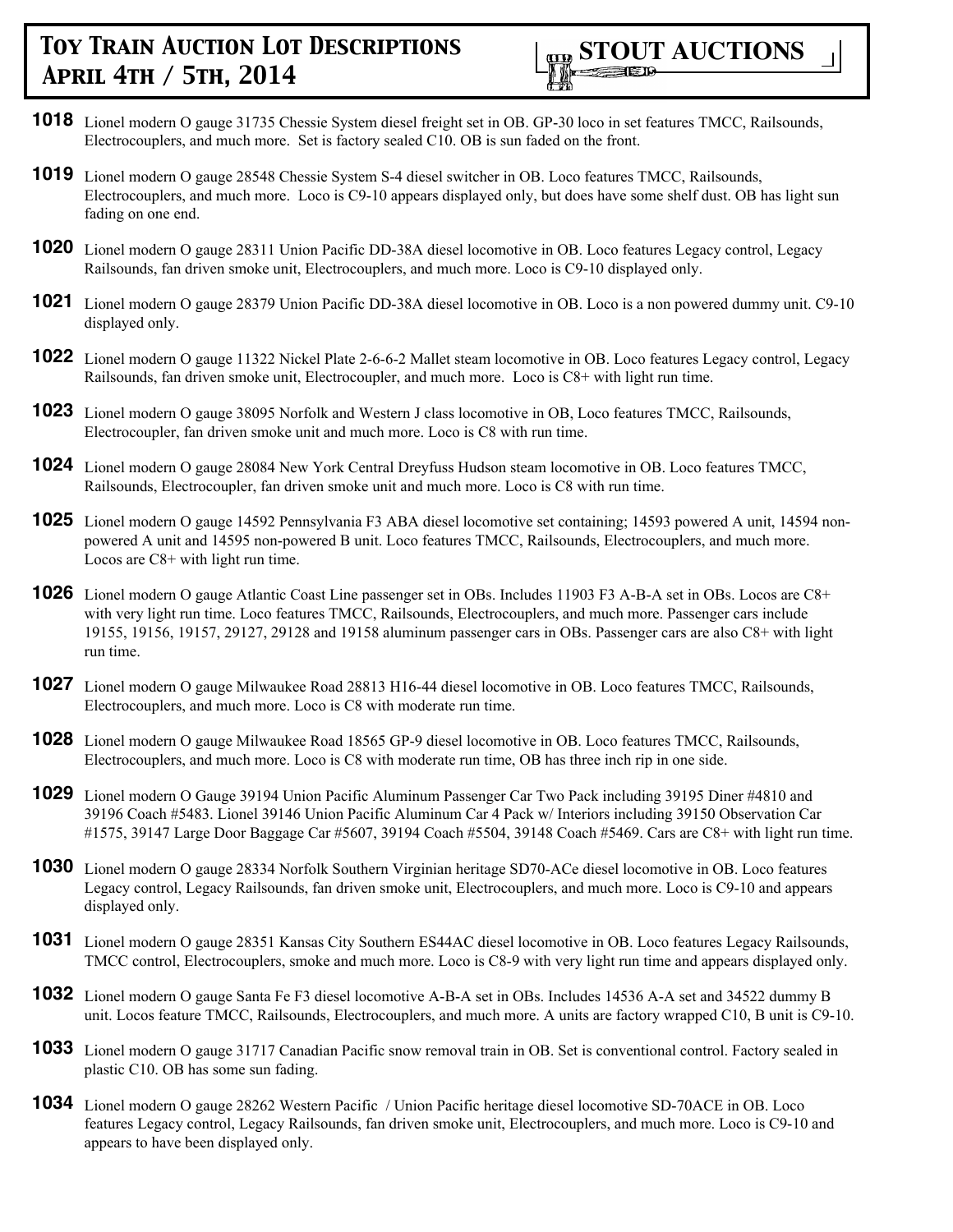

- **1035** Lionel modern O gauge 11157 Western Maryland Fireball Shay steam locomotive in OB. Loco features TMCC, Railsounds, Electrocoupler, fan driven smoke unit and much more. Loco is C8+ with some light run time. Also includes 26713 Western Maryland log car three pack sealed.
- **1036** Lionel modern O gauge 38023 Union Pacific Lionmaster Challenger in OB. Loco features TMCC, Railsounds, Electrocoupler, fan driven smoke unit and much more. Loco is C8 with run time.
- **1037** Lionel modern O gauge 14065 nuclear reactor in OB. Unit is factory sealed in the inner carton C9-10. One small spot of skinning on the end of the box that has been tape repaired.
- **1038** Lionel modern O gauge 28874 Union Pacific GP-9 diesel locomotive in OB. Features horn. C9-10 displayed only.
- **1039** Lionel modern O gauge hoppers in OBs. Includes 21885 Santa Fe three bay hopper two pack and 11879 MKT PS-2 hopper three pack. Santa Fe OB has some light sun fading. Items in this group are store new old stock. Items are assumed C10, and are sealed or were displayed in their packaging.
- **1040** Lionel modern O gauge 34586 Postwar Scale Milwaukee Road F-3 A-B diesel locomotive set in OB. Locos feature Legacy control, Legacy Railsounds, fan driven smoke unit, Electrocoupler, and much more. Loco is C8 with run time, however one broken brake hanger on the rear truck. Piece could be reglued.
- **1041** Lionel modern O Gauge 31708 Land Sea and Air set in OB. Loco in set features TMCC, Electrocoupler, operating strobe and more. Set is sealed C10.
- **1042** Lionel modern O gauge Postwar Celebration Series 38328 1623W Northern Pacific GP-9 freight set in OB. Loco features Legacy control, Legacy Railsounds, Electrocoupler, and much more. Modern reissues of the following freight cars also included 3512 fireman and ladder car, 3435 aquarium car, 6424 flat with autos, 6062 gondola with cable reels, and 6017 caboose. Set is factory sealed in plastic C10.
- **1043** Lionel modern O Gauge 38334 conventional classics orbiter freight set in OBs. Set is sealed in factory plastic C10.
- **1044** Lionel modern O gauge 39109 Spirit of the Century aluminum passenger cars in original boxes. Four car set is sealed in the master carton C10.
- **1045** Lionel modern O gauge 30217 Southern Pacific Black Widow freight set in OB. Set included track and transformer. Diesel locomotive in set features Railsounds. Set is factory sealed in plastic C10.
- **1046** Lionel modern O gauge Conventional Classics 38324 New Haven F3 freight set no. 2507W in OB. Set is C9 and has been opened and displayed. Top flaps on set box have some light wear.
- **1047** Lionel modern O gauge Conventional Classics 38358 Illinois Central 2239W F-3 freight set in OB. Set is C9, displayed only. Also includes add on 38377 Illinois Central dummy F-3 A unit. A unit is also C9-10, OB has some light wear.
- **1048** Lionel modern O gauge Postwar Celebration Series set 31758 featuring a Jersey Central Trainmaster and three aluminum passenger cars. Set is still factory sealed in plastic C10. Set features TMCC, Railsounds, and more. Set includes�#2341

Jersey Central FM TrainMaster, #2531 Silver Dawn Observation car, #2533 Silver Cloud Pullman car, #2532 Silver Range Vista Dome car

- **1049** Lionel modern O gauge 11274 MKT 0-8-0 steam locomotive in OB. Loco features Legacy control, Legacy Railsounds, fan driven smoke unit, Electrocoupler, and much more. Loco is C9-10. Only one slight flaw which is the blackening is chipping on one hand rail near the front of the cab. Could easily be touched up.
- **1050** Lionel modern O gauge Christmas steam locomotives in OBs. Includes 18732 4-4-0 with smoke and 38649 Hudson Jr. 18732 is factory sealed C10 and 38649 is C9-10 displayed only.
- **1051** Lionel modern O gauge 28077 Union Pacific Lionmaster challenger steam locomotive in OB. Loco features TMCC, Railsounds, Electrocoupler, fan driven smoke unit and much more. Loco is factory wrapped in the OB C9-10.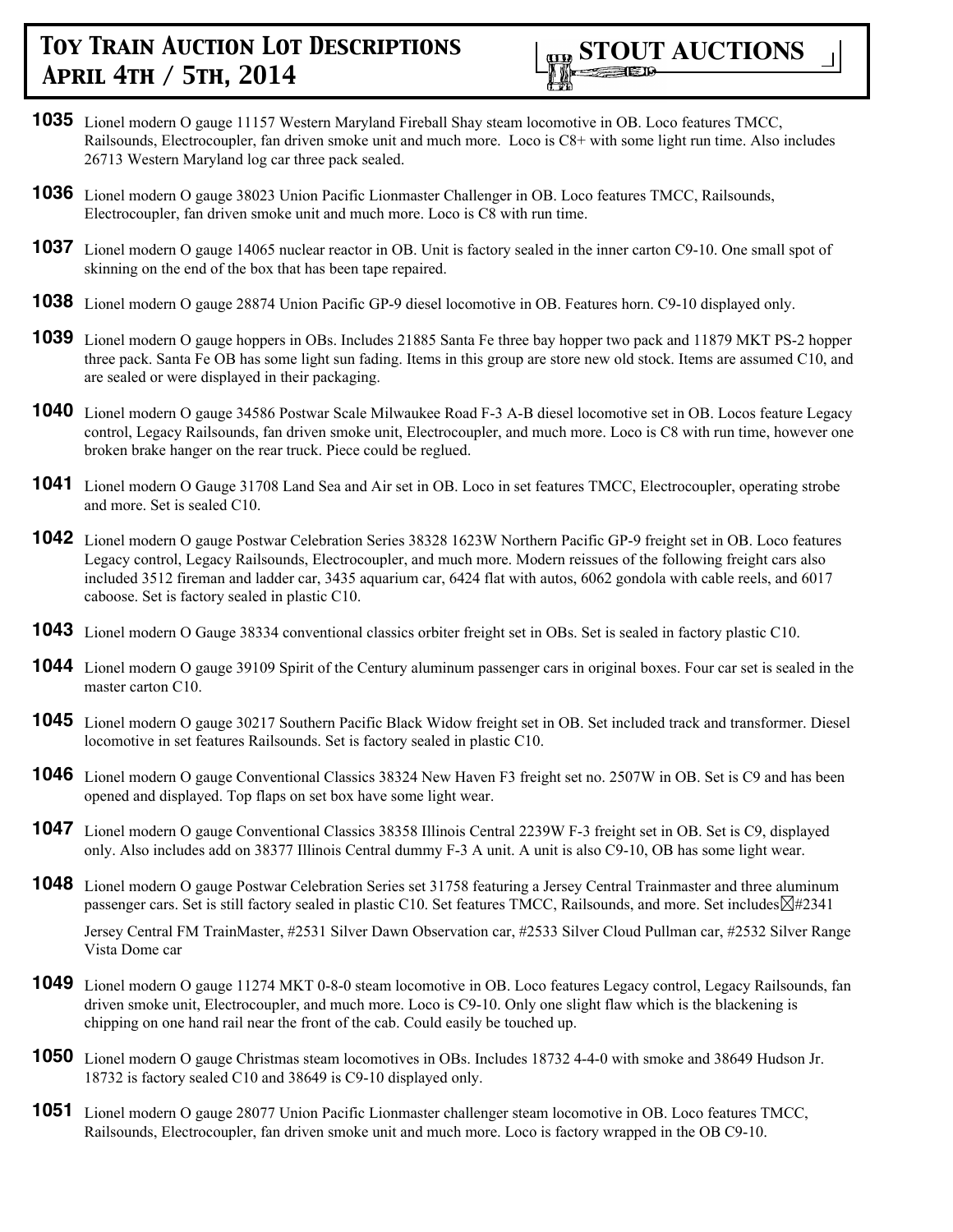

- **1052** Lionel modern O gauge 38210 Pennsylvania Alco A-A set in OB. Loco features TMCC control, horn, and bell. Locos are C8-9 with light run time. However powered A unit has hairline crack below tab slot in nose. OB has some light wear.
- **1053** Lionel modern O gauge 24544 New York Central Alco FA A-A diesel locomotive pair in OB. Locos feature TMCC, Railsounds, Electrocouplers, smoke, and much more. Locos are C9, displayed only. OB has some very light sun fading on one end.
- **1054** Lionel modern O gauge 38060 Union Pacific H-7 2-8-8-2 in OB. Loco is from the Joshua Lionel Cowen series and features TMCC, Railsounds, fan driven smoke unit, and much more. Loco is C8-9 with very little if any run time.
- **1055** Lionel modern O gauge 30049 Rio Grande Fast Freight set in OB. Set features Trainsounds and includes track and transformer. Set is factory sealed in plastic C10.
- **1056** Lionel modern O gauge 30173 Santa Fe flyer set with track and transformer in OB. Set is sealed in plastic C10.
- **1057** Lionel modern O gauge 18080 Rio Grande 2-8-2 Mikado in OB. Loco features TMCC, Railsounds, Electrocoupler, fan driven smoke unit and much more. Loco is C8 with run time. OB has mild crush damage to one corner.
- **1058** Lionel modern O gauge 38032 Virginian 2-8-8-2 steam locomotive in OB. Loco features TMCC, Railsounds, Electrocoupler, fan driven smoke unit and much more. Loco is C8+ with light run time.
- **1059** Lionel modern O gauge 34559 archive collection New Haven F-3 A-A diesel locomotive set in OB. Set is conventional and is C8-9, open and possibly displayed only.
- **1060** Lionel modern O gauge Conventional Classics 38305 Milwaukee Road GP-7 diesel locomotive in OB. Loco is open, but appears to be C9 area. Conventional control with horn.
- **1061** Lionel modern O gauge 30186 Kansas City Southern Southern Belle starter set in OB. Diesel locomotive in set features Railsounds. Set includes track and transformer and is factory sealed C10.
- **1062** Lionel modern O gauge 34511 New York Central F-3 A-B-A diesel locomotive set in OB. Locos feature Legacy control, Legacy Railsounds, fan driven smoke unit, Electrocouplers, and much more. Locos are C9 with no signs of run time beyond factory testing. Have been displayed and have a bit of shelf dust.
- **1063** Lionel modern O Gauge Union Pacific F3 A-B-A set in OB. Catalog number is 24552. Locos feature TMCC control, Railsounds, Odyssey speed control and much more. Locos are C9-10 and appear displayed only. One loose A unit step included in the OB.
- **1064** Lionel modern O gauge 38224 Alaska Alco A-A set in OB. Locos feature horn and bell. C9 with no major signs of running beyond factory test.
- **1065** Lionel modern O Gauge 31739 PWC 13150 Super O steam freight set. Set includes #773 Hudson steam locomotive and tender, #3356 Santa Fe horse car with corral, #3662 Lionel Lines milk car with platform, #3434 operating chicken car, #6436-110 Lehigh Valley quad hopper, #6415 Sunoco 3-dome tank car, #6361 Lionel Lines flatcar with logs, #6437 Pennsylvania porthole caboose. Loco features TMCC, Railsounds, smoke and more. Set is factory sealed in plastic and contents are C10.
- **1066** Lionel modern O gauge 28323 Vision Line Union Pacific Genset switcher in OB. Loco features Legacy control, Legacy Railsounds, fan driven smoke unit with multi stack effect, Electrocouplers, and much more. Unit is C8-9 with light run time, however two windshield sections are loose and one is missing. A replacement can be obtained from Lionel using part number 6208314024 and cost is \$2.50.
- **1067** Lionel modern O gauge Kansas City Southern F-3 set. Includes 14500 A units and 14542 B unit in OB. All three units are factory sealed in the OBs C9-10. A-A units feature TMCC, Railsounds, Electrocouplers, and much more.
- **1068** Lionel modern O gauge 31755 Texas Special E7 passenger set in OB. Locos in this set feature Legacy control, Legacy Railsounds, fan driven smoke unit, Electrocoupler, and much more. Passenger cars are aluminum twenty one inch. Set is factory sealed in plastic C10.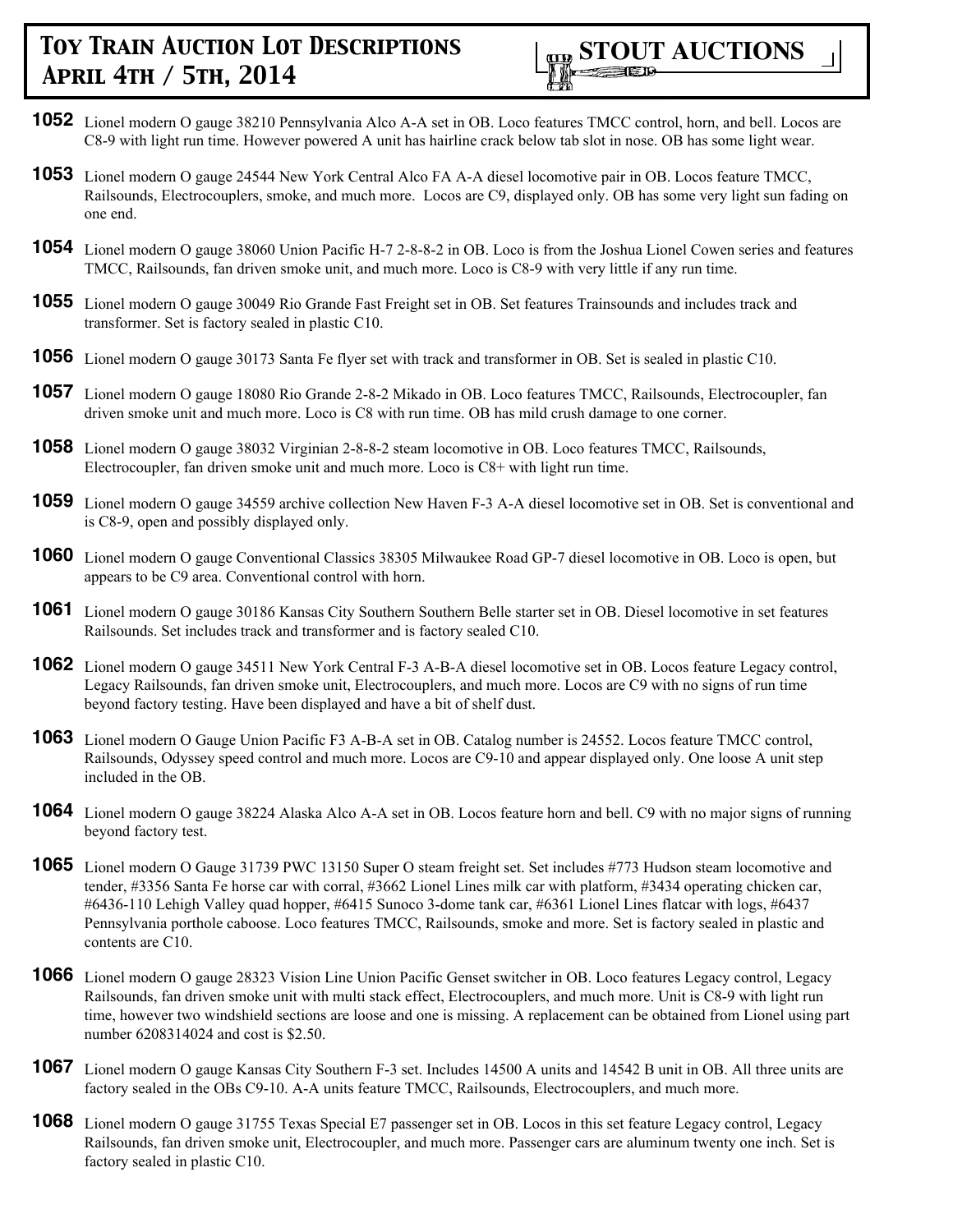- **1069** Lionel modern O gauge 35433 Amtrak Amfleet passenger two pack and 35454 cab car in OBs. Cars are C9 displayed only.
- **1070** Lionel modern O gauge 32930 ZW transformer in OB. Includes two 180 watt ZW bricks. Transformer is C8. Box has some corner damage.
- **1071** Lionel modern O gauge 34568 Santa Fe Alco PA A-A diesel locomotive pair in OB. Loco features Legacy control, Legacy Railsounds, fan driven smoke unit, Electrocoupler, and much more. Locos are C9 and appear to have been displayed only.
- **1072** Lionel modern O gauge signals in OBs. Includes four 22931 cantilever signal bridges, 22934 cantiliever signal, 12888 crossing flasher, two 14090 banjo signals, two 12832 block target signals, two 12883 dwarf signals, and 22940 mainline mast signal. Items in this group are store new old stock. Items are assumed C10, and are sealed or were displayed in their packaging.
- **1073** Lionel modern O gauge Vision Line Pennsylvania CC2S in OB. Catalog number is 11154. Loco features Legacy control, Legacy Railsounds, fan driven smoke unit, whistle smoke effect, swinging bell, Electrocoupler, and much more. The sound on this locomotive is amazing! C8-9 with very light run time. OB has light damage to one edge.
- **1074** Lionel modern O gauge early era inspection vehicles. Includes 28454 Canadian Pacific and 28475 Union Pacific. Both vehicles can be controlled by TMCC. C9-10, both OBs have sun faded fronts.
- **1075** Lionel modern O gauge Postwar Celebration Series yard switchers in OBs. Includes two 28405 Picatinny Arsenal switchers with TMCC and 28424 Navy Yard switcher with conventional control. Items are C9-10 and appear displayed only. OBs have some light sun fading.
- **1076** Lionel modern O gauge Postwar Celebration Series switchers in OBs. Includes 18458 Rio Grande snow plow and 18487 M&St.L mine transport. Locos are C8-9 with some shelf dust. OBs have some sun fading.
- **1077** Lionel modern O gauge motorized units in OBs. Includes 18465 Postwar Celebration Series 50 gang car, 18454 Archive Collection 68 blue inspection car, and 18483 Chesapeake and Ohio ballast tamper. Items are C9-10, however tamper has one missing floodlight lens.
- **1078** Lionel modern O gauge 34547 Texas Special F-3 B unit in OB. Designed to match postwar B units, this features Legacy Railsounds, Super Bass speaker, and more. Factory sealed in the master carton C10.
- **1079** Lionel modern O gauge 34546 Southern F-3 B unit in OB. Designed to match postwar B units, this features Legacy Railsounds, Super Bass speaker, and more. Factory sealed in the master carton C10.
- **1080** Lionel modern O gauge 24563 Pennsylvania F3 powered B unit in OB. Unit can be TMCC controlled and is sealed in the master carton C10.
- **1081** Lionel modern O gauge 14543 Southern Pacific B unit for F3's in OB. Features Railsounds and is factory sealed in the OB C10.
- **1082** Lionel modern O gauge Baltimore and Ohio baby Madison passenger cars. Includes 25148 four pack, 25153 two pack, and 25176 Trainsounds baggage cars. Items in this group are store new old stock. Items are assumed C10, and are sealed or were displayed in their packaging.
- **1083** Lionel modern O gauge Fastrack bumpers and trestles. Includes two 12037 graduated trestle sets, two 12038 elevated trestle sets, four 12057 earthen bumpers, and two 12035 lighted bumpers. Items in this group are store new old stock. Items are assumed C10, and are sealed or were displayed in their packaging.
- **1084** Lionel modern O gauge Fastrack block sections in OBs. Includes twenty one 12060 sections. NOS C10.
- **1085** Lionel modern O gauge 12016 Fastrack terminal sections in OBs. Twenty three NOS sections are C10.
- **1086** Lionel modern O gauge Fastrack track sections in OBs. Includes five 12020 uncoupling track sections, two 12054 operating track sections, and 12029 accessory activator pack. Items are C9-10, one 12020 OB has the ends loose and open.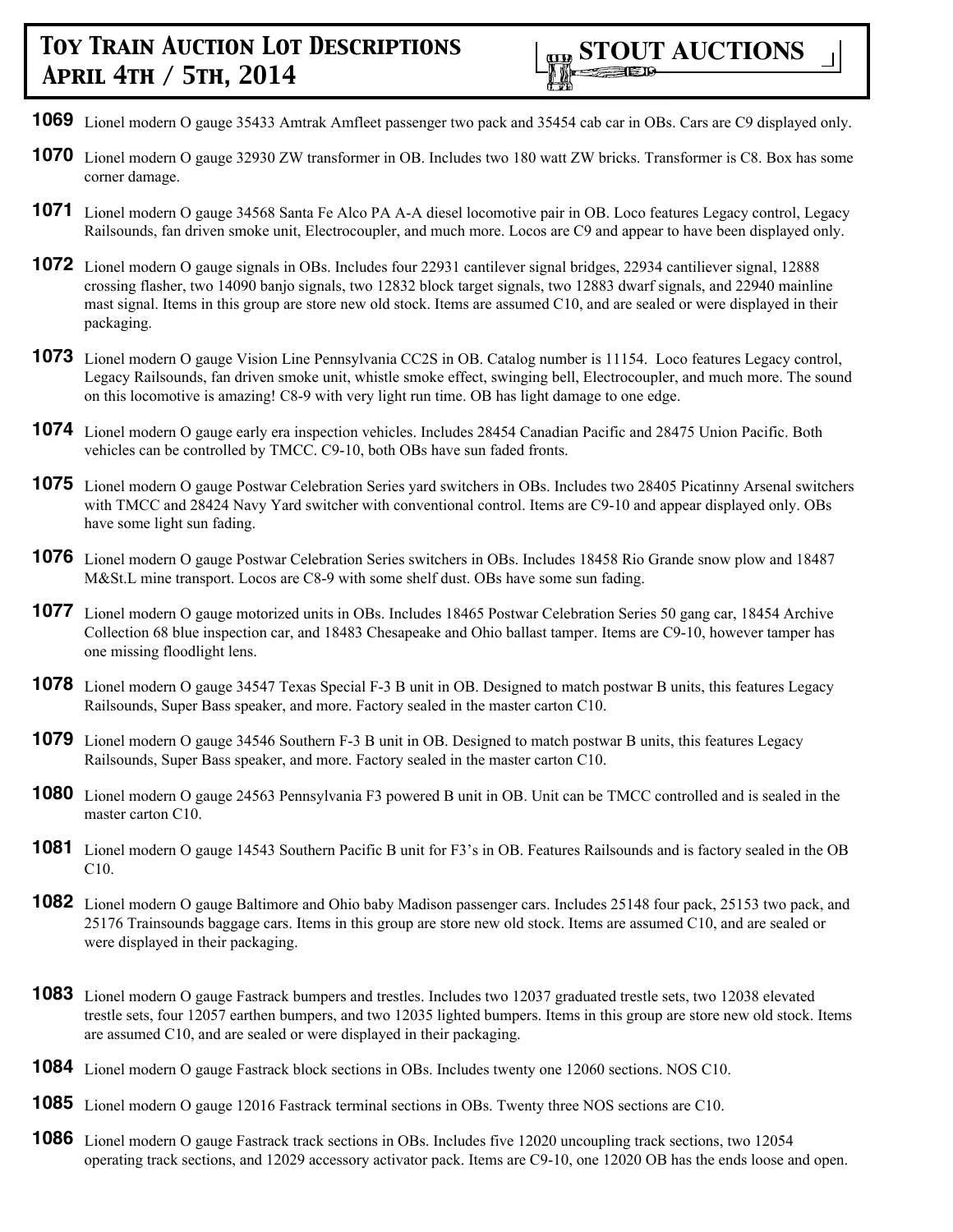- **1087** Lionel modern O gauge Fastrack 12056 0-60 curves. Thirty sections are NOS C10.
- **1088** Lionel modern O gauge Fastrack curved sections. Includes thirty two 12015 0-36 curves, and twenty five 37103 0-31 curves. NOS C10.
- **1089** Lionel modern O gauge Fastrack 30 inch straight sections. Sixteen sections are NOS C10.
- **1090** Lionel modern O gauge Fastrack half straight sections. Catalog number 12024. Sixty sections are NOS C10.
- **1091** Lionel modern O gauge Fastrack curved sections. Includes twenty two 12022 half curves, seventeen 12061 0-84 curves, twenty one 12055 0-72 half curves, twenty four 16834 0-48 half curves. Track is NOS C10.
- **1092** Lionel modern O gauge Fastrack ten inch straight sections. Eighty six total. Most are new NOS, C9-10.
- **1093** Lionel modern O gauge Fastrack straight sections. Includes twenty seven 12074 1 3/8 sections without road bed, twenty two 12073 1 3/8 inch sections with roadbed, fifteen 12025 4.5 inch straight sections, and eight 1.75 inch sections. Track is NOS C10.
- **1094** Lionel modern O gauge Fastrack curved sections. Includes fourteen 0-72 curved sections, sixteen 0-60 curves, some of these have yellowed from sun light, and twelve 0-48 curved sections. Track is C8 to C10.
- **1095** Lionel modern O gauge Fastrack individually packed items. Includes 12030 figure eight add on, ten 12040 transition pieces, two 14222 girder bridges, four 12039 railers, three 12019 90 degree crossovers, 12033 036 curved four pack, and twelve 12053 accessory wire hook ups. Items in this group are store new old stock. Items are assumed C10, and are sealed or were displayed in their packaging.
- **1096** Lionel modern O gauge 12043 0-48 Fastrack curves. Forty one sections are NOS C10.
- **1097** Lionel modern O gauge 0-72 tubular curves. Open case, aprox 95 sections of 0-72 curves NOS C10.
- **1098** Lionel modern O gauge tubular track in OBs. Includes eight 65530 O gauge remote control sections, eight 5540 90 degree crossovers, and 65545 45 degree crossover. Items in this group are store new old stock. Items are assumed C10, and are sealed or were displayed in their packaging.
- **1099** Lionel modern O gauge 39104 Erie Lackawanna Phoebe Snow Station Sounds passenger car. Car features sound, TMCC control and more. Car is C9 area with maybe some light run time. OB has some sun fading and light wear.
- **1100** Lionel modern O gauge 15545 Santa Fe Station Sounds heavyweight diner in OB. Features Stationsounds and TMCC control. Car is C7-8 with run time, two loose brake shoes, and two diaphragms are damaged and need replaced.
- **1101** Lionel modern O gauge Western Pacific aluminum passenger cars in OBs. Includes two 39182 two car packs. One is open C8, the other sealed C10. Also includes 19122 baggage car.
- **1102** Lionel modern O gauge mixed group of passenger cars including 16901 New York Central four pack, 16055 Santa Fe coach, 16084 New Haven vista dome, 35100 New York Central vista dome, 35258 Santa Fe Chief baggage, and 29091 Legends of Lionel Lawrence Madison car. Cars are C8 to C10. A few OBs have some sun fading.
- **1103** Lionel modern O gauge aluminum passenger cars in OBs. Five cars include 19117 Great Northern combine, 19181 Great Northern vista dome, 19182 Great Northern vista dome, 9588 Burlington vista dome, and 19151 Norfolk and Western duplex roomette. Cars are generally C8. OBs have some wear and sun fading.
- **1104** Lionel modern O gauge Postwar Celebration Series Canadian Pacific aluminum add on passenger cars in OBs. Includes 39197 Jarvis Manor in C8 condition and sealed 39151 two pack sealed C10.
- **1105** Lionel modern O gauge 8580 and 8581 Illinois Central F3 A-B-A units in OBs. Units are C8-9 with little if any run time. OBs have wear and light sun fading.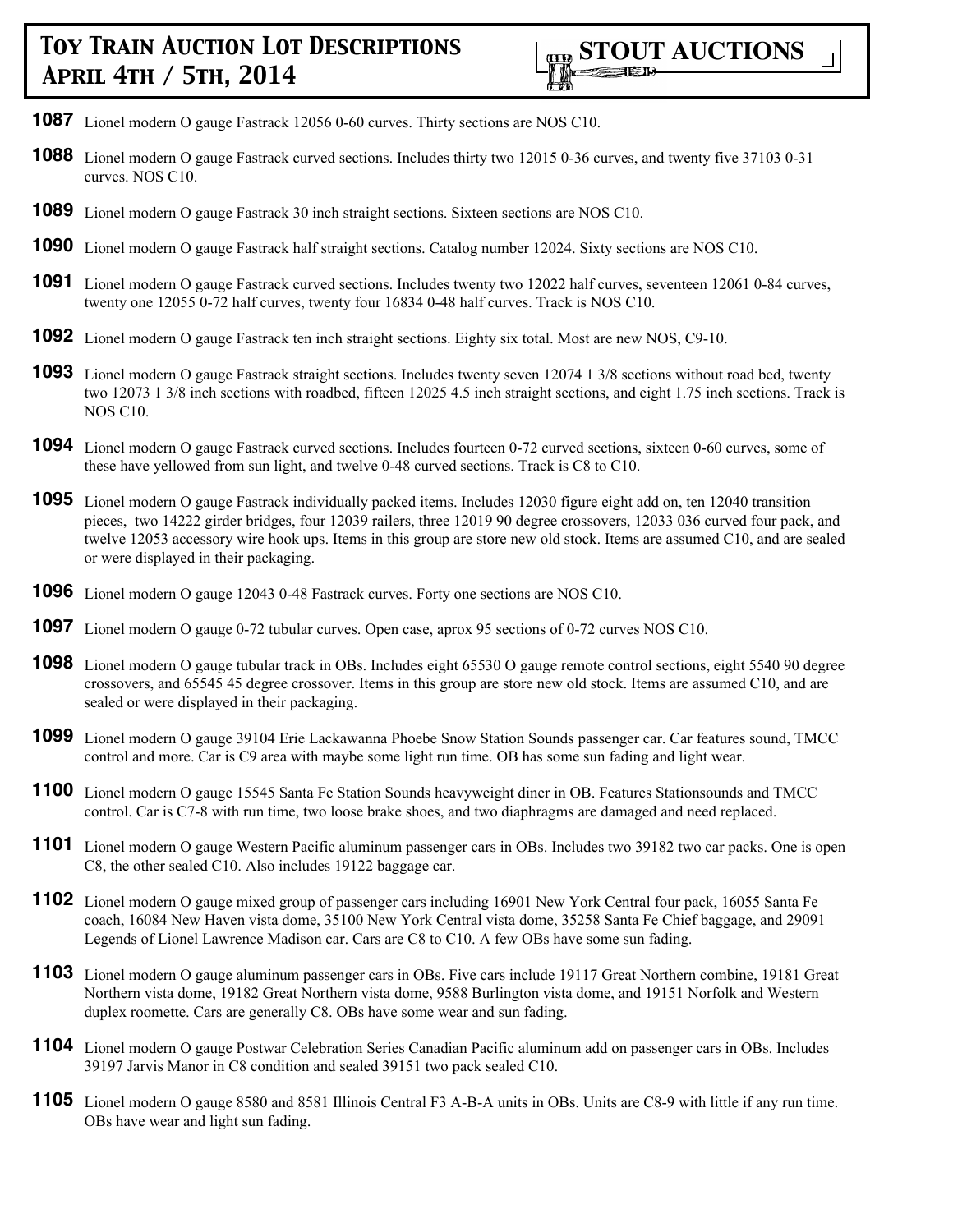

- **1106** Lionel modern O gauge Illinois Central aluminum passenger cars in OBs. Includes sealed case of three 19129 vista domes and 7224 dining car. Dining car is C8 with sun faded box. Vista domes are C10.
- **1107** Lionel modern O gauge Southern Pacific F-3 A-A diesel locomotive set in OB. Catalog numbers are 8260 and 8260. Locos are C8 with run time. OB has wear and split corner.
- **1108** Lionel modern O gauge Southern Pacific passenger cars in OBs. Four cars include 7204 diner, 7211 vista dome, 19107 vista dome, and 19019 Southern Pacific heavyweight baggage car.
- **1109** Lionel modern O gauge 15185 Union Pacific streamliner passenger car 4-pack in OBs. Cars are factory wrapped in the OB C10.
- **1110** Lionel modern O gauge 38154 and 38155 Spirit of the Century F3s in OBs. Locos feature TMCC, Railsounds, Electrocouplers, Directional lighting and more. Set is C8 with run time. OB has some light corner and edge wear. 38153 set is factory sealed in the master carton C10.
- **1111** Lionel modern O gauge Union Pacific aluminum passenger cars in OBs. Three cars include 19121 vista dome and two 19152 roomette cars. Cars are generally C8. 19121 OB has some light sun fading.
- **1112** Lionel modern O gauge 24556 Union Pacific powered F3 B unit with TMCC in original box. C10 sealed in the master carton.
- **1113** Lionel modern O gauge Postwar Celebration Series 39198 Pennsylvania Congressional aluminum Station Sounds diner with TMCC control in OB. Sealed in shipper C10.
- **1114** Lionel Lines modern O Gauge 17635 gold plated caboose in OB. Caboose is C10 factory sealed in the master carton C10.
- **1115** Lionel modern O gauge 39543 Texas Special F3 B unit in OB. Features Legacy Railsounds, Electrocoupler, smoke, and more. Factory sealed in the master carton C10.
- **1116** Lionel modern O gauge Dealer Appreciation boxcars in OBs. Includes 29954 2007, 29955 2008, 39341 2010, 34359 2011, and 34360 2012. Cars are new C10.
- **1117** Lionel modern O gauge expansion packs in OBs. Three sets include 3004 North Pole Central, 30111 Pullman, and 30128 Western Freight. Sets are C9-10. North Pole set OB is sun faded.
- **1118** Lionel modern O gauge New York Central aluminum passenger cars in OBs. Four cars include 19172 baggage, 19173 Manhattan Island diner, 19174 Queensboro Bridge coach, and 19175 Windgate Brook Observation. Cars are C8-9 with light run time. OBs have some sun fading.
- **1119** Lionel modern O gauge 14539 Santa Fe F-3 B unit diesel locomotive in OB. Loco features Railsounds and TMCC control. This is a dummy unit and is C9 and appears displayed only.
- **1120** Lionel modern O gauge Santa Fe passenger cars in OBs. Includes 30121 Madison three pack and 27775 blue stripe coach. Cars are C9-10.
- **1121** Lionel modern O gauge 14098 mainline auto crossing gates in OBs. Two sets in C9-10 condition.
- **1122** Lionel modern O gauge TMCC items in OBs. Includes 14184 block power controller, 14182 accessory switch controller, three 14178 TMCC direct lockons and 22914 powerhouse lockon. Items in this group are store new old stock. Items are assumed C10, and are sealed or were displayed in their packaging.
- **1123** Lionel modern O gauge accessories. Includes 14202 38 water tower, 16896 flag pole with lights, 14173 draw bridge, 14157 397 coal loader, and 24173 462 derrick platform. Items in this group are store new old stock. Items are assumed C10, and are sealed or were displayed in their packaging.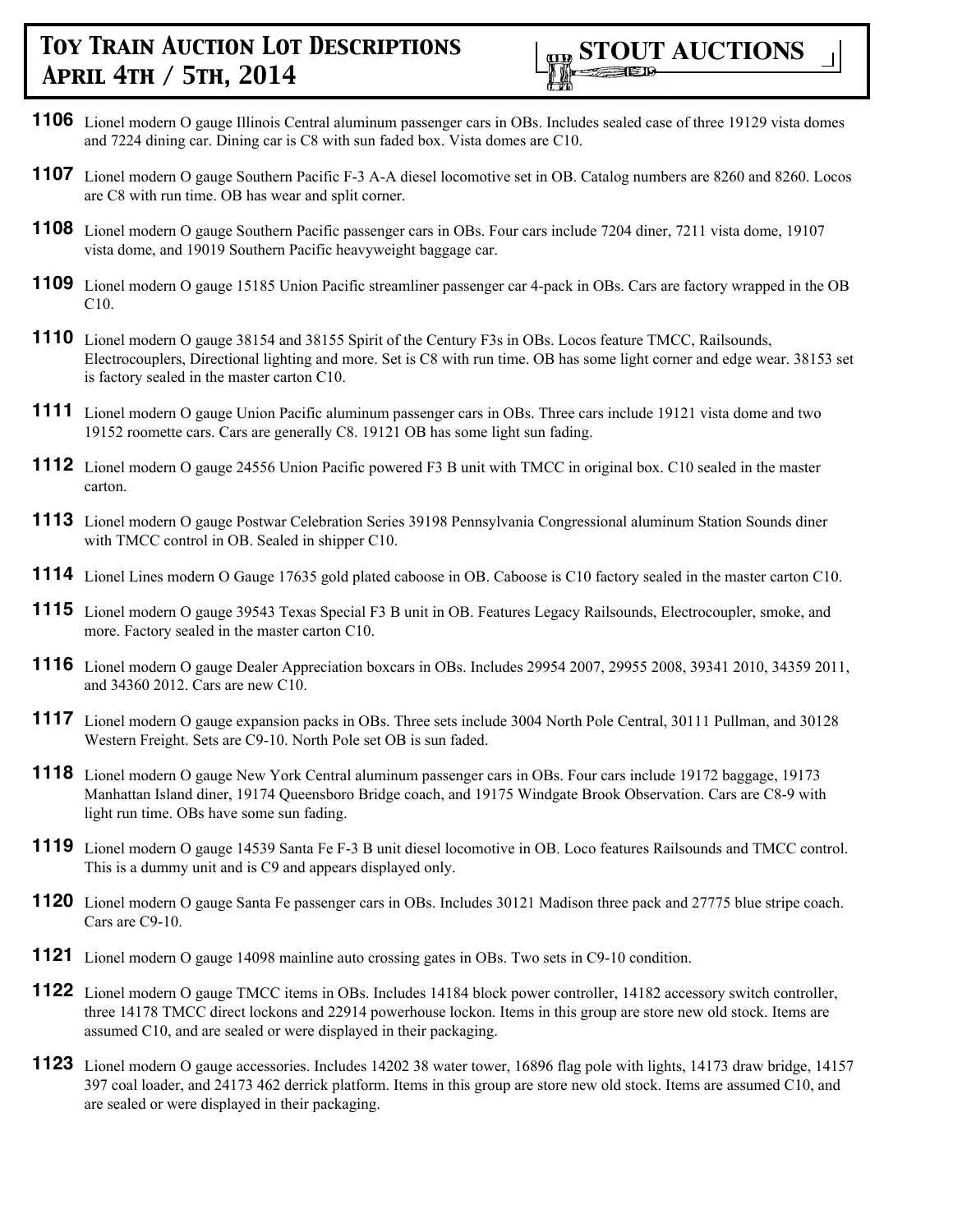

- **1124** Lionel modern O gauge buildings in OBs. Includes two 34122 bungalow houses, 37917 suburban house, two 34163 speeder sheds, two 37914 work houses, two 16881 barrel shed, two 37959 basketball toss games, and 14230 milk bottle midway game. Items in this group are store new old stock. Items are assumed C10, and are sealed or were displayed in their packaging.
- **1125** Lionel modern O gauge accessories including three 14092 floodlight towers, 12958 water tower, 37903 cell tower, 14255 sand tower, and 16896 flag pole. Items in this group are store new old stock. Items are assumed C10, and are sealed or were displayed in their packaging.
- **1126** Lionel modern O gauge accessories in OBs. Includes 14202 38 water tower, 12847 icing station, 12902 Marathon Oil Derrick, 12886 395 floodlight tower, and 49805 American Flyer 23780 Gabe the Lamp Lighter. Items are C9-10, OBs have some light wear.
- **1127** Lionel modern O gauge accessories in OBs. Includes 12983 culvert unloader, 14202 38 water tower, 22999 sound dispatching station, and 24173 462 derrick platform. Items in this group are store new old stock. Items are assumed C10, and are sealed or were displayed in their packaging.
- **1128** Lionel modern O gauge accessories including 14219 ice rink, 14210 pony ride, 37940 Pennsylvania hobo hotel. 16891 tank car, accident, and 14148 billboard vignette. Items in this group are store new old stock. Items are assumed C10, and are sealed or were displayed in their packaging.
- **1129** Lionel modern O gauge accessories including 37975 Southern Pacific freight terminal, 37964 archive crate loader building, 12929 animated truck loading dock, 12723 microwave tower, 12912 pumping station, 12877 fueling station, and 24190 station platform. Items in this group are store new old stock. Items are assumed C10, and are sealed or were displayed in their packaging.
- **1130** Lionel modern O gauge accessories in OBs. Includes 14164 Lionelville band shell, two 12965 Goofy rotary beacons, 14267 Sir Topham Hatt gateman, and 37965 Christmas gift loader building.
- **1131** Lionel modern O gauge accessories including six 14117 New York Central die cast girder bridges, 37174 street lamps, 29247 street lamps, three 37151 Christmas street lamp three packs, two 12723 microwave towers, four 12761 animated billboards, two 12755 trestle sets, 12707 billboards, 12754 trestle set, 37820 auto pack, and 37836 Monopoly auto pack. Items in this group are store new old stock. Items are assumed C10, and are sealed or were displayed in their packaging.
- **1132** Lionel modern O gauge freight cars in OB. Ten freight cars include 16380 Union Pacific I beam flat, 17407 Nickel Plate gondola, 17124 ADM hopper, 16125 Virginian stock car, 17613 Southern caboose, 17120 CSX hopper, 19202 Pennsylvania boxcar, 16933 Lionel Lines flat with autos, 17118 ADM hopper, and 17403 Chessie System gondola. Cars are C9 to C10. OBs have sun fading.
- **1133** Lionel modern O gauge Western and Atlantic freight and passenger cars in OBs. Includes 29615 bunk car, two 35184 baggage cars, 35185 coach two pack, three 36856 Sheriff and Outlaw cars, and 39490 cannonball flat car. Items in this group are store new old stock. Items are assumed C10, and are sealed or were displayed in their packaging.
- **1134** Lionel modern O gauge freight cars in OB. Eleven tank and vat cars include 29464 Army vat, two 39473 Play Doh vats, 29412 Tabasco vat, 19447 Mama's Baked Beans vat, 17948 Philadelphia Quartz tank car, 26180 Duluth Missabe and Iron Range tank car, 17973 Union Pacific tank car, 36162 Diamond Chemical tank car, 27409 Santa Fe tank car, and 29644 Santa Fe tank car. Items in this group are store new old stock. Items are assumed C10, and are sealed or were displayed in their packaging.
- **1135** Lionel modern O gauge freight cars in OB. Ten freight cars include 17227 Union Pacific boxcar, 36771 Canadian National operating barrel car, 29268 Rio Grande boxcar, two 36834 Santa Fe transparent boxcars, 26449 Allis Chalmers heat exchanger car, 36195 Pennsylvania patrol helicopter flat, 26416 Western Pacific heritage hopper, 29297 Pennsylvania boxcar, and 36893 Union Pacific transparent boxcar. Items in this group are store new old stock. Items are assumed C10, and are sealed or were displayed in their packaging.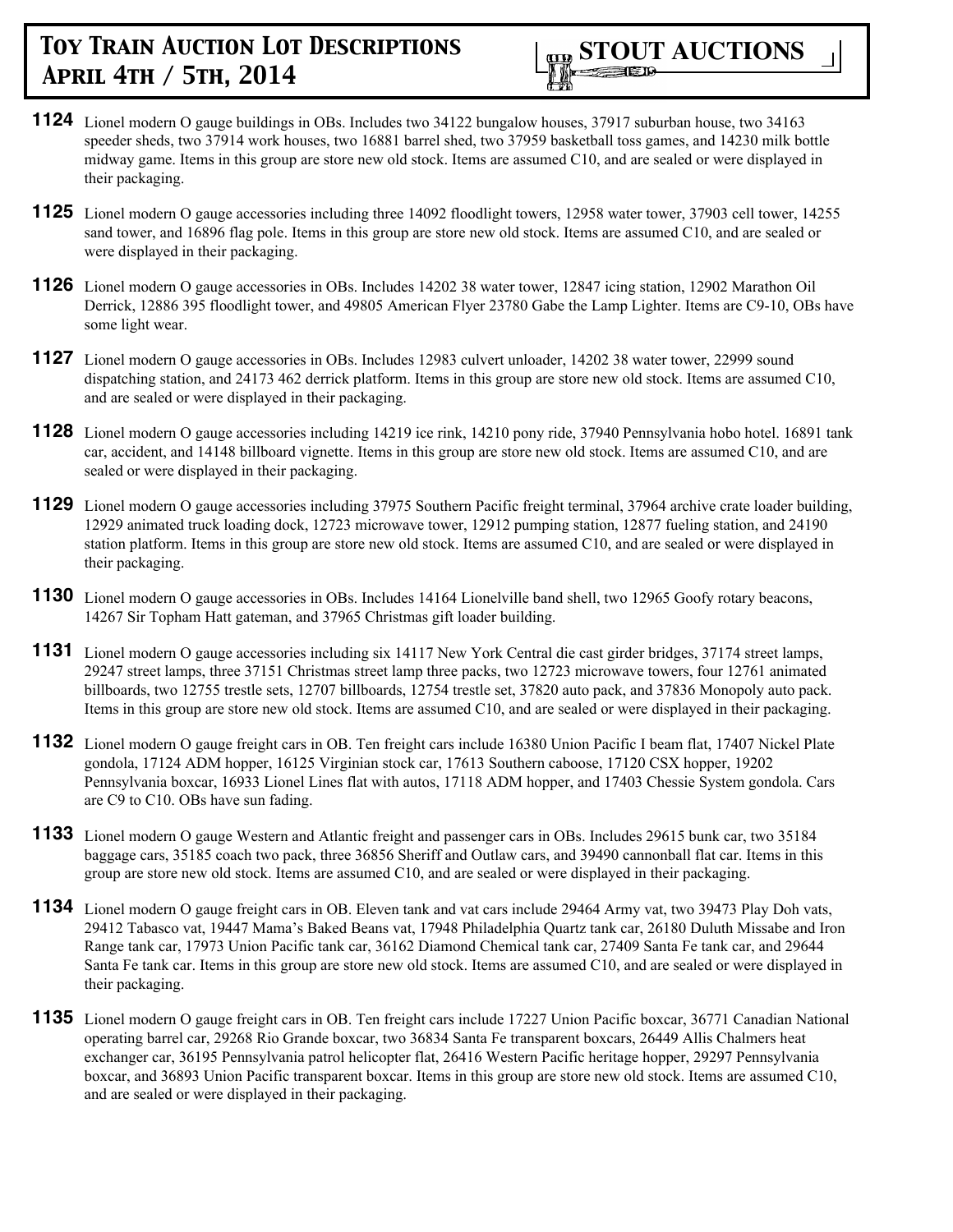- **1136** Lionel modern O gauge Postwar Celebration Series freight cars in OBs. Includes sealed master carton of six 29613 6463 tank cars, three 29828 3666 cannon firing boxcars, and 39479 6404 flat with brown auto. Items in this group are store new old stock. Items are assumed C10, and are sealed or were displayed in their packaging.
- **1137** K Line modern O gauge K3270-5343S New York Central J1e Hudson steam locomotive in OB. Loco features TMCC, Railsounds, Electrocoupler, smoke unit and much more. Loco is C8 with run time. Set box has some light corner wear.
- **1138** MTH Railking modern O gauge RK-1113LP New York Central Dreyfuss Hudson steam locomotive in OB. Loco features Protosound, Protosmoke, Protocoupler, and more. C8 with run time. OB has mild corner and edge wear.
- **1139** Lionel modern O gauge 12025 Fastrack 4.5 inch straight sections. Sealed master carton of 24 C10.
- **1140** Lionel modern O gauge freight cars in OB. Ten freight cars include 26308 Hard Rock flat with billboard, 26448 Army gondola, 36195 Pennsylvania flat with helicopter, two 36244 Teddy bear boxcars, 37054 CSX coal dump car, 17563 Santa Fe flat with trucks, 17551 New York Central flat with pickups, 16969 flat with beechcraft bonanza, and 16489 BNSF ore car. Items in this group are store new old stock. Items are assumed C10, and are sealed or were displayed in their packaging.
- **1141** Lionel modern O gauge freight cars in OB. Ten freight cars include 16958 flat with loader 16651 animated circus clown car, 16935 Union Pacific flat with bulldozer, three 16718 Marine missile launching cars, 19942 Florida boxcar, 17121 Illinois Central hopper, 16123 Union Pacific tank car, and 16726 Army ladder car. Cars are C8 to C10. Most NOS. Two OBs have light water damage.
- **1142** Lionel modern O gauge freight cars in OB. Ten freight cars include two 29626 Case Closed mint cars, 39200 Hell Gate boxcar, 52222 LRRC flat sealed, 52258 LRRC flat and trailer sealed, two 52099 LRRC flats and trailers, 52167 LRRC flat and trailer, 52147 LRRC flat and trailer, and 52117 LRRC flat and trailer. Items are C9-10, most sealed.
- **1143** Lionel modern O gauge FT diesel locomotives in OBs. Includes 34500 Rio Grande with Trainsounds and unboxed Santa Fe. Rio Grande unit is C8-9 with light run time. Santa Fe is C7 with some nicks and scratches and moderate run time.
- **1144** Lionel modern O gauge freight cars in OB. Ten freight cars include 19817 Virginian ice car, 16140 Domino tank car, 19821 Union Pacific operating boxcar, 19246 Disneyworld 20th anniversary boxcar, 19223 Lionel 90th anniversary boxcar, 19267 New York Central boxcar, 29232 Lenny the Lion boxcar, 19268 Missouri Pacific boxcar, 19821 Union Pacific boxcar, and 19220 90th Anniversary boxcar. Cars are C8 to C10.
- **1145** Lionel modern O gauge freight cars in OB. Ten freight cars include 17296 Chesapeake and Ohio boxcar, 26379 Pennsylvania gondola, 27395 Amtrak express boxcar, 29953 Southern Pacific art boxcar, 29944 1957 Lionel art boxcar, 15095 Lionel art reefer, 29960 Rock Island art boxcar, 39252 Lenny Dean 60th boxcar, 16489 BNSF ore car, and 26862 Hard Rock Cafe boxcar. Cars are NOS C10.
- **1146** Lionel modern O gauge 17482 BNSF bathtub gondola three pack. Cars feature rotary couplers. Set is NOS C10 and also includes five 24148 coal tipple packs.
- **1147** Lionel modern O gauge Heritage freight cars in OBs. Includes three 27429 Union Pacific MKT hoppers and 7438 Virginian hopper. Items in this group are store new old stock. Items are assumed C10, and are sealed or were displayed in their packaging.
- **1148** Lionel modern O gauge operating cars in OBs. Five cars include 26863 Railway Express operating milk car, 36760 Baltimore and Ohio operating brakeman, 19885 Norfolk and Western hopper, 36770 American Refrigerator ice car, and 36735 Western Pacific ice car. Cars are C9-10 NOS, OBs have some light sun fading.
- **1149** Lionel modern O gauge 22944 mainline semaphores in OBs. Three signals are C10.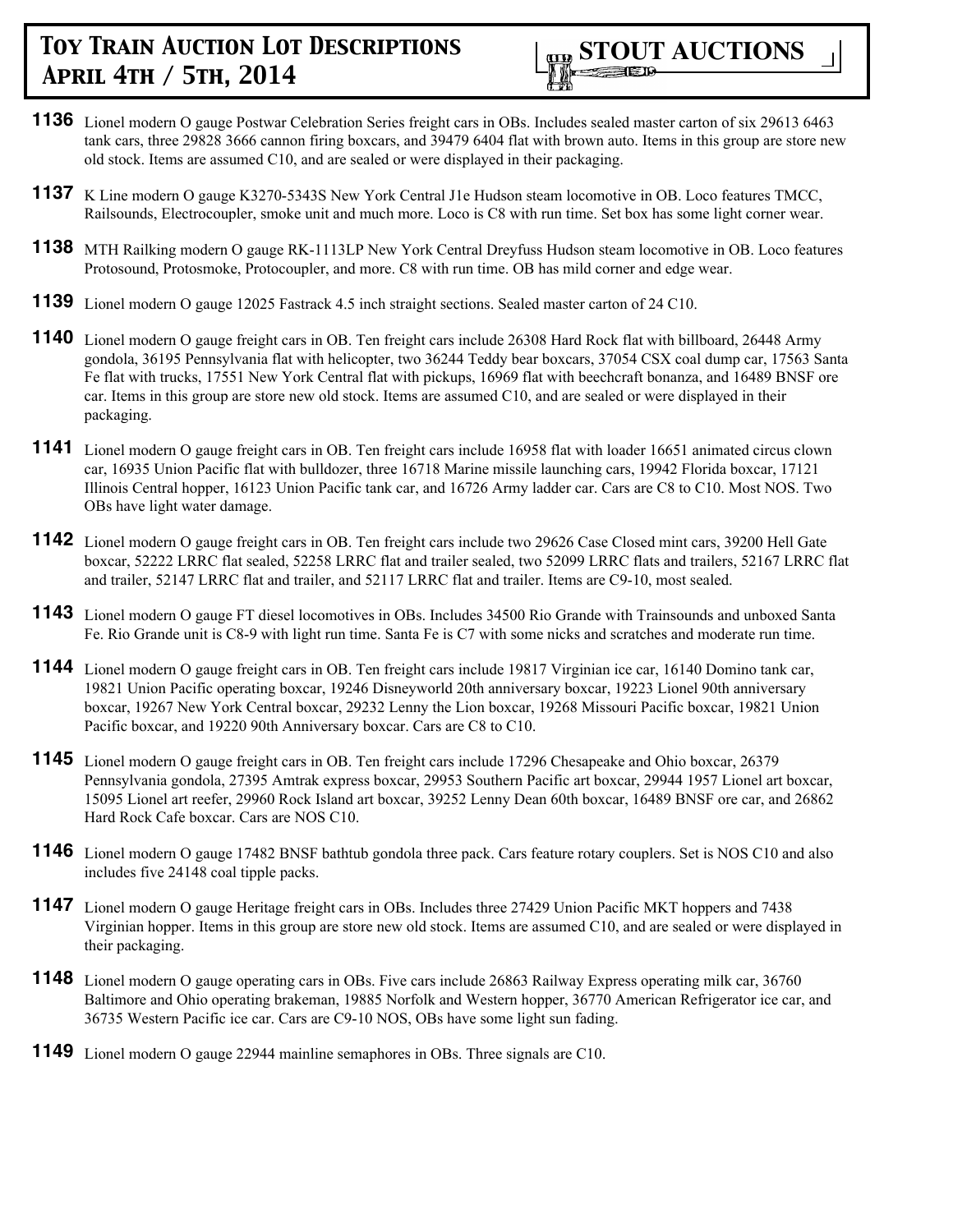

- **1150** Lionel modern O gauge large group of small accessory items. Includes seventeen 12740 log sets, sixteen 12839 grade crossing sets, eleven 12753 ore loads, four 12844 coil covers, eleven 12745 barrel packs, five 12838 crate loads, five 12795 cable reel sets, four 12732 coal packs, two 16873 bathtub gondola loads, two 12852 trailer frames, three 32922 barrel packs, and two 14112 lighted lockons. Items in this group are store new old stock. Items are assumed C10, and are sealed or were displayed in their packaging.
- **1151** Lionel modern O gauge cable sets. Includes seventeen 14194 TPC cable sets, three 14195 20 ft. command base cables, five 14191 6 ft. command base cables, five 14196 controller to command base cables, two 14193 1 ft. controller to controller cables, four 14192 3 wire command base cables, five 12893 PM-1 Powermaster cables, two sealed masters of six 14196 6 ft. controller cables, sealed master of six 14191 command base cable 6 ft. Items are NOS C10.
- **1152** Lionel modern O gauge freight cars in OB. Ten freight cars include 17471 Burlington PS-5 gondola, 26981 die cast Gulf tank car two pack, 17914 Engelhard tank car, 11653 Southern Pacific Fruit Express reefer two pack, 27485 Kansas City Southern tank car, 17918 Southern tank car, 26309 Alaska flat, and 17913 JM Huber tank car. Items in this group are store new old stock. Items are assumed C10, and are sealed or were displayed in their packaging.
- **1153** Lionel modern O gauge sound cars and whistle tenders in OBs. Includes two 26817 Alaska boxcars with diesel Trainsounds and two 16673 Lionel Lines tenders with air whistles. Items in this group are store new old stock. Items are assumed C10, and are sealed or were displayed in their packaging.
- **1154** Lionel modern O gauge operating cars in OBs. Nine cars include 16683 elephant car, 36738 Texas and Pacific poultry car, 26802 Simpsons animated gondola, two 9219 Missouri Pacific animated boxcars, 19821 Union Pacific operating boxcar, 36701 Baldwin welding car, 26810 New York Central searchlight car, and 36859 Lionel Lines aquarium car. Items are C8 to C10. Most are NOS.
- **1155** Lionel modern O gauge Christmas freight cars in OBs. Eleven cars include 29976 2012 boxcar, three 29697 flats with Santa's sub, 36833 musical boxcar, three 25959 Gingerbread icing tank cars, 19588 gifts transparent car, 25947 Jack Frost reefer, and 29979 Angela Trotta Thomas boxcar. Cars are all NOS C10.
- **1156** Lionel modern O gauge 28699 Holiday Mikado steam locomotive in OB. Loco features Railsounds, smoke unit and much more. Loco is C9 area no signs of major run time beyond factory testing. Appears displayed only.
- **1157** Lionel modern O gauge Christmas cars in OBs. Includes three 25134 Polar Express diners, six 24203 Polar Express original figure sets, two 27099 North Pole Central PS-1 boxcars, and 27274 Polar Railroad wood boxcar. Cars are NOS C10. 27274 OB has some sun fading.
- **1158** Lionel modern O gauge Christmas trains in OBs. Includes 28451 Holiday track cleaning car, 28427 Christmas snow plow, 18837 Christmas RS-3 diesel locomotive and 16837 operating billboard. Items are C8 to C10. RS-3 OB has sun fading.
- **1159** Lionel modern O Gauge 18005 New York Central 700E Hudson in OB. Loco comes with paperwork and display case. Loco is C8 with light run time. OB has some corner and edge wear.
- **1160** Lionel Classics modern O gauge tinplate 51004 Blue Comet set in OB. Loco and cars are C8 with moderate run time on the loco, lighter run time on the cars. OB has some light set wear.
- **1161** Lionel modern O gauge transformers in OBs. Includes two 22983 180 watt Powerhouse bricks and two 12198 CW-80 80 watt transformers. Items are C8-9 in OBs with some wear.
- **1162** Lionel modern O gauge freight cars in OB. Ten freight cars include 36110 Canadian Pacific tank car, 17408 Cotton Belt gondola, 17910 Sunoco tank car, 16958 Lionel flat with loader, 16924 Lionel Corp trailer on flat, 16969 Lionel flat with beechcraft bonanza, 17406 Pennsylvania gondola, 27516 Norfolk and Western flat, 29611 Sunoco tank car, and 16670 Lionel TV car. Items are C8 to C10.
- **1163** Lionel modern O gauge freight cars in OB. Ten freight cars include 16751 Airex TV car, 26423 Soo ore car, 1722 Western Pacific boxcar, 17405 Reading gondola, 16307 Nickel Plate flat with trailers, 19507 Thomas Edison reefer, 19509 Alexander Graham Bell reefer, 19529 AC Gilbert reefer, 19508 Da Vinci reefer, and 9268 Northern Pacific caboose. Cars are C8 to C10. OBs have some wear.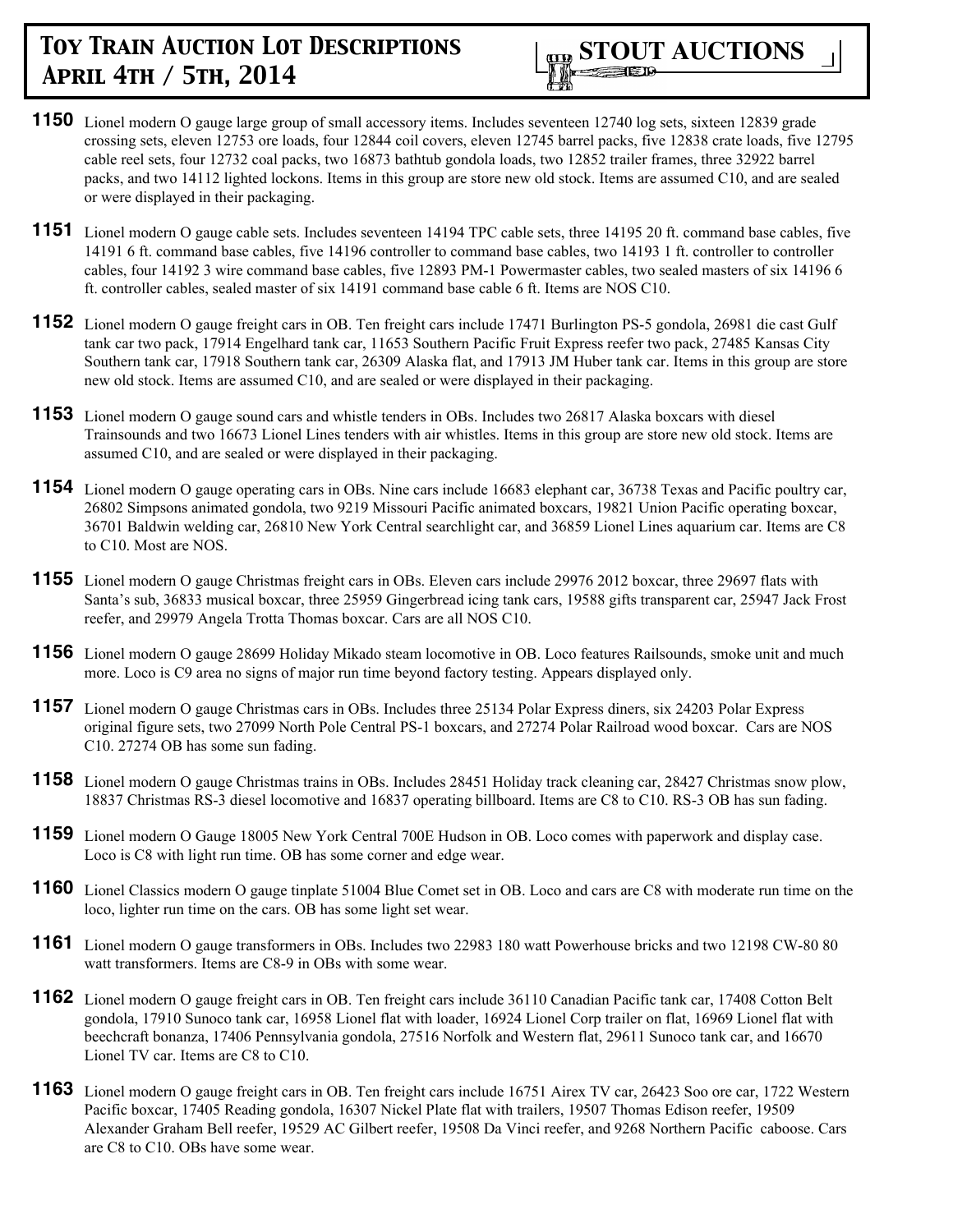

- **1164** Lionel modern O gauge freight cars in OB. Ten freight cars include 52150 LRRC Frisco flat with trailer, 36087 flat with whistle, 16958 Lionel flat with loader, 9436 Burlington boxcar, 17107 Sclair hopper, 16934 Pennsylvania flat with grader, 19540 Broken Arrow stock car, 19827 New York Central operating boxcar, 52077 Great Northern TCA boxcar, and 16933 Lionel Lines flat with autos. Cars are C8 to C10. OBs have some wear.
- **1165** Lionel modern O gauge locomotives and motorized units in OBs. Includes 8562 Missouri Pacific GP-20, 8485 Marines SW -1, two 18413 Charlie Brown hand cars, and K Line 22646 Ford speeder. Items are C8 to C10.
- **1166** Lionel modern O gauge 18008 Disneyland 35th Anniversary 4-4-0 with original display case. Loco is C9 with no major signs of running beyond factory test. Tender pile has some white residue showing up and detail piping on the top of the loco is bend. OB has light wear and sun fading.
- **1167** Lionel modern O Gauge 38658 WARR General steam locomotive in OB. Loco features smoke and Trainsounds tender. Loco is C8 with some run time. OB shows light wear.
- **1168** Lionel modern O gauge small track items. Includes thirty three boxes of 12743 and 2901 track clips, four 65023 027 45 degree crossovers, three 14078 sets of trucks, five 65149 027 uncoupling tracks, five switch controllers, track contactors, box of lockons, large flat full of boxes of track pin packets including, O, 027, fiber pins, S gauge pins and more. Mostly NOS C10.
- **1169** Lionel modern O gauge bumper sets in OBs. Includes thirteen 62283 diecast sets, 2283 die cast set, unboxed 2283 pair, and thirteen 12715 illuminated bumper sets. NOS C9-10.
- **1170** Lionel modern O gauge freight cars in OB. Ten freight cars include five 19483 flats with Volkswagon Beetles, two 39486 Deep Sea Challenger sub flats, two 26669 flats with shark submarines, and 17529 flat with Ford milk truck. Items are NOS C9-10.
- **1171** Lionel modern O gauge freight cars in OB. Ten freight cars include 17516 Texas and Pacific flat with two beechcraft bonanzas, 37085 Burlington Northern log dump car, 37084 Pennsylvania cop and hobo gondola, 26791 Union Pacific chase gondola, 26625 Thunder Valley flat with scraper, 37054 CSX coal dump car, 19484 flat with lumber load, 26810 New York Central searchlight car, and two 37019 Thunder Valley coal dump car. Items in this group are store new old stock. Items are assumed C10, and are sealed or were displayed in their packaging.
- **1172** Lionel modern O gauge freight cars in OB. Ten freight cars include 26906 Southern Pacific flat with police car, two 17557 Route 66 flats with sedans, 17518 Pennsylvania flat with Mack trucks, 26675 Monopoly auto loader, 19593 Hershey Kiss reefer, 26311 Santa Fe flat with pickups, 26693 Krackel flat car, 15069 Coca Cola boxcar, and 37084 Pennsylvania cop and hobo gondola, Items are NOS C9-10.
- **1173** Lionel modern O gauge freight cars in OB. Ten freight cars include two 16012 Canadian National Maxi Stack sets, 16936 Susquehanna Maxi-Stack, three 17522 flats with Plymouth prowlers, 16969 Lionel flat with beechcraft bonanza, 19824 Army target launcher, 5733 Lionel Lines bunk car, 16933 Lionel Lines flat with autos. Cars are C8 to C10.
- **1174** Lionel modern O Gauge Spirit of 76 diesel train set in original boxes. 1776 diesel locomotive, 7600 caboose, 7601 Delaware, 7602 Pennsylvania, 7603 New Jersey, 7604 Georgia, 7605 Connecticut, 7606 Massachusetts, 7607 Maryland, 7608 South Carolina, 7609 New Hampshire, 7610 Virginia, 7611 New York, 7612 North Carolina, and 7613. Loco and cars are C7, OBs are incorrect on a number of cars, but the set is complete.
- **1175** Lionel modern O gauge 34544 Postwar Celebration Series Santa Fe F3 Legacy B unit in OB. Features Legacy Railsounds and TMCC control. B unit is factory wrapped C9-10.
- **1176** MTH modern O gauge 20-3037 Southern Pacific Daylight auxiliary tender in OB. Factory wrapped C10.
- **1177** Modern O gauge accessories from Lionel and K Line. Includes five 12855 Intermodal container sets, two 12807 Little Caesars trucks, two 22973 Lionel Corp trucks, seven bridge piers, 12770 arch bridge, 62716 extension bridge, 22587 Reading flat car bridge, 21355 dump bin, Kramer products animated brakeman with lantern, K Line vending machines, and other odds and ends. See photos for best description. Most is NOS C10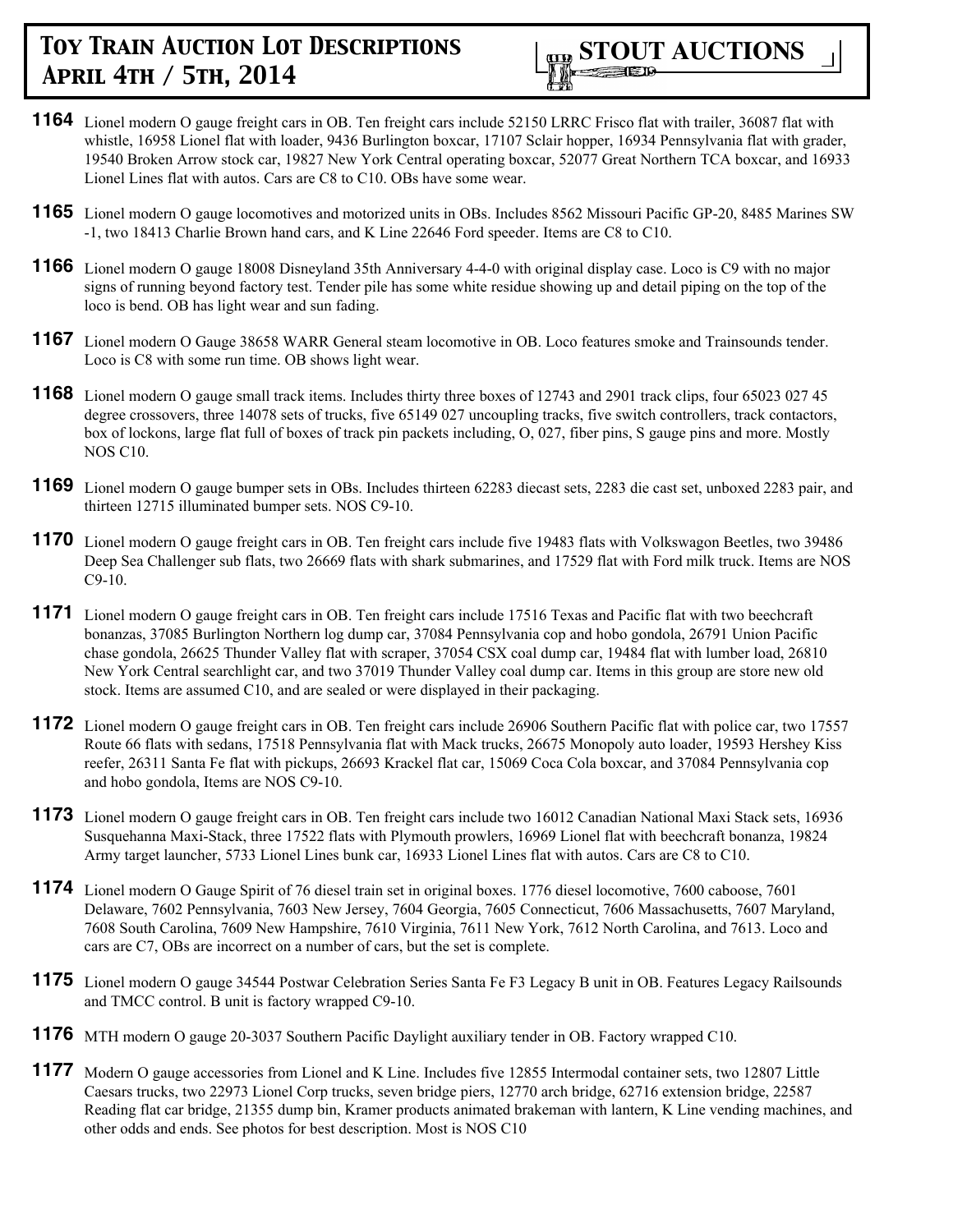- **1178** Lionel modern O gauge 22980 SC-2 switch controller, 12914 SC-1 TMCC switch controller, 21438 K Line by Lionel remote. Items are NOS C9-10.
- **1179** Lionel modern O gauge F-3 B units in OBs. Includes factory wrapped 18103 Santa Fe B unit in sun faded OB with some writing, and 8261 Southern Pacific B unit. Southern Pacific OB has some small rips in flaps.
- **1180** Lionel modern O gauge 29834 Lionel Lines Trainsounds Bay Window caboose in OB. Features Trainsounds and TMCC control. NOS C10.
- **1181** Lionel modern O gauge sealed 11810 Budweiser set sealed in OB and two 19038 Adolphus observation cars. Items are C9 -10, observation OBs have some sun fading.
- **1182** Lionel modern O gauge Lionel Lines 35413 aluminum passenger two pack in OB. Set is sealed C10.
- **1183** Lionel modern O gauge Illinois Central passenger cars including; 7220 baggage, 7221 Pontchartrain combo, 7222 King Coal, 7223 Banana Road, 7224 General Beauregard dining car and a 7225 Memphis observation. Cars are C8-9, OBs have sun faded ends.
- **1184** Lionel modern O gauge 6464 boxcar sets in OBs. Includes 19247 edition I, 19257 edition II, and 19266 edition III. All are NOS C9-10.
- **1185** Lionel, K Line and MTH modern O gauge freight cars in OBs. Includes 35229 Harry Potter dementors coach, 15118 Clarabel coach, 27903 2626 Sager Place observation, 80001e 1999 DAP Christmas boxcar, 7613 MTH auto transport, 7610 MTH flat with 57' Chevys, 22555 Ringling Brothers truck, and Union Pacific MTH double door boxcar without box. Items are C8 to C10.
- **1186** Lionel modern O gauge transformers. Includes five of the 12885 40 watt transformers and four speed controllers without power packs. 40 watt systems appear to be new, unsure on the red controllers.
- **1187** MTH modern standard gauge tinplate accessories in OBs. Includes two 10-1110 192 villa sets, 11-90052 442 diner, 10 -4005 bumper set, and 11-90038 163 freight set. All NOS C91-0. OBs have some light wear.
- **1188** Lionel modern O gauge motorized units in OBs. Includes 18446 Postwar Celebration Series Great Northern snow plow switcher with sun faded OB and 18427 55 tie jector. Items are C8-9.
- **1189** Atlas modern O gauge track lot. Includes three 6010 terminal sections, two 6080 90 degree crossings, 6097 accessory rails, 6015 1 1/4 straight track pack, 6052 1 3/4 inch straight pack, nine 6090 terminal joiner packs, nineteen 6094 track screw packets, eight 6092 blackened rail joiner packets, ten 6057 wood tie end snap packs, and 96059 uncoupling track. All NOS C10.
- **1190** Lionel modern O gauge partial Disney set in OBs. Includes 8773 U36B engine, 9183 caboose, two 9660 Mickey boxcars, 9661 Goofy boxcar, 9662 Donald Duck boxcar, and 36278 Winnie the Pooh boxcar. Items are C7+ to C10. OBs have some shelf wear.
- **1191** Large group of modern O gauge accessories. Mostly Lionel. Includes 1400 264 forklift platform, 12960 radar antenna, 12889 windmill, 14230 milk bottle stand, 14231 cotton candy stand, 37814 crossing shanty, two 37174 street lamp packs, 37185 Christmas railroad signs, 12896 tunnel portals, 62927 maintenance kit, Bachmann apartment and TV station kits, two 22568 freight loads, Railking 90376 three story house, 21451 girder bridge on piers, and 18 inch display case. Items are C8 to C10
- **1192** Lionel modern O Gauge 8753 Pennsylvania GG-1 in OB. Loco is C8 with light run time and some shelf dust. OB has a few spots of shelf wear.
- **1193** Lionel modern O Gauge Milwaukee Road F3 A-B set in OBs. Catalog numbers are 18138 and 18139. Pair features TMCC, Railsounds, Electrocouplers and more. Locos are C8 with run time.
- **1194** Lionel modern O Gauge four Milwaukee Road passenger cars; 19185 Red River Valley coach, 19186 diner, 19187 Cedar Rapids skytop observation and 19188 baggage in OBs, cars are C8 with \ run time. OBs have very light corner wear.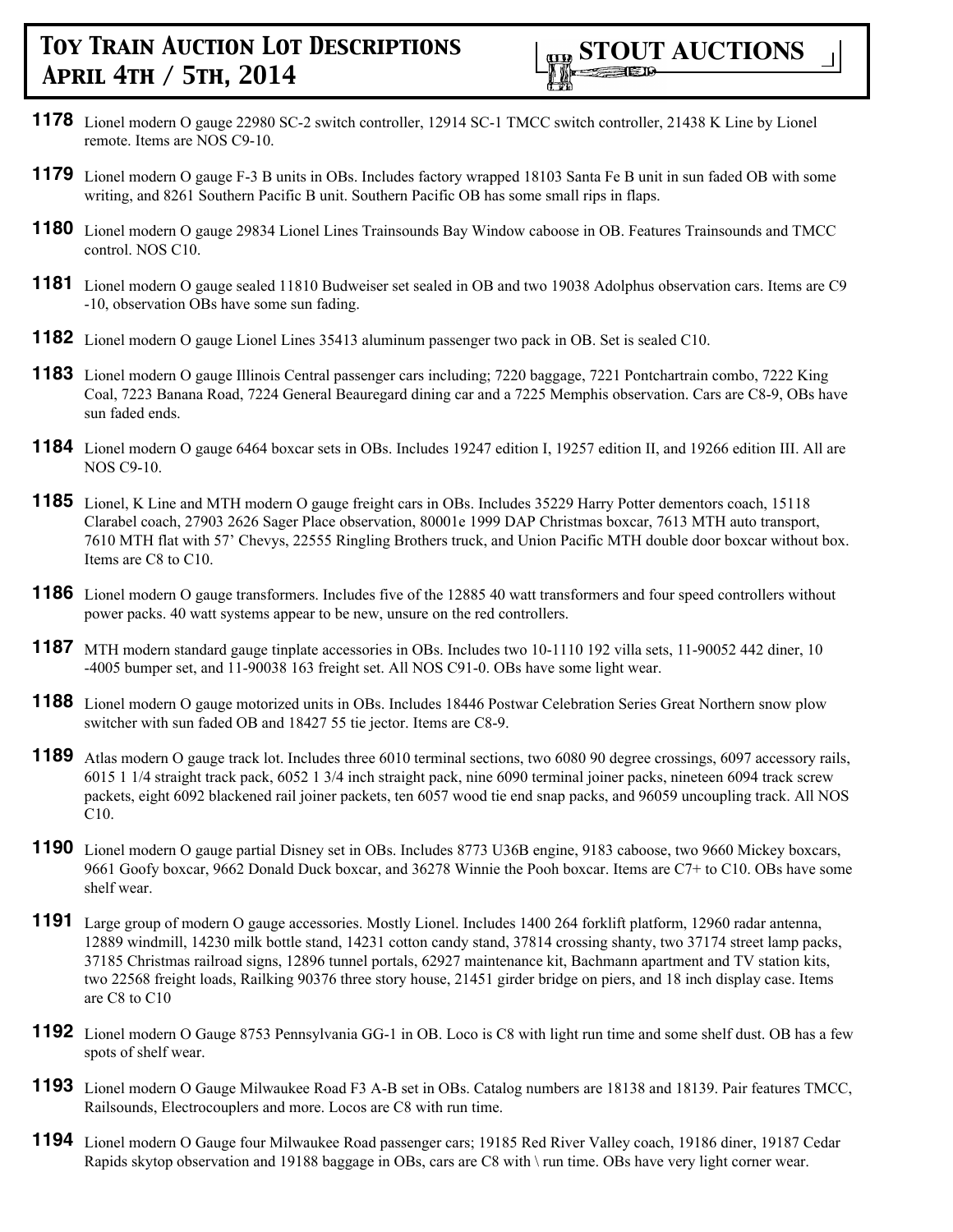- **1195** Lionel modern O gauge 39105 Milwaukee Road Hiawatha Station Sounds passenger car. Car features sound, TMCC control and more. Car is C8 with run time.
- **1196** Lionel modern O gauge Pennsylvania passenger set. Includes 8551 Little Joe Electric loco, 9528 Truman observation, 9513 coach, 9510 combo, and 9514 coach. Trains are generally C8. Passenger OBs have some light wear.
- **1197** Lionel Postwar and Modern TCA locomotive and cars. Includes 681 Turbine with TCA 1972 boiler front, 2671 / 1968 2046W-50 TCA tender, 9864-1974 Seattle reefer, 9771 1977 Norfolk and Western boxcar, 9774-1975 Southern Belle boxcar, 1973 Trailer Train auto rack, 6464-1970 Chicago convention boxcar, two 7812-1977 Houston stock cars one with OB, , 9779 1976 Philadelphia boxcar, two 9611 1978 Boston boxcars, 9319 silver bullion car, and 6926 1986 caboose. Items are C7 to C8. The OBs that are included have some light wear.
- **1198** MTH Railking modern O gauge Milwaukee Road passenger set. Includes 30-1248-1 Bantam 4-6-2 steam locomotive. Loco features Protosound 2.0, DCS control, Protosmoke, Protocoupler, and more. Four passenger cars also include 30-6090 A, B, C, and D. Trains are generally C8. OBs have some light moisture damage and wear.
- **1199** Lionel modern O gauge Service Station Special. Set is 1868 Minneapolis and St. Louis set from 1978. Set is very nice C8 condition with light run time. Also included is 8867 dummy GP-9. Overall a very clean set box as well.
- **1200** K Line and Lionel modern O gauge cabooses in OBs. Five cars include 613-1311 Chicago and Northwestern, 616-1751 New York Central off center with smoke, 618-1371 Milwaukee Road extended vision, 612-1371 Milwaukee Road bay window, and 17669 New York Central bay window caboose. Cars are generally C8 with run time. OBs have some light wear.
- **1201** Lionel modern O gauge cabooses in OBs. Eleven cars include 9068 Reading, 9184 Erie, 6903 Santa Fe, 9382 Florida East Coast , 9268 Northern Pacific, 6421 Joshua Lionel Cowen, two 6904 Union Pacific, 6438 Great Northern Famous American Railroad, 6920 New York Central Boston and Albany, and unboxed New York Central 6907.
- **1202** Lionel modern O gauge LCCA cars in OBs. Eight cars include 9733 Airco boxcar, 6567 crane, 9250 caboose, 9460 double door boxcar, 9435 Georgia Central boxcar, 9728 Union Pacific stock car, 6112 Commonwealth hopper without OB, and 7403 LMAC boxcar without box. Items are generally C7-8.
- **1203** Lionel modern O gauge freight cars in OB. Twelve freight cars include 16649 REA steam Railsound boxcars, 9758 Alaska boxcar, 29218 Vapor boxcar, 17231 Wisconsin Central boxcar, 16741 Union Pacific bunk car, 9780 Johnny Cash boxcar, 9278 Life Savers tank car, 9678 1978 TTOS boxcar, 7517 Philadelphia mint car, 29215 Canadian Pacific boxcar, 9863 REA reefer car, and 6410 Amtrak passenger car. Items are C7-8. OBs have various degrees of wear.
- **1204** Lionel modern O gauge Santa Fe Alco A-A sets. Includes 8020 and 8022. Sets are C7-8 with a few small nicks on both sets.
- **1205** Lionel modern O gauge Milwaukee Road F-3 A-A set. Both 8555 A units are powered. C7 condition with some chipping of nose deals.
- **1206** Lionel modern O gauge locomotives. Includes 8359 Chessie gold GP-7 diesel locomotive and 8659 Virginian rectifier without box. Locos are C7 condition with some light frame wear.
- **1207** Lionel modern O gauge 18662 Pennsylvania 0-4-0 switcher in OB. Switcher is C8 with run time. OB is sun faded with wear.
- **1208** Lionel and K Line modern O gauge motorized units in OBs. Includes 8264 Canadian Pacific snow plow, two modern Lionel hand cars, and 2628-25 Milwaukee Road speeder from K Line. Items are C7-8. Hand cars missing boxes.
- **1209** Lionel modern O gauge track and accessories in OBs. Includes four 12874 street lamp sets, three 65530 O gauge UCS tracks, three 5530 UCS sections, 5132 remote 0-31 right hand switch, 2786 freight platform, and 2312 semaphore. Items are C7-8.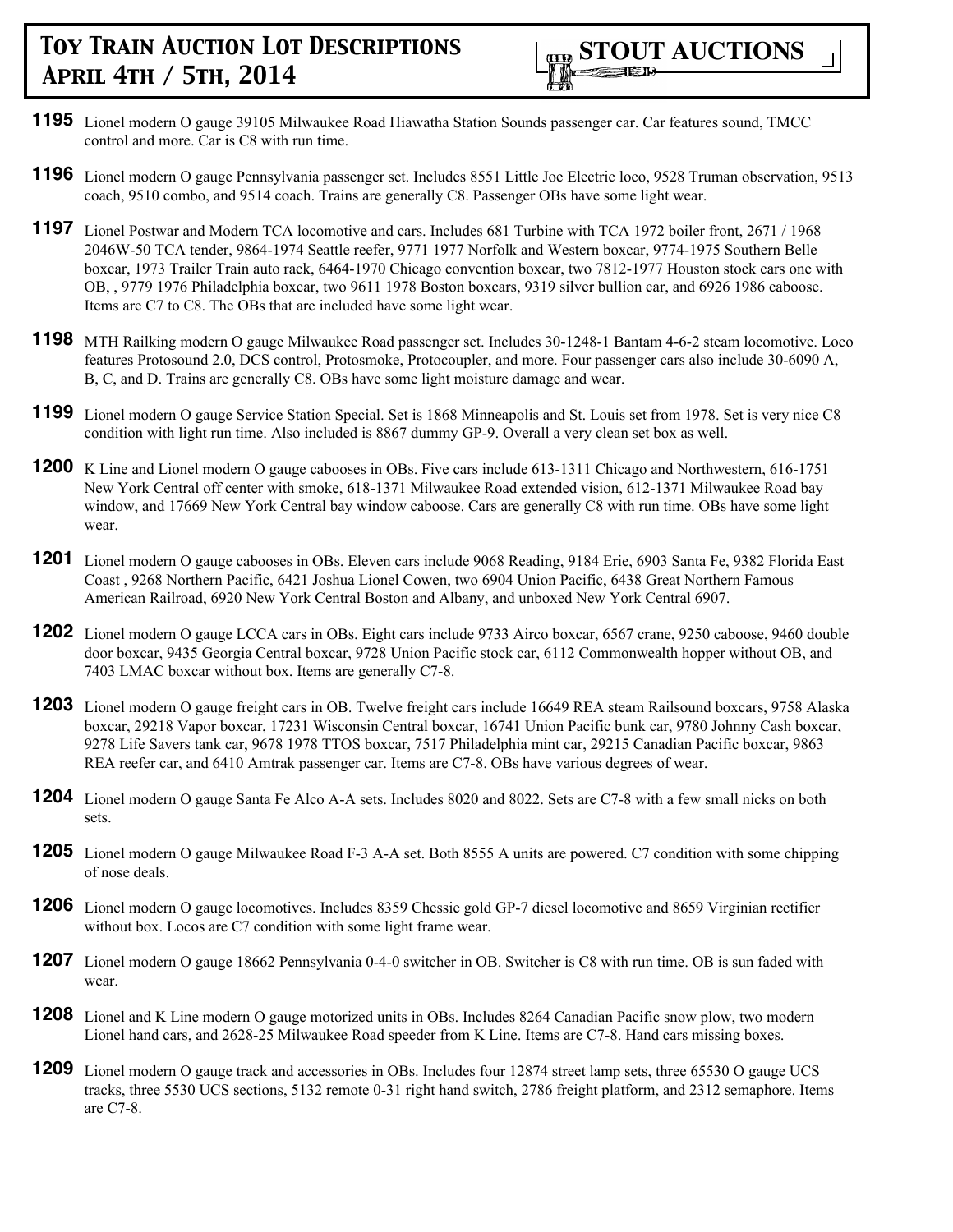

- **1210** Lionel and Railking freight cars. Ten items include 7601 Delaware boxcar, 7602 Pennsylvania boxcar, 7603 New Jersey boxcar, 7611 New York boxcar, 7600 Spirit of 76' caboose, 9883 Oreo reefer, 9120 Northern Pacific flat with trailers, 7515 Denver mint car, and 9110 Baltimore and Ohio hopper. Also included is Railking 7356 Great Northern tank car. Items are C7-8.
- **1211** Lionel modern O gauge freight cars in OB. Twelve freight cars include two 19204 Milwaukee Road boxcars, 19701 Milwaukee Road caboose, 19721 GM&O caboose, 17603 Rock Island caboose, 9826 New York Central boxcar, 9803 Johnson Wax boxcar, 9805 Grand Trunk reefer, 9825 Shaefer reefer, 9806 Rock Island boxcar, 9820 Wabash gondola, and 9809 Clark reefer. Items are lower C7 to C8. OBs have some wear and price stickers.
- **1212** Lionel modern O gauge freight cars in OB. Twelve freight cars include 9269 Milwaukee Road caboose, 9128 Heinz pickle car, 9148 Dupont tank car, 9851 Shlitz reefer, 9852 Miller reefer, 9872 PFE reefer, 9856 Old Milwaukee reefer, 9859 Pabst reefer, 9324 Tootsie Roll tank car, 9163 Santa Fe caboose, 9880 Santa Fe reefer, and 9323 Santa Fe caboose. Cars are generally C7. OBs have wear, a few with water damage, and weight damage. See photos for best description.
- **1213** Lionel and Atlas modern O gauge freight cars in OB. Twelve freight cars include 9876 Vermont milk reefer, 19807 Pennsylvania caboose, 9321 Santa Fe FARR tank car, 9289 Chicago and Northwestern caboose, two 9851 Schlitz reefers, 9872 PFE reefer, 9169 Milwaukee Road caboose, and two 9731 Milwaukee Road boxcars. Also included is 6221 Atlas Armour stock car. Cars are generally C7. OBs have wear, a few with water damage, and weight damage. See photos for best description.
- **1214** Lionel modern O gauge Disney Mickey Mouse Express partial set. Includes 8773 U36B diesel locomotive 9661 Goofy boxcar, 9662 Donald Duck boxcar, 9660 Mickey boxcar, and 9183 caboose. Loco is C6-7 with frame rust, cars are C7-8. OBs have some wear.
- **1215** Lionel modern O gauge Milwaukee Road passenger cars. Includes 9503 coach, 9527 Roosevelt observation, three 9506 combine cars, three 9505 Seattle coaches, three 9522 baggage, two 9501 Aberdeen coaches, two 9504 Tacoma coaches, and two 9511 Minneapolis coaches. Cars are generally C7. Cars are boxed, but some are incorrect. All OBs have been damp.
- **1216** Lionel modern O gauge passenger cars in OBs. Includes 9530, 9531, 9532, 9533, and 9534 Southern cars, 9510 Pennsylvania combine car, and 9523 Baltimore and Ohio baggage car. Cars are generally C7. OBs have some wear.
- **1217** Lionel modern O gauge 1867 Milwaukee Limited diesel freight set in OB. Set is C7 with some spots of frame rust on the diesel and wear to the set box lid.
- **1218** Lionel modern O gauge sets in OBs. Includes 1387 Milwaukee special and 95281 New York Central passenger set. Sets are generally C6-7. OBs have moisture staining.
- **1219** Lionel modern G scale 81000 Gold Rush Special set in OB. Set appears complete C8, set box has some fading and has been stored in damp conditions.
- **1220** Modern O gauge items and train rooms signs. Items include 639104 K Line Conoco tank car, 2256 station platform, 18402 Lionel burro crane, 2140 Banjo Signal, 2719 Watchman shanty, three Railking 11003 black lamp post sets, MTH tinplate 192 Villa set 10-1110 missing one villa, and four Lionel and Ives reproduction signs. This is a General Condition lot meaning we have not graded or examined every item in the lot so the condition will typically vary from C6-7 with the possibility of an item or two in the lot having a lower or higher grade, General Condition lots cannot be returned.
- **1221** Williams modern O gauge New York Central passenger cars. Six cars are C7 condition with some light spots of frame rust and wear to the lettering.
- **1222** Lionel modern O gauge 8776 Chicago and Northwestern GP-20 diesel locomotive in OB. Loco is C7 condition with a few small spots of frame rust. OB has light wear.
- **1223** Lionel modern O gauge 1766 service station set including; 8766 RDC-4 baggage, 8767 RDC-1 passenger car and a 8768 RDC-1 passenger car all in individual OBs and outer master carton. Cars are C7 with some small spots of frame rust and dirt. OBs have light moisture damage.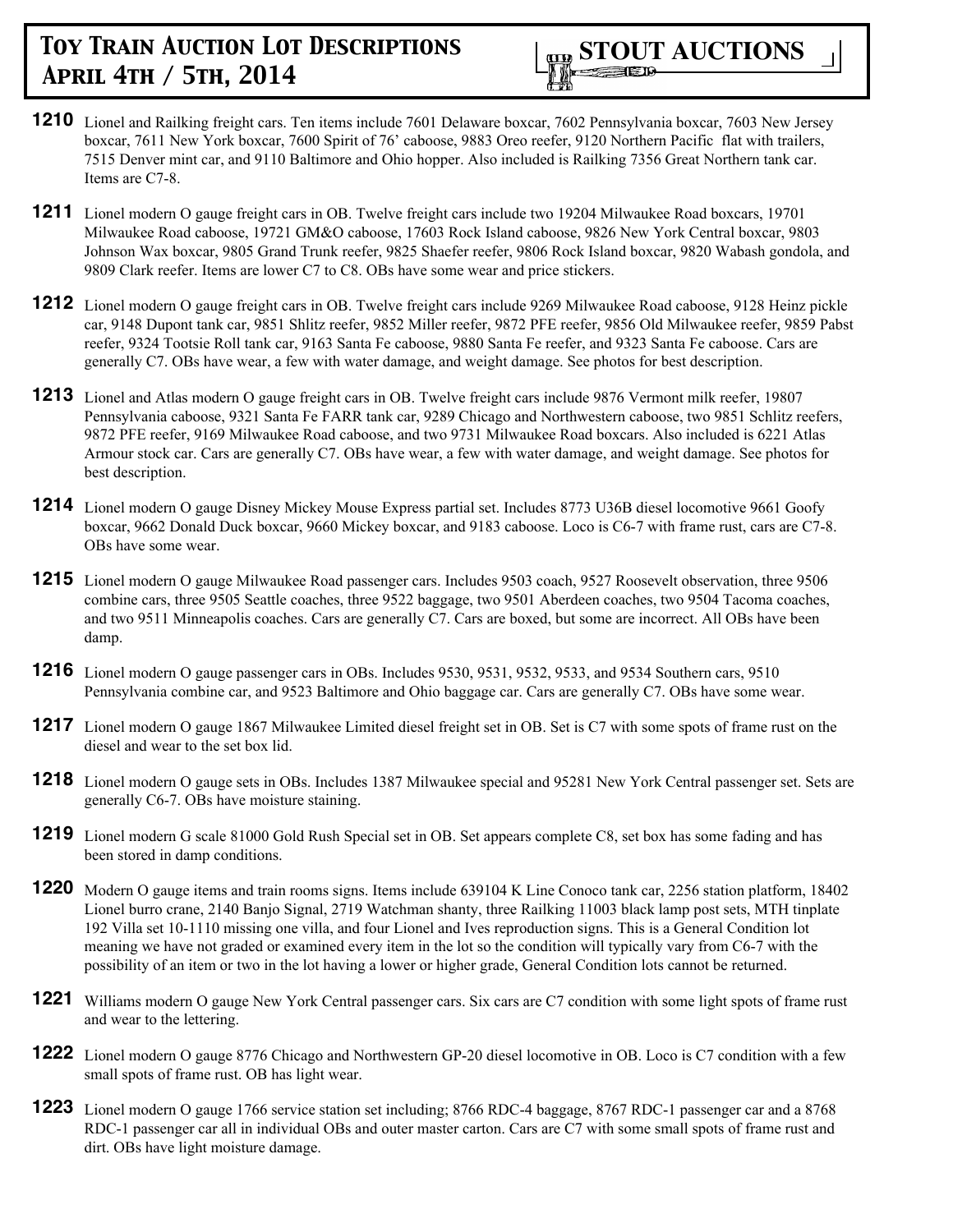

- **1224** MTH Railking modern O gauge Union Pacific switchers in OBs. Includes 30-2138-1 NW-2 with Protosound and 30-2167 -0 SW-9 with Locosound. Locos are generally C8, SW-9 has more moderate run time.
- **1225** Lionel modern O gauge freight cars in OB. Ten freight cars include 5704 Budweiser reefer, 52126 CTT Milwaukee Road boxcar, 19238 Kansas City Southern boxcar, 19319 Union Pacific hopper, 19310 L&C hopper, 52098 Department of Commerce boxcar, 15003 GB&W boxcar, 17889 TTOS Southern Pacific flat with trailer, 19229 Frisco boxcar with Railsounds, and 5722 Nickel Plate reefer. Cars are generally C8. OBs have price stickers and light wear.
- **1226** Lionel modern O gauge freight cars in OB. Ten freight cars include 52126 Classic Toy Trains Milwaukee Road boxcar, 19293 MKT boxcar, 52157 Holly Brothers tank car, 52147 LRRC Frisco flat missing trailer, 52113 Genesee and Wyoming hopper, 29218 Vapor boxcar, 19953 LRRC boxcar, 17234 Port Huron & Detroit boxcar, 52110 LCCA C St. PM&O boxcar, and 194798 Milwaukee LRRC Milwaukee Road boxcar. Cars are generally C8. OBs have some light corner wear and price stickers.
- **1227** Lionel Postwar O gauge 250 Watt ZW transformer. Unit has replacement cord and clean base. C7 condition.
- **1228** MTH modern O gauge 20-2433-3 Santa Fe dummy DD40AX diesel locomotive C8, due to two loose roof fan screens. Both included and attached, but could pop loose.
- **1229** Lionel modern O gauge freight cars in OB. Fifteen freight cars include 16115 MKT tank car, 9450 Great Northern stock car, 5702 National Dairy dispatch, 19217 Burlington boxcar, 16617 Chicago and Northwestern with ETD, 19217 Burlington boxcar, two 16330 MKT flats with trailer, 6700 PFE ice car, 19216 Santa Fe boxcar, 19207 CP Rail boxcar, 9383 Union Pacific flat with vans, 9442 Canadian Pacific boxcar, 9413 Napierville Junction boxcar, 19233 Southern Pacific boxcar. Cars are generally C7-8. OBs have some dust and wear.
- **1230** Twelve O gauge freight cars. Includes 6424A Southern Pacific boxcar four pack, 761-1852 K Line Northern Pacific boxcar, 641-2113 Union Pacific Express boxcar, BevBel 2159 French's hopper, AHM 7308 Oscar Meyer reefer, 6439 Union Pacific express boxcar, 9117 Union Pacific flat with trailer, InerMountain marhoefer reefer, and QSI Union Pacific cattle car with sound. Cars are C7-8. OBs have some wear, missing packaging, etc.
- **1231** Lionel modern O gauge Chicago and Alton loco in OB. Includes 8101 Chicago and Alton die cast 4-6-4 Hudson locomotive and tender featuring electronic whistle, Mighty Sound of Steam and smoke. Loco is C7-8 with run time. OB has some light wear and fading.
- **1232** Modern era Lionel O gauge Amtrak diesel Alco AA passenger train. 8664 and 8667 Alco diesel A-B units with 6403 vista dome, 6404 Pullman, 6405 Pullman, 6406 observation, 6410 Pullman, 6411 Pullman, and 6412 vista dome. Powered A unit has some surface rust on frame on one side, B unit has clean frame. Trains should otherwise clean to look C7 area.
- **1233** NJ Custom Brass modern O scale two rail extended vision caboose in OB. Caboose is C7 with loose brake wheel and some very light tarnish starting to form. OB has some corner and edge wear.
- **1234** Beautiful brass O scale water column. Highly detailed. Appears to be Max Gray, See photos for best description. C7-8.
- **1235** Modern O scale two rail brass N-8 Pennsylvania caboose built by ART. Brass is clean with only some small spots forming on the roof and some light darkening at the lower edge of the side of my car. Box included is not original.
- **1236** 10 modern O gauge freight cars. Two MTH cars include 98214 Southern Pacific coil car and 94010 Amtrak reefer. Six Railking cars include 7626 Pennsylvania flat with trailer, 7811 Amtrak reefer, 73191 Amtrak reefer, 73191 Chicago and Northwestern tank car, 7613 auto flat with T'Birds, 7607L flat with '52 Cadillacs, and 7106L Nickel Plate stock car. Two other cars include Pecos River HR-0117-4 MKT boxcar and Weaver 79149 Union Pacific center flow hopper. Cars are generally C7 condition. OBs have some mild to moderate wear and price stickers.
- **1237** Lionel modern O gauge freight cars in OB. Ten freight cars include 17877 MTK TTOS tank car, 17876 CN&L LCCA convention car, 9228 Canadian Pacific boxcar, 52113 TTOS Genesee & Wyoming ACF hopper, 16689 toxic waste car, 19505 Great Northern reefer, 16666 toxic waste car, 16661 Lionel flat with boat, 17101 Chessie ACF hopper, and 17889 TTOS flat with trailer. Cars are generally C8. OBs have price sticker, light shelf wear, and some dust.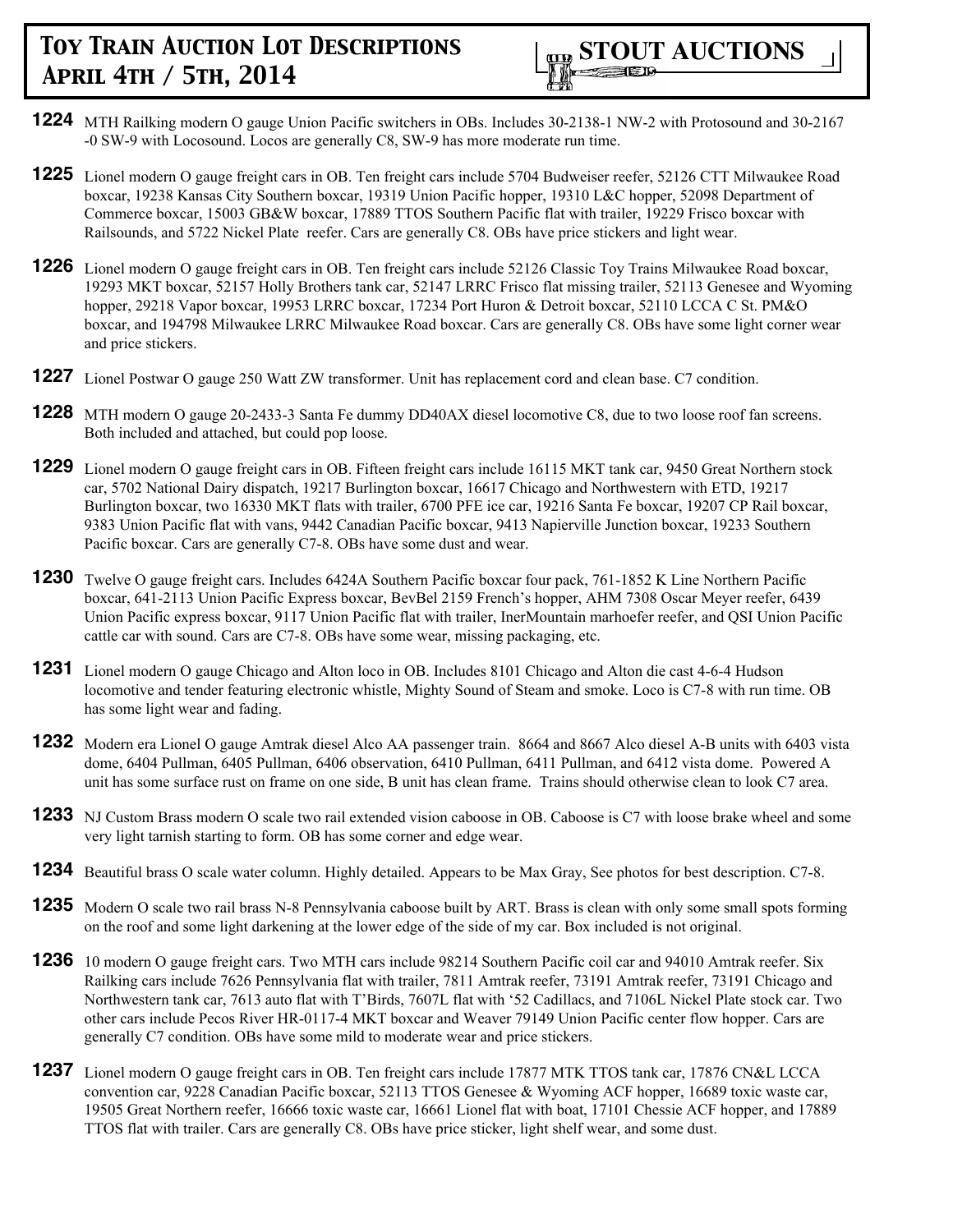

- **1238** K Line modern O gauge Alcos in OBs. Includes two Union Pacific Alco shells only, 643 and 644 Union Pacific Alco A-A pair, 2108 and 2109D Union Pacific Alco A-A pair, two 2127 Santa Fe Alco B units and 2153 Texas Special Alco B unit. Items generally C8. OBs have some wear and dust.
- **1239** Lionel modern O gauge Milwaukee Road F-3 A-B set in OBs. Includes 8555 powered A unit and 8575 B unit. A unit has some decal chipping on the nose. Otherwise locos are C7-8. OBs have loose windows and mild wear.
- **1240** Lionel modern O gauge 8404 Pennsylvania Turbine 8404, 19510 PRR stock car, 9456 PRR boxcar, 9476 PRR boxcar, 6123 PRR hopper, 6307 PRR tank car, 19202 PRR boxcar, and 19807 PRR caboose with smoke. All in OBs. Trains are C8 condition with run time. OBs have some very light corner wear.
- **1241** Lionel modern O gauge freight cars in OB. Thirteen freight cars include 9436 Burlington boxcar, 9786 Chicago and Northwestern boxcar, 9880 Santa Fe reefer, 9362 MLB boxcar, 9274 Santa Fe caboose, 9321 Santa Fe tank car, 7931 Townhouse TV boxcar, 9289 Chicago and Northwestern caboose, 9323 Santa Fe caboose, 9274 Santa Fe caboose, 9348 Santa Fe crane, 9322 Santa Fe hopper, and 7712 Santa Fe boxcar. Cars are C7-8. OBs have some light wear.
- **1242** MTH modern O gauge Amtrak aluminum seven car passenger set in OBs. Include MT-6508 original five car set and two car add on sleeper and diner set. Cars are C8 with run time. OBs have some corner wear and dust.
- **1243** Lionel modern G Scale Thomas and Friends set in OB. Set number is 81011. This set is factory sealed in plastic C10.
- **1244** MTH modern O gauge 20-6513 Baltimore and Ohio 70 foot scale streamlined 5 car set in OB. Cars are C8 with run time. Set box has some stickers, dust and corner wear.
- **1245** Williams modern O gauge 2701 Union Pacific 80' scale Madison car set in OB. Set is C8 with run time. OB has corner wear and a few small rips.
- **1246** MTH modern O gauge MT-4016 Frisco Texas Special scale five car Madison passenger set in OB. Cars are C8 with run time. One light dirt mark noted at lower edge of observation. OB has some wear and split glue seam.
- **1247** Williams modern O gauge Louisville and Nashville 70' scale Madison car set in OB. Set is C8 with run time. OB has corner and edge wear.
- **1248** Lionel modern O gauge 11713 Santa Fe set. Loco features horn and more. Set is C8 condition with run time. Set lid has corner wear and wear to the lower corners of the lid.
- **1249** MTH Railking modern O gauge Chessie construction set with Protosound. Set is in OB. Loco features Protosound and Protocoupler. Cars include Chessie flat with tractor, Chessie hopper and Chessie bay window caboose. Set is C8 with run time, however missing track and transformer. Set box is worn and stained. Also included is 30-2119 dummy F-3 A unit.
- **1250** Lionel modern O gauge 39065 Pennsylvania four car streamlined passenger set in OB. Cars are C8 with run time. OB has some wear and sun fading.
- **1251** Lionel modern O gauge freight cars in OB. Ten freight cars include 9801 Baltimore and Ohio boxcar, 9826 New York Central boxcar, two 9803 Johnson Wax boxcars, 9807 Strohs reefer, 9821 Southern Pacific gondola, 9805 Grand Trunk reefer, 9808 Union Pacific boxcar, 9802 Miller reefer, and 9824 New York Central gondola. Cars are C7-8. OBs have some wear.
- **1252** Lionel modern O gauge diesel locomotives. Four of five in OBs. Includes 8759 Erie Lackawanna GP-9 with bent front pilot, 8154 Alaska NW-2 switcher with water damaged OB, 8068 LCCA The Rock GP-20, 8031 Canadian National GP-7 without box, and 8772 GM&O GP-20 without box. Locos are C7 to C8. Most with shelf dust and OBs with various degrees of wear.
- **1253** Lionel modern O gauge patriotic trains including 8865 Bangor and Aroostook Bicentennial GP-9 and caboose, 1776 Spirit of 76' U33C diesel locomotive, and 19599 Old Glory boxcar three pack. Trains are C7-8.
- **1254** MTH Railking modern O gauge 30-2169-0 BNSF SW-9 switcher in OB. Features Locosound. C8 with run time.